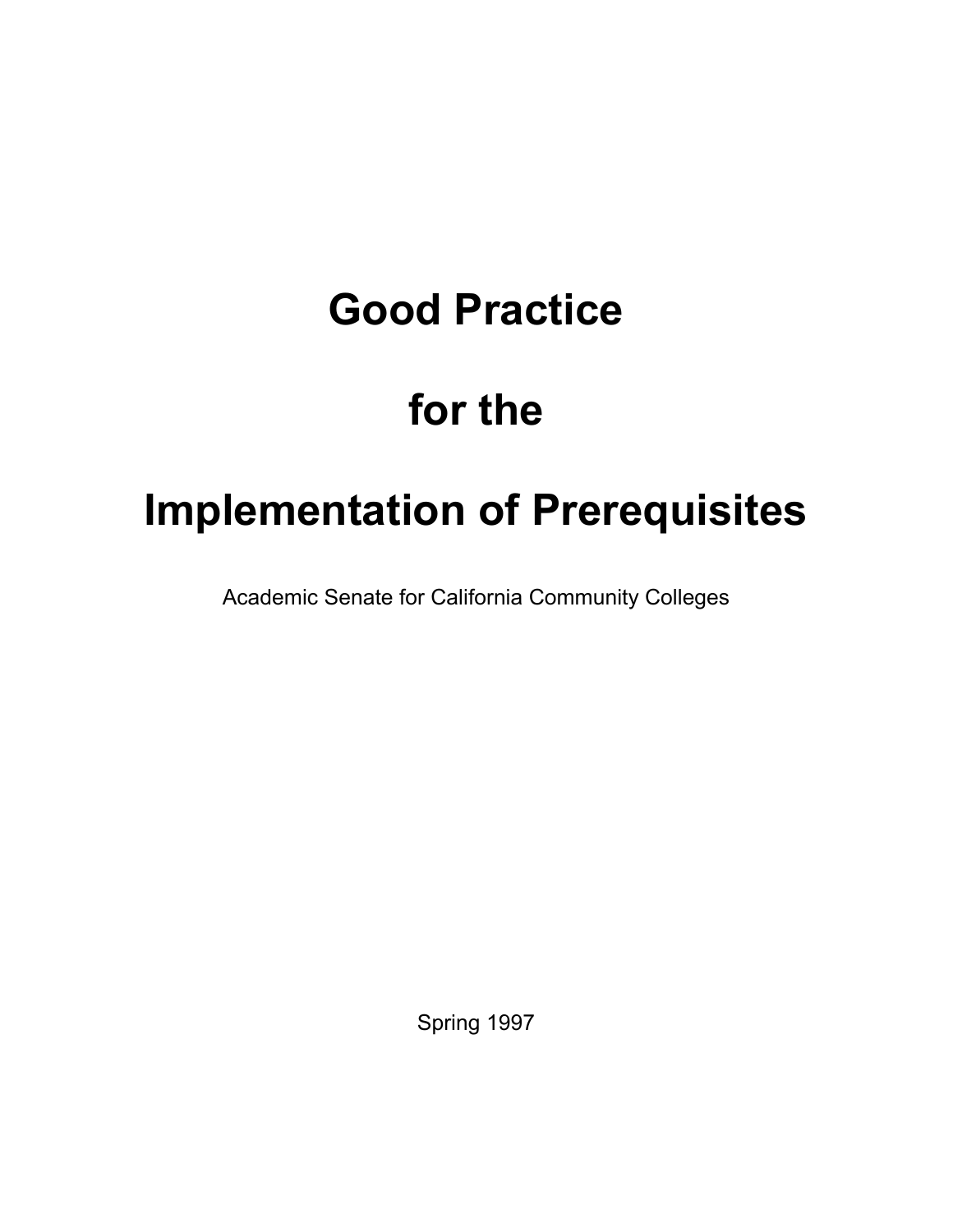#### *DISCLAIMER*

*The answers given here do not carry any legal standing in the interpretation of statute or regulation. The purpose of this document is to raise issues of concern to the field and explore possible implementation strategies to solve them. This document does not set new policy or recommend changes to existing policy, regulation, or statute.*

#### **Curriculum Committee, 1996-97**

Bill Scroggins, chair, Chabot College Luz Argyriou, Napa Valley College Donna Ferracone, Crafton Hills College Jannett Jackson, Fresno City College Linda Lee, San Diego Miramar College Jean Smith, San Diego Continuing Education Bob Stafford, San Bernardino Valley College Ron Vess, Southwestern College Nancy Glock-Grueneich, Chancellor's Office liaison Joyce Black, CIO liaison, Pasadena City College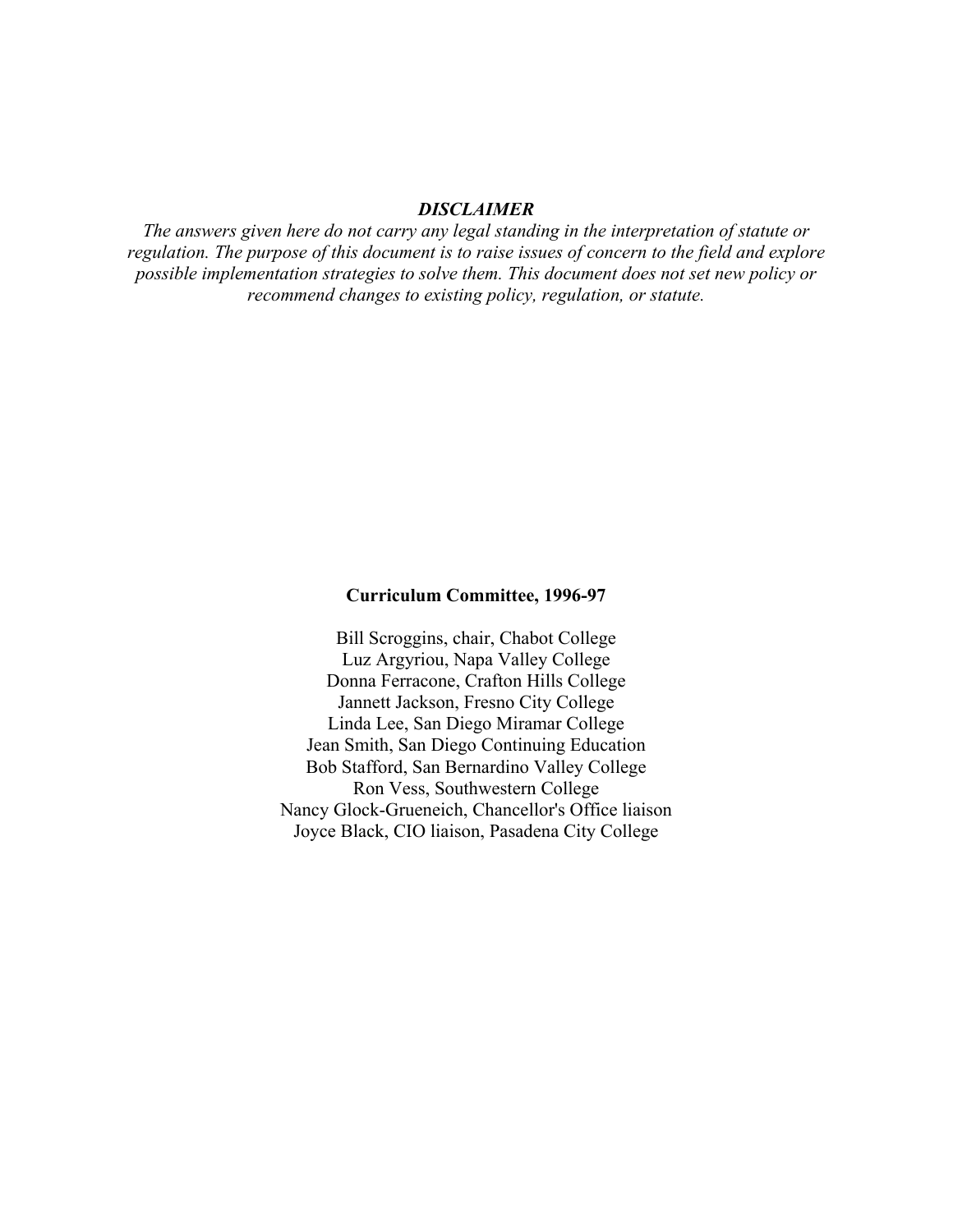# **Good Practice for the Implementation of Prerequisites**

Academic Senate for California Community Colleges

# **Table of Contents**

| Introduction<br>Balancing Access with Success and State with Local Control                                                                                                                                                                                                                                                                       | 1              |
|--------------------------------------------------------------------------------------------------------------------------------------------------------------------------------------------------------------------------------------------------------------------------------------------------------------------------------------------------|----------------|
| <b>Advisories for Recommended Preparation</b><br>The Basic Content Review Process                                                                                                                                                                                                                                                                | 1              |
| Levels of Scrutiny for Prerequisites<br>Content Review plus 3 Equivalent UC/CSUs: transferrable courses<br>Documented Content Review: courses within and across sequences<br>Content Review plus Research: English, math, and non-course prerequisites<br><b>Research Methods for Small Samples</b><br>New Courses: the Provisional Prerequisite | $\overline{2}$ |
| <b>Assessment Processes as Prerequisites</b><br><b>Chancellor's Office Approval</b><br><b>Local Validation of Cut-off Scores</b><br><b>Importance of Multiple Measures</b><br>Disproportionate Impact                                                                                                                                            | 8              |
| Corequisites<br>Two-way Corequisites (Paired Courses)<br>One-way Corequisites (Concurrent or Previous Courses)                                                                                                                                                                                                                                   | 9              |
| <b>Health and Safety Prerequisites</b><br>Teaching Health and Safety Skills in a Prerequisite Course<br>Assessing Health and Safety Skills Prior to the Course                                                                                                                                                                                   | 9              |
| Program Prerequisites and Limitations on Enrollment<br><b>Course Prerequisites</b><br><b>Non-course Prerequisites</b><br><b>Health and Safety Prerequisites</b><br>Non-evaluative Enrollment Measures                                                                                                                                            | 11             |
| <b>Other Limitations on Enrollment</b><br><b>Performance Courses</b><br><b>Honors Programs</b><br><b>Block Enrollment</b><br>Statutory, Regulatory, and Contractual Limitations                                                                                                                                                                  | 15             |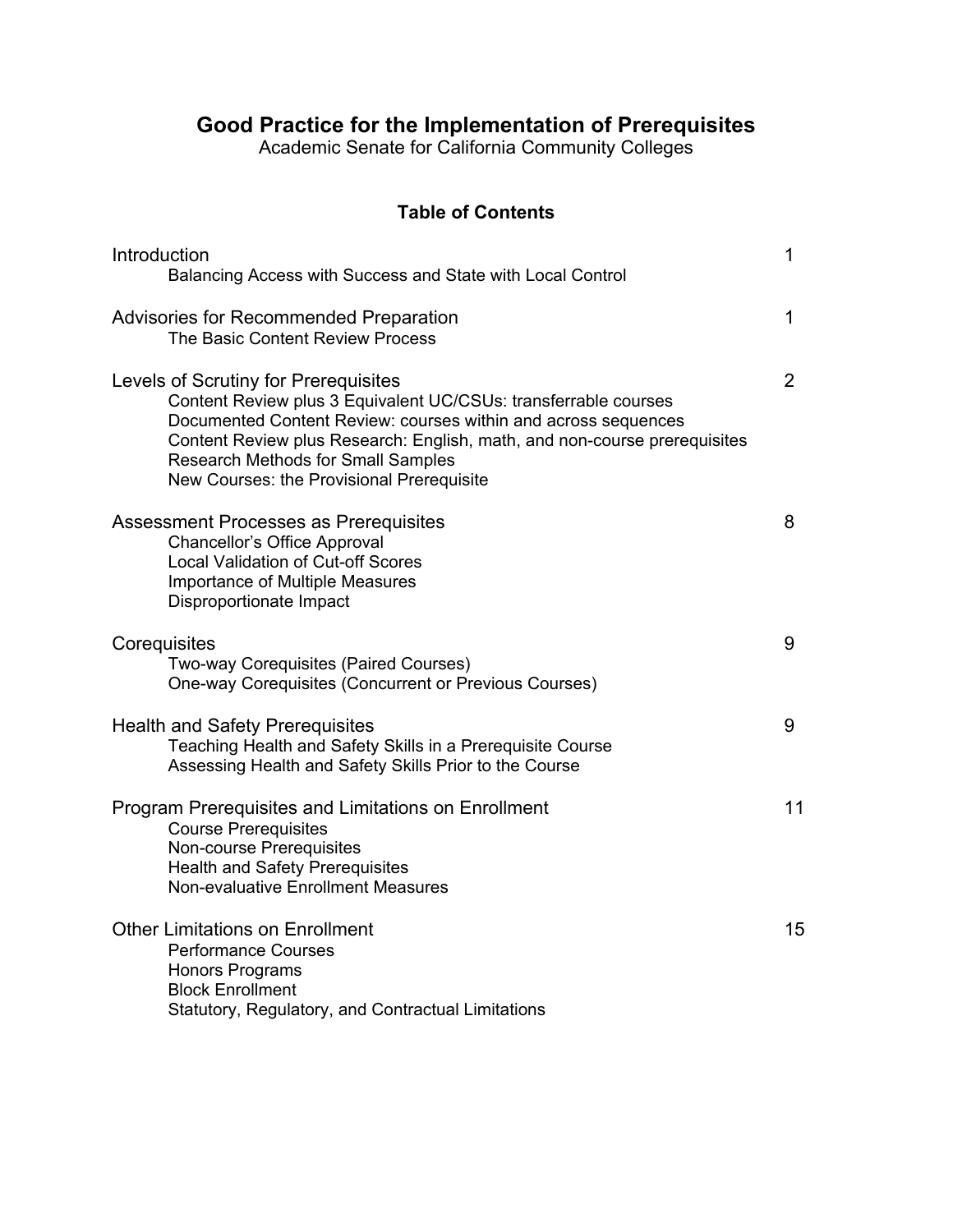| Strategies to Enforce Prerequisites<br><b>On-Line Computer Checks</b><br>Batch Runs with Involuntary Drops<br><b>Roster Checks</b>                                                                                                                                                                                                                                                                                                                                                                                                                     | 18 |
|--------------------------------------------------------------------------------------------------------------------------------------------------------------------------------------------------------------------------------------------------------------------------------------------------------------------------------------------------------------------------------------------------------------------------------------------------------------------------------------------------------------------------------------------------------|----|
| <b>Student Challenges</b>                                                                                                                                                                                                                                                                                                                                                                                                                                                                                                                              | 22 |
| Implementation Strategies for Reviewing Prerequisites<br>Forming a Prerequisite Team<br>Setting Up a Board Policy<br>Identification of Current Prerequisites, Corequisites, Advisories, and Other Limitations<br>Elimination of Unwanted/Unneeded/Non-complying Prerequisites<br>Alternatives to Prerequisites<br>Establishing Policies: Content Review, Research, Health & Safety, Enrollment<br>Time Line for Full Implementation<br>Courses For Which the Curriculum Committee Should Require New Prerequisites<br>Prerequisites and Program Review | 24 |
| Teaching to the Course Outline<br><b>Peer Review</b><br><b>Instructor Variability</b>                                                                                                                                                                                                                                                                                                                                                                                                                                                                  | 28 |
| Appendix: Prerequisite Questions and Answers from the Field                                                                                                                                                                                                                                                                                                                                                                                                                                                                                            | 29 |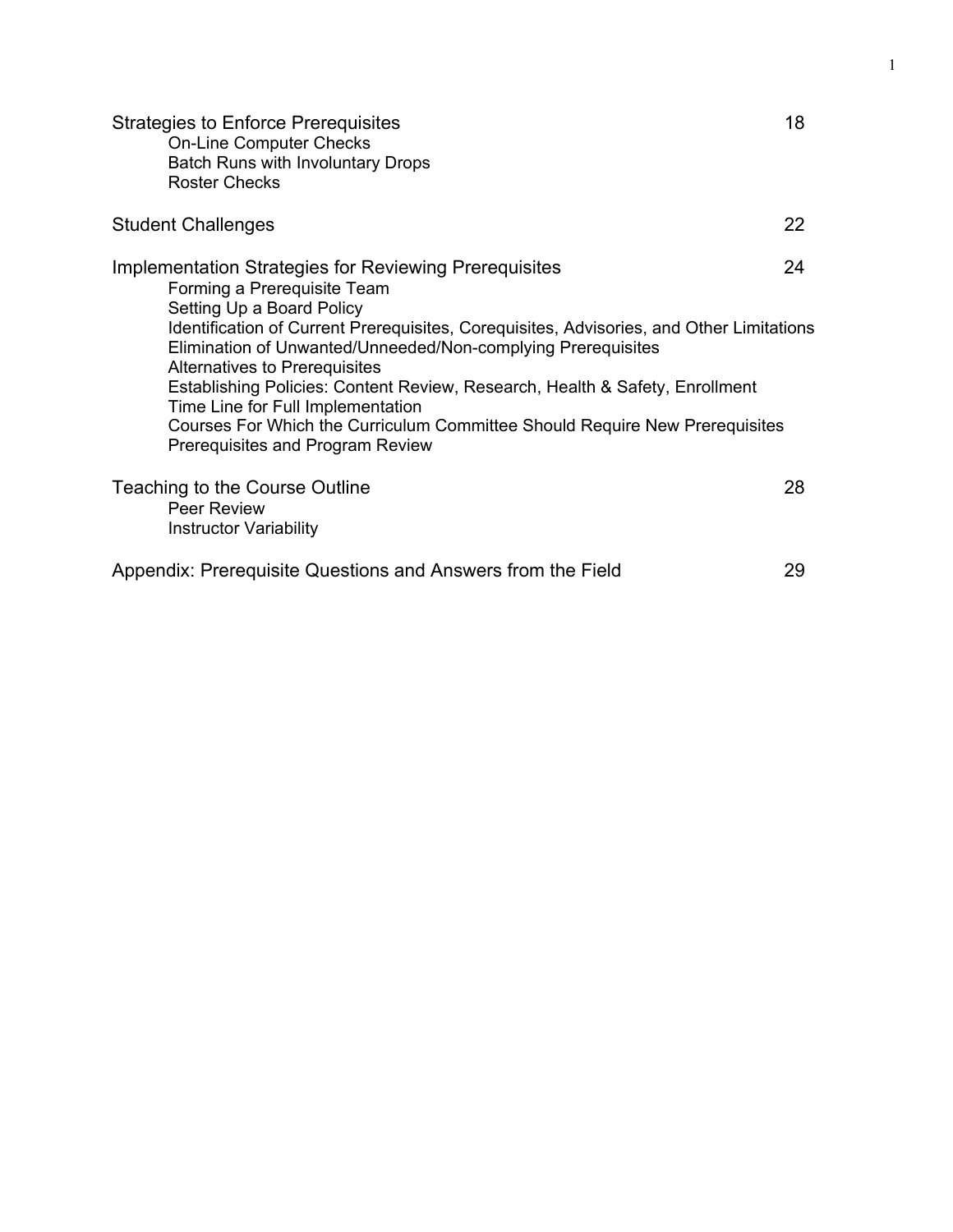#### **Good Practice for the Implementation of Prerequisites**

Academic Senate for California Community Colleges

#### **Introduction**

 Prerequisites are an essential tool in the construction of curriculum for courses in which student success is highly dependent on previously acquired knowledge or skills. However, effective use of prerequisites requires a balance of several countervailing factors. (Used in this general sense the term prerequisites applies also to corequisites and other limitations on enrollment.)

 Applied overzealously, prerequisites which go beyond needed skills will unnecessarily limit students' access to courses and inhibit their ability to make normal progress toward fulfilling their educational potential and may drive qualified students away causing financial loss to the college. Used laxly or not at all, weak or non-existent prerequisites do not inform students of skills needed to succeed in their courses. Instructors will find course goals hard to achieve when precious class time is needed to teach such unprepared students. In fact, these situations often create pressures to reduce academic standards. The tendency of unprepared students to drop out will create unfilled seats for which the college will generate no income and make it seem that the instructional program is weak and ineffective.

 Properly set prerequisites benefit all: students, faculty, and the college. Students know what is expected of them without being denied access, faculty teach prepared students and have a positive classroom environment, and the college has efficient educational programs.

 Appropriate prerequisites also require a balance between externally imposed mandates and local control. State standards help to assure that prerequisites do not deny access but yet uphold academic standards--the balance stated above. But local control must be maintained over the mechanisms employed to institute prerequisites and to empower faculty in assessing academic standards. Striking this balance was one of the goals of the framers of the Title 5 prerequisite regulations passed in September of 1993.

 As good practices for putting these regulations into place are discussed in this paper, keep in mind the balance between access and success and between state and local control.

#### **Advisories for Recommended Preparation**

 An instructor may wish to give advice to students on skills which will enable them to get more out of a class. *Advisories for recommended preparation* are intended to identify skills which will broaden or deepen a student's learning experience but without which the student will still succeed in the course. The college does not block student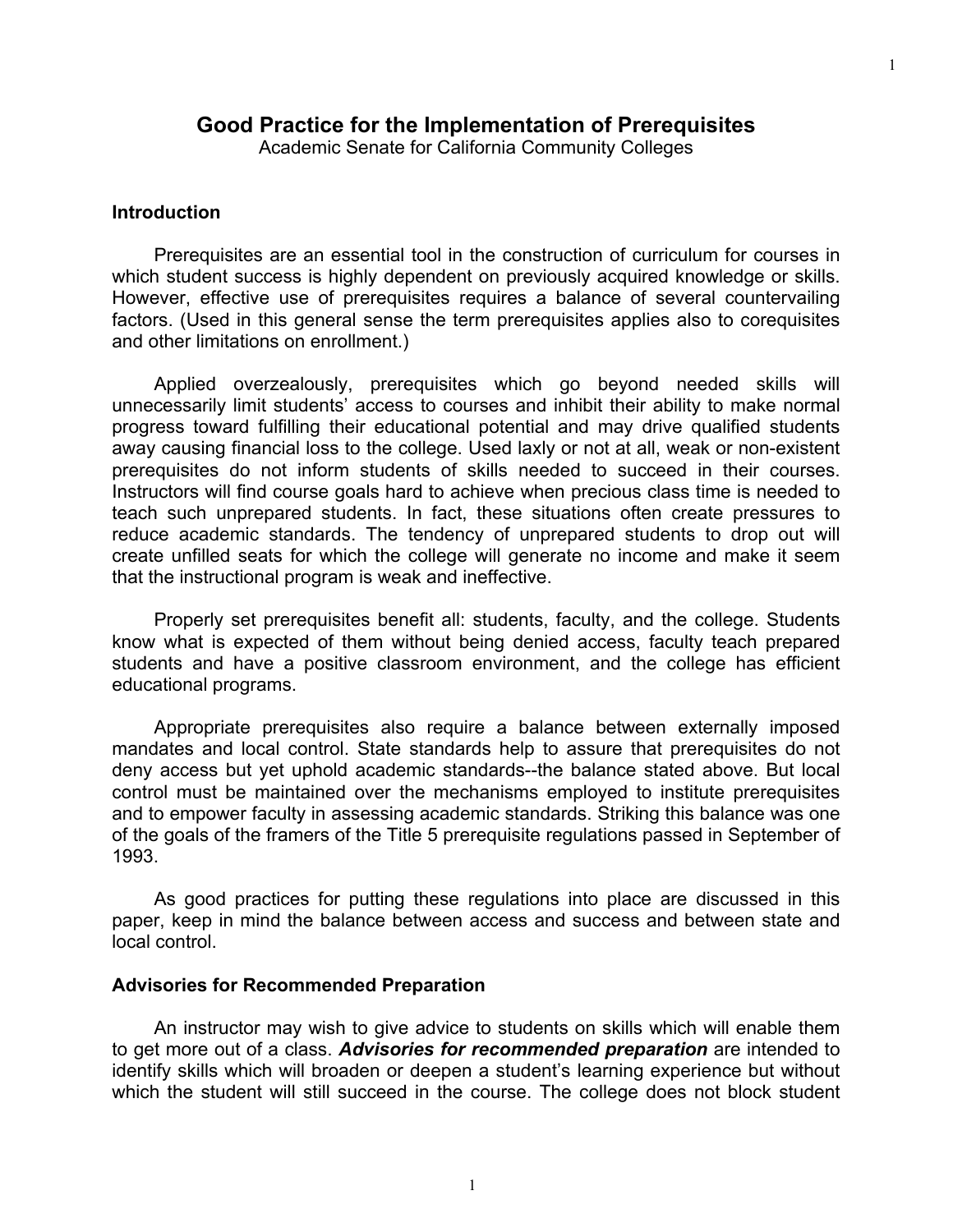enrollment for lack of advisory skills. Students are free to ignore the advice.

 As is suitable for a recommendation, not a great deal is required to establish advisories. The process is known as a *basic content review*. Each local college is expected to develop its own content review process. Typically, the content review process is accepted by vote of the curriculum committee and the academic senate and a form and/or explanation for content review is included in the college curriculum handbook. A good model for content review is that outlined in Method #23 in *Matriculation Evaluation: Phase III Local Research Options (California Community Colleges Chancellor's Office, June 1992)*. In short, three steps are involved.

 First, the discipline faculty who teach the course examine their class materials: course outline, syllabus, text, exams, and so forth. The point is to list skills that it would be a good idea for students to have but which are not necessary to pass the class. If, in the opinion of the discipline faculty, the students would be highly unlikely to succeed without one or more previously-acquired skills, then the faculty should consider proposing a prerequisite.

 Next, the faculty should agree, either by consensus or vote, on the skills to recommend. Finally, the best means by which students can acquire these skills should be identified. This is usually a course--but not always. Examples of non-course advisories might include typing speed for a computer course, a high school biology class for a college biology class, or eligibility for English 1A for a history class. Note that many of these would be difficult to establish as prerequisites.

 To obtain curriculum committee approval for an advisory, the originating faculty typically 1) present a rationale which summarizes the process used and 2) include the advisory skills in the course outline [Title 5 §55202(a)]. If the process is clear and the course outline coherent, committee approval is routine.

#### **Levels of Scrutiny for Prerequisites**

 The method to establish a prerequisite, called the *level of scrutiny*, varies with the type of course: 1) prerequisites for transferrable courses can be established by a basic content review plus identification of similar prerequisites used at three UC or CSU campuses; 2) courses within or across sequences, especially vocational courses which have no UC or CSU equivalents, can have prerequisites by going through a documented content review; and 3) out-of-sequence communication and computation skills (and non-course prerequisites) require data collection and analysis in addition to content review.

 Many transferrable courses have standard prerequisites that are well recognized in the discipline. The analysis begins with *basic content review* as described under advisories but with a higher level of rigor: identifying skills without which the student is highly unlikely to succeed. Agreement of the discipline faculty on these skills, either by consensus or vote, is important. In some cases it may help to have each faculty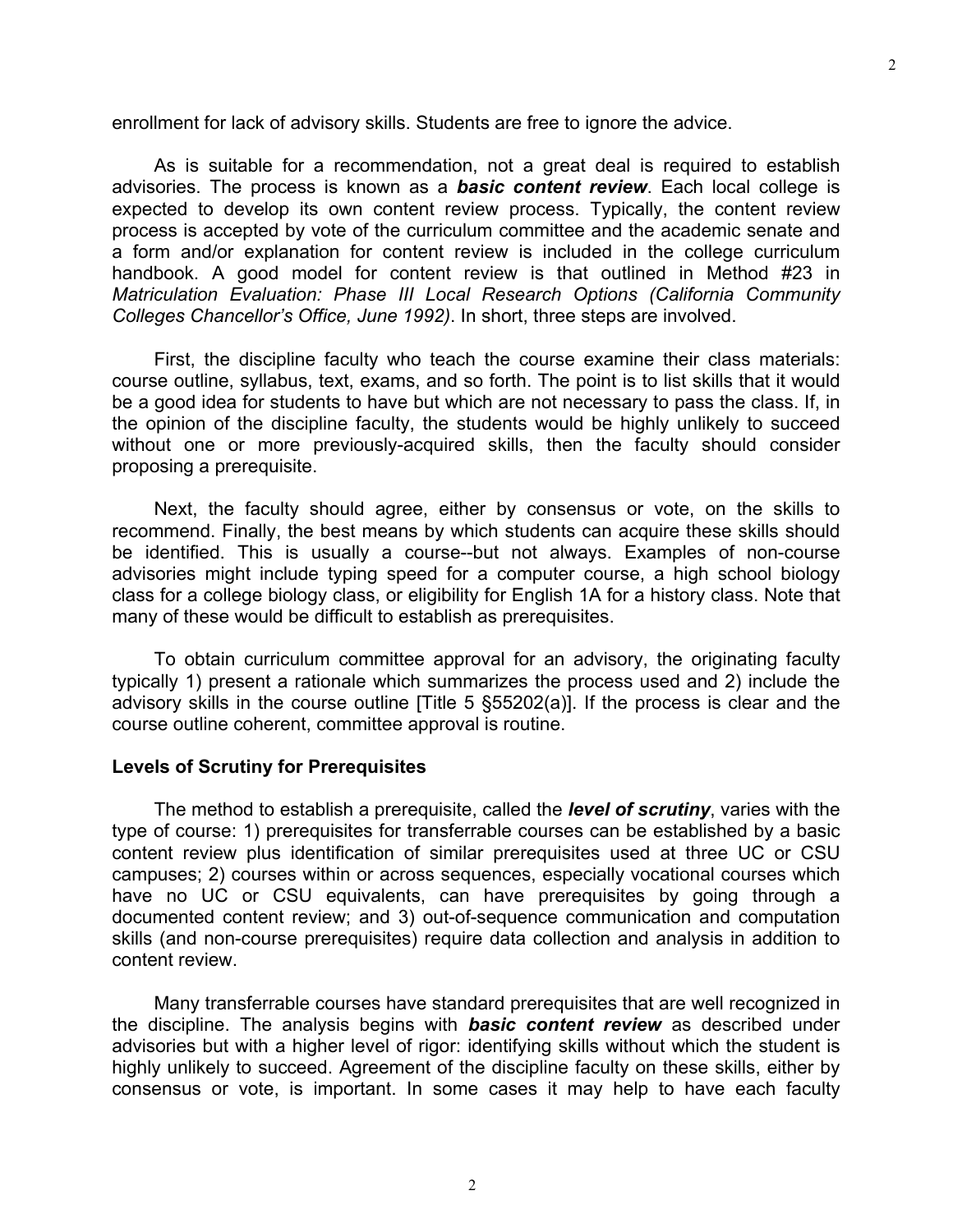member rank the skills, for example on a scale such as 1-to-5, for the degree of impact on student success. A mean score above certain level, e.g. 4, might be recommended before advancing the skill for the prerequisite. The appropriate course which teaches these skills is then proposed. If a similar course is used as a prerequisite at *three or more UC or CSU campuses*, the prerequisite is justified [Model District Policy II.A.1.a.].

 Documentation presented to the curriculum committee might consist of 1) a summary of the process and rationale, and 2) copies of the catalog descriptions of the target and prerequisite courses at three UC or CSU campuses--perhaps with a narrative if the comparability of the courses is not obvious, and 3) a list of the prerequisite skills in the course outline. The curriculum committee approves the course and the prerequisite by separate action, applying the criteria that 1) the content review process has been followed, 2) the UC/CSU and proposed college courses are comparable, and 3) the course outline is complete, well integrated, coherent and meets Title 5 standards.

 The second level of scrutiny is *documented content review* [Model District Policy II.A.1.b.]. This analysis is sufficient to establish prerequisites within a sequence or across a sequence, such as prerequisites for a vocational courses which have no UC/CSU equivalents. Excluded are communication or computational skills--which require data collection and analysis. The term "in a sequence" does not imply that the courses are numbered or lettered sequentially--or even that the courses are in the same discipline. If the course content of A is structured to lead into course B and students normally take B after A, clearly the courses are sequential. Examples include so-called "service courses" such as "Chemistry 70, Pharmaceutical Chemistry" (in the chemistry discipline) as a prerequisite for "Pharmacy 101: The Chemical Basis of Pharmacology" (in the pharmacy technology discipline).

 The fundamental difference between a basic content review and a documented content review is the need to present evidence that the identified prerequisite skills are covered in the proposed prerequisite course.

 Again, the curriculum committee approves the course outline and the prerequisite by separate action. In evaluating the proposed prerequisite, the committee is generally checking that 1) the content review process was followed, 2) the proposed prerequisite course does indeed teach the needed skills (and that both the target and prerequisite course outlines demonstrate this--perhaps using a grid analysis such as that shown below), and 3) the course outline is complete, well integrated, coherent and meets Title 5 standards.

Target Course Prerequisite Skills

3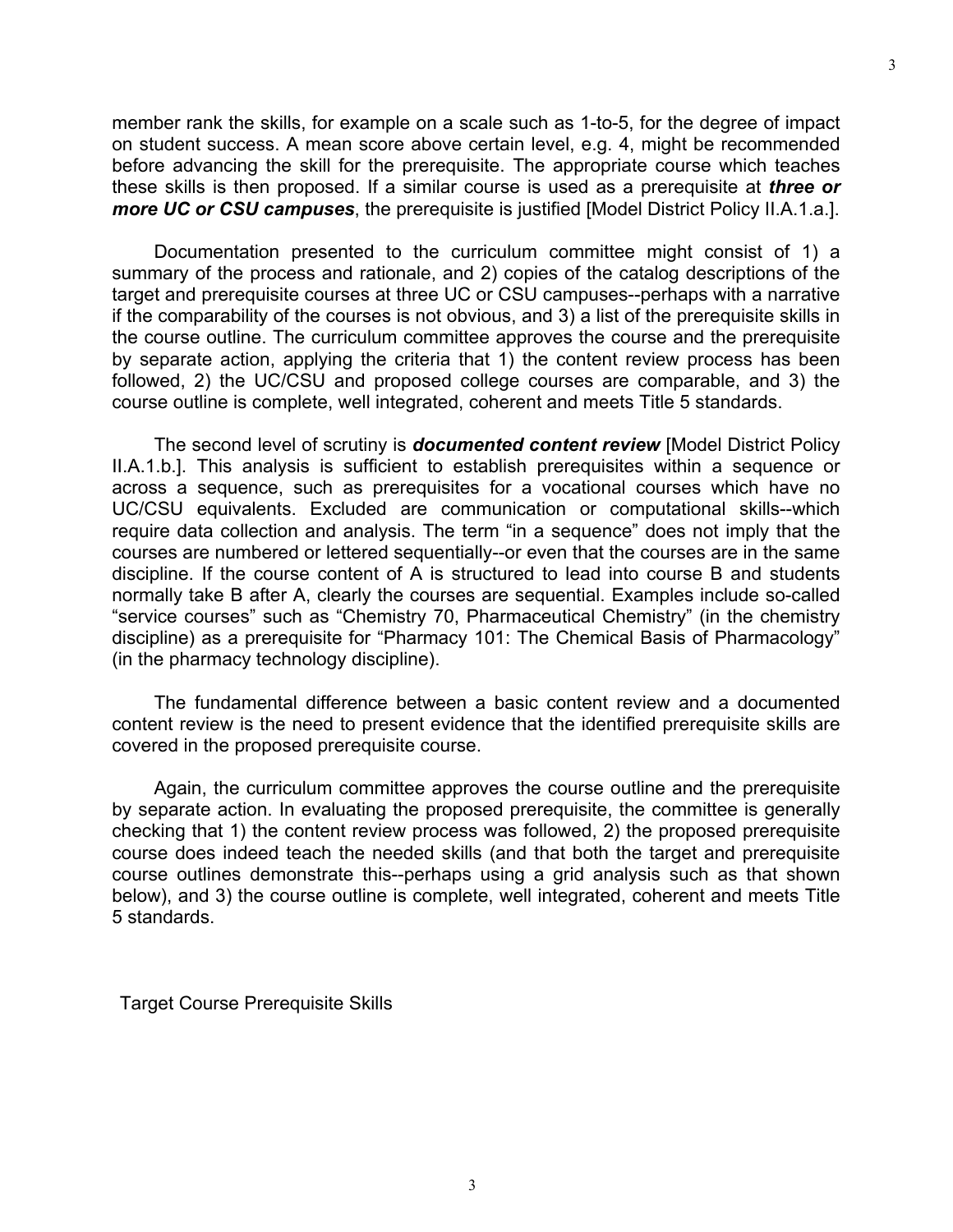| Prerequisite<br>Course<br>Student<br>Outcomes |   |  |  |
|-----------------------------------------------|---|--|--|
|                                               |   |  |  |
|                                               |   |  |  |
|                                               | ◠ |  |  |

 The analysis of the exit skills in the prerequisite course and the entry skills needed for the target course often leads to curriculum change.

- $\Diamond$  Courses in a sequence may not have a smooth flow of topics. Some shifting of content between courses may help.
- **EXECUSSIONS AMONG INSTANCT COVERGED** the two courses may lead to the discovery of topics or teaching methods which make the prerequisite skills more effective for the target course. For example, science faculty need students to graph scattered experimental data but graphing may be taught in the prerequisite math class using points that fall neatly on a line.
- **It may be that not all of the prerequisite skills are taught in the proposed** prerequisite course. Options to deal with this include 1) teaching the prerequisite skill within the target course itself, 2) adding the topic to the content of the proposed prerequisite course, and 3) shifting the needed topic from another course into the proposed course. For example, 9 of the 10 skills needed for C may be taught in B but 1 may be taught in A. By moving that topic to B, the prerequisite to C could be B alone rather than both A and B.

The curriculum committee should be sure that any gaps in prerequisites are covered. If not all the needed skills are taught in the prerequisite course, how are students to learn them?

 The highest level of scrutiny is *data collection and analysis*. This analysis is applied to out-of-sequence communication and computation skills and non-course prerequisites. Examples are "English 1A: Freshman Composition" as a prerequisite to "History 17A: Early United States History," "Math 1A: Calculus" as a prerequisite to "Physics 4A: General Physics" and "Computer Science 20: Basic Programming within the last three years" as a prerequisite to "Computer Science 25: Intermediate Programming." (The latter is called a *recency* prerequisite, establishing how recently the prerequisite course has been taken.)

 The basic premise is that the college must demonstrate, using sound research practices, that students are highly unlikely to succeed without these skills. The Model District Policy, II.A.1.g.(3), states, "The research design, operational definition, and numerical standards, if appropriate, shall be developed by research personnel, discipline faculty, and representatives of the Academic Senate." The college should establish a procedure for developing such research designs. This procedure should be approved by the curriculum committee and the academic senate and should appear in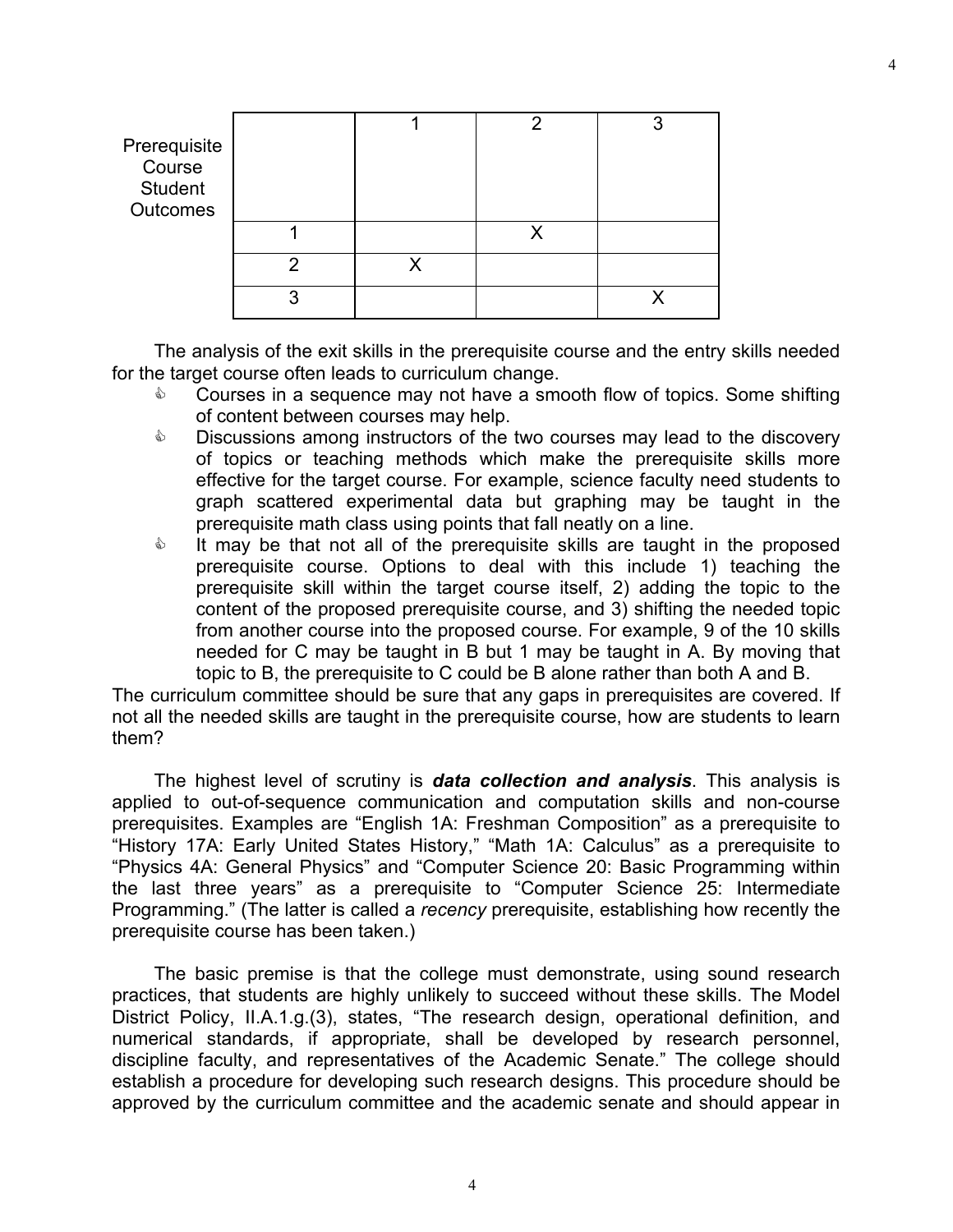the college's curriculum handbook.

 The Model District Policy II.A.1.g. lists three options for student success: 1) grades, either mid-term or final; 2) the instructor's evaluation of the student's readiness for the course, and 3) the student's own self-evaluation of his or her readiness. (A fourth option, assessment, can be used as a measure and will be covered in the next section.)

When using grades, success is a "satisfactory grade" of A, B, C, or CR [Title 5 §55200(d)]. Final grades are certainly a well-recognized measure of student success, but mid-term grades may be a better yardstick for readiness--given that students who drop a course late in the term rarely do so because of a lack of prerequisite skills. When doing a grade analysis, classifying 'W' withdrawals (drops after the add/drop date) and 'NG' no grades (drops before the add/drop date) is quite advantageous. Some W's and NG's result from lack of student readiness, but others are attributable to job changes, family responsibilities, and so on. Should a W or NG be counted as non-success or left out of the study entirely? One approach is to ask instructors to make the determination. Did the drop occur for non-academic reasons, job changes, family situations and so on? If so, leave the W or NG out of the sample. If not, include the student in the sample. As you will see, sample size, particularly that of the "non-success" population, is critical in producing a meaningful statistical result.

 Besides grades, success may be ascertained by an evaluation of readiness by the instructor or student. Typically, instructors and/or students are surveyed for this information. A good practice is to use a scale such as 1-to-5 or 1-to-10 from "very prepared" to "not prepared at all." The five or ten point spread produces a more meaningful correlation with whether or not the student had the prerequisite. The survey may be more effective when administered about one-third of the way into the course. This gives enough time for students to attempt course material but is not so late in the term that the survey just duplicates the final grade results.

 Standard research methods to evaluate the relationship between having the prerequisite and success in the course include:

- 1) a *correlation coefficient* such as the Pearson r (useful for continuous data such as grade-to-grade correlations, often corrected for factors such as restriction of range),
- 2) a matrix or four-cell table and accompanying *chi-square* (for discrete categories of data such as the "yes/no" answer to "does the student meet the prerequisite?," and
- 3) a matrix or four-cell analysis showing *net increase in accuracy*, a comparison of the percentage of the students who succeed in the course before and after imposing the prerequisite. (Applying the prerequisite should show a significant gain in the percentage of students succeeding.)

The details of these methods can be gleaned from standard statistics texts, and, in particular, Method #23 in *Matriculation Evaluation: Phase III Local Research Options (CCCCCO, June 1992)* and Appendix A in *Assessment Validation Project Local Research Options (CCCCCO, February 1991)*. The diagram below may be useful in visualizing these methods.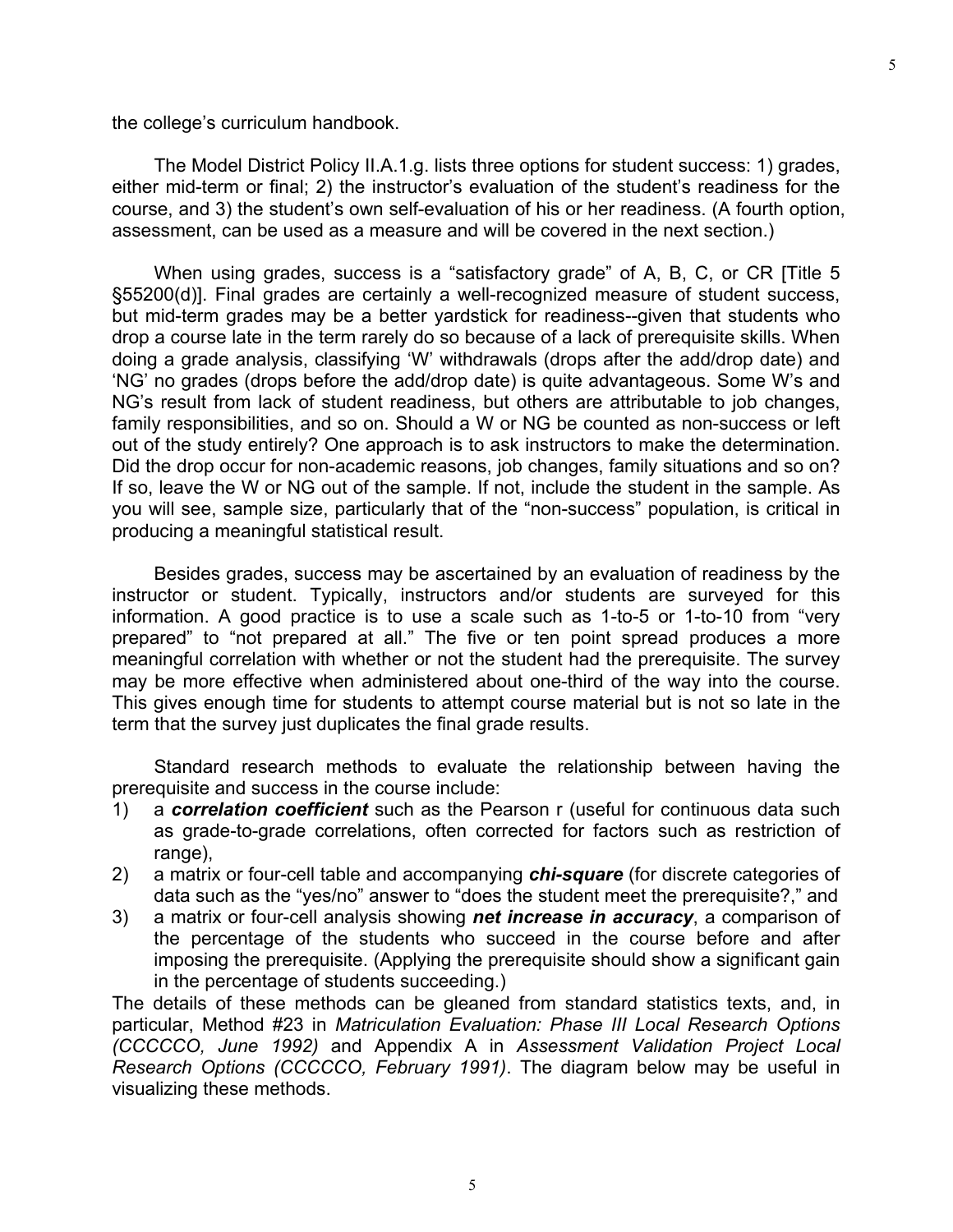#### prerequisite? The Four Cell Process

| success? |           | <b>YES</b> | <b>NO</b> |
|----------|-----------|------------|-----------|
|          | YE<br>S   | 66         | 1         |
|          |           | right      | wrong     |
|          | <b>NO</b> | 9          | 24        |
|          |           | wrong      | right     |

Goals: 1) minimize students who pass without the prerequisite and thus would be denied access (here only 1), 2) significant chi-square, typically > 3.84 (here  $\approx^2$  = 60, significant at the 0.05 level, 3) maximize right/wrong ratio, typically  $\mathcal{A}$  2:1 (here  $90:10 = 9:1$ ), 4) maximize incremental gain in success, typically by  $\infty$  10% (here before applying the prerequisite  $67/100 = 67\%$ , after applying the prerequisite 66/75 = 88%; 21% gain).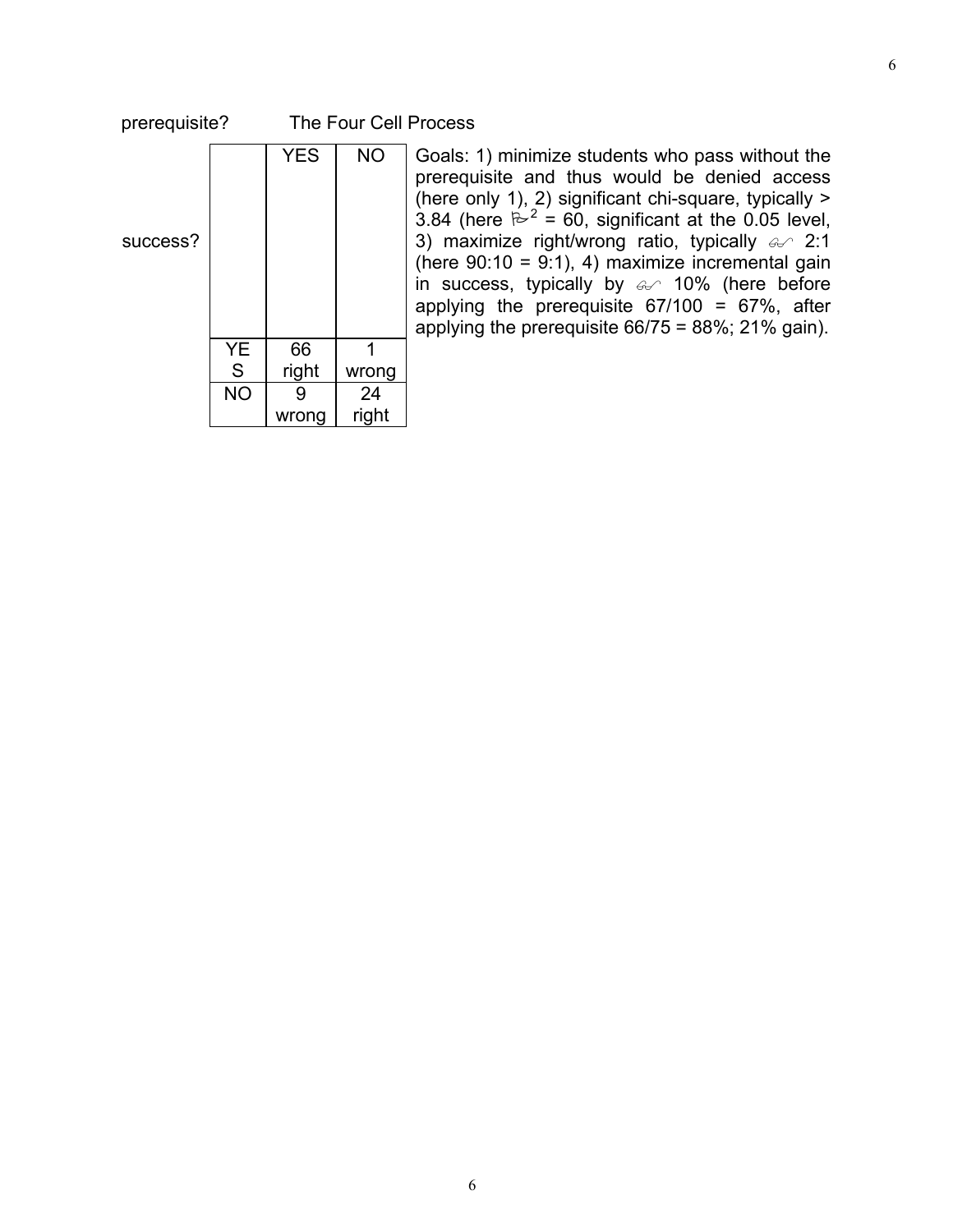| linear:    |  |
|------------|--|
| $r = 1.00$ |  |
| scatter:   |  |
| $r = 0.35$ |  |

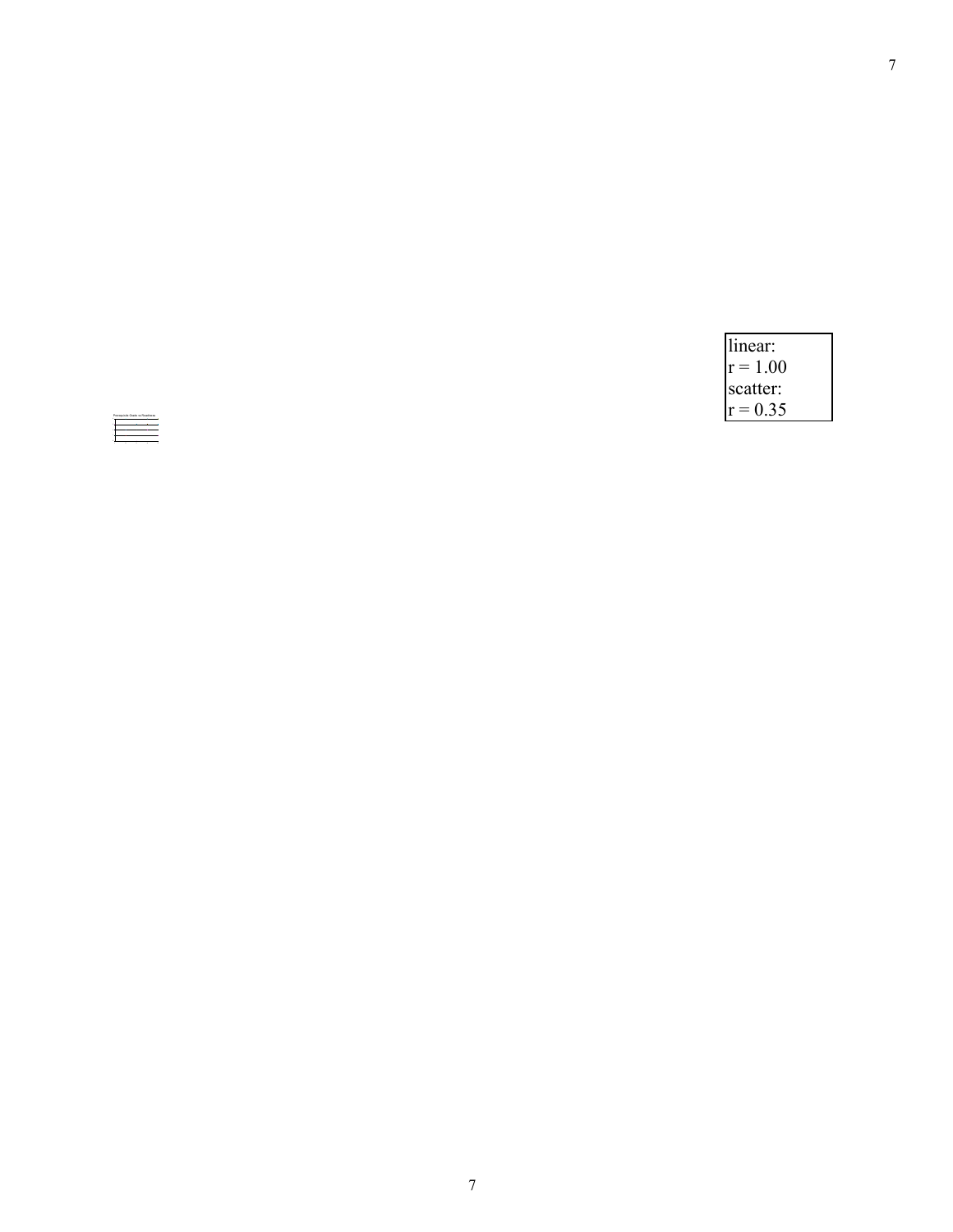The numerical standard to justify the prerequisite is entirely a local decision. Typical standards are above approximately 0.35 for Pearson r, 3.84 for chi-square, 2:1 for right/wrong ratio, and 10% incremental gain in accuracy.

 The above methods give meaningful results only with reasonably sized samples. This is the origin of the suggestion for 100 in the total sample and 20 in the non-success group. Problems arise with *small sample sizes* such as courses of 20 students taught only once a year. Waiting five years for data is not practical. Although this is a thorny problem, some suggestions may help.

- 1) It may be that the prerequisite is not essential and could be replaced by and advisory on recommended preparation. Advisories are taken seriously by students and may be sufficient to assure good student success. In addition, many instructional techniques can help less well prepared students: out-of-class review sessions, tutoring, review reading and/or problem assignments, and so forth.
- 2) Use all research methods at your disposal to increase sample size and produce a meaningful statistical correlation. If student demand for the course is high, open an additional section. Count W's and NG's as non-success unless determined by the instructor to be non-academic related drops. Collect success data for all three measures and use the most statistically significant result. Use several statistical measures and use the results that seem most appropriate. If dependence on prerequisite skills is strong, correlations will be high enough that even small samples (i.e., 40) may be meaningful.

 New courses do not have a tract record on which to base research analysis of the need for a communication or computation skills prerequisite. When a *math or English prerequisite for a new course* appears to be needed, as an outcome of the established curriculum approval process, the Model District Policy [II.A.1.g(4)] provides for the establishment of the prerequisite for a two-year provisional period while the data is collected and analyzed.

 Every effort should be made to inform students of the faculty's best advice for preparation. On a practical level, it may even be more effective to set the skills as advisory. In this way, students are advised of the recommended skills, and, typically, sufficient numbers of students will enroll both with and without those skills to make an analysis meaningful. It may be, however, that the prerequisite is needed to be formally part of the course outline to meet other requirements such as those imposed by intersegmental articulation standards (e.g., freshman composition as a prerequisite for the IGETC critical thinking-English composition course).

#### **Assessment Processes as Prerequisites**

 The steps required to use an assessment process for placement advice are sufficient to meet the research requirements to establish that assessment process as a prerequisite [Title 5 §55202(c)]. To fully implement an assessment process requires 1) that any instrument used be on the Chancellor's Office approved list, 2) local validation of cut-off scores, 3) the use of multiple measures, and 4) checking for disproportionate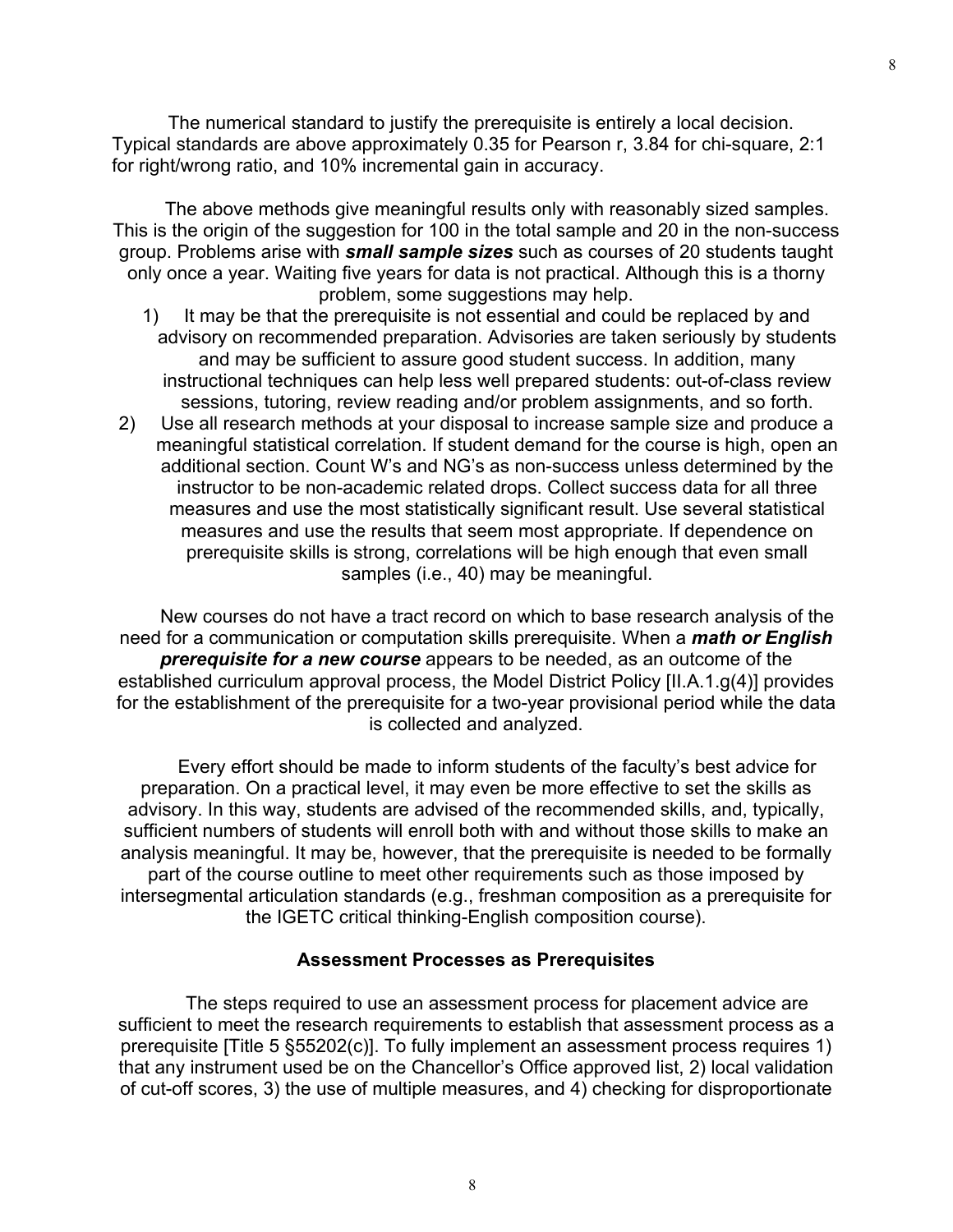impact on historically underrepresented groups and, if found, implementing a plan to ameliorate the disproportionate impact [Title 5 §55524]. These regulations have been in place since 1990 and are generally well understood.

 It is good practice to use the assessment result in concert with the equivalent course when listing the prerequisite in the course description. For example, an electronics class might have a math prerequisite listed in the catalog as "Prerequisite: Math 101 or equivalent skills demonstrated through the math placement process." This allows students the alternative of placing into the course through assessment, or, if starting the math course sequence at a lower entry point, to take electronics after passing the appropriate math course.

 Typically, the curriculum committee establishes the assessment as an *alternative* to the course. Justification of the prerequisite is then based on the level of scrutiny applied to the *course*. Evidence that the assessment result is appropriate to include along with the course listing consists of the research needed to validate the assessment process (on Chancellor's list, appropriate cut-off scores, justified multiple measures, lack of disproportionate impact) for the prerequisite course in the discipline sequence. For example, the college may have a math sequence such as 100 (intermediate algebra), 101 (trigonometry), 102 (precalculus), 1 (calculus), etc. The curriculum committee first establishes Math 101 as the prerequisite to the Electronics course using data collection and analysis (computational skill prerequisite). Then the curriculum committee adds "or equivalent skills demonstrated through the math placement process" when evidence is available that the assessment process is valid. The "appropriate skill level" would be that which would place the student in Math 102, thus demonstrating that the student had mastered the math skills up through Math 101.

 It should be pointed out that Title 5, §55530(c) states that, "Whenever possible, students should be permitted to avoid additional testing by submitting scores on recently taken tests that correlate with those used by the district. Districts should thus develop ways to recognize the results of assessments students may have obtained in other districts. This would constitute another way for students to satisfy a prerequisite: appropriate assessment result in another district.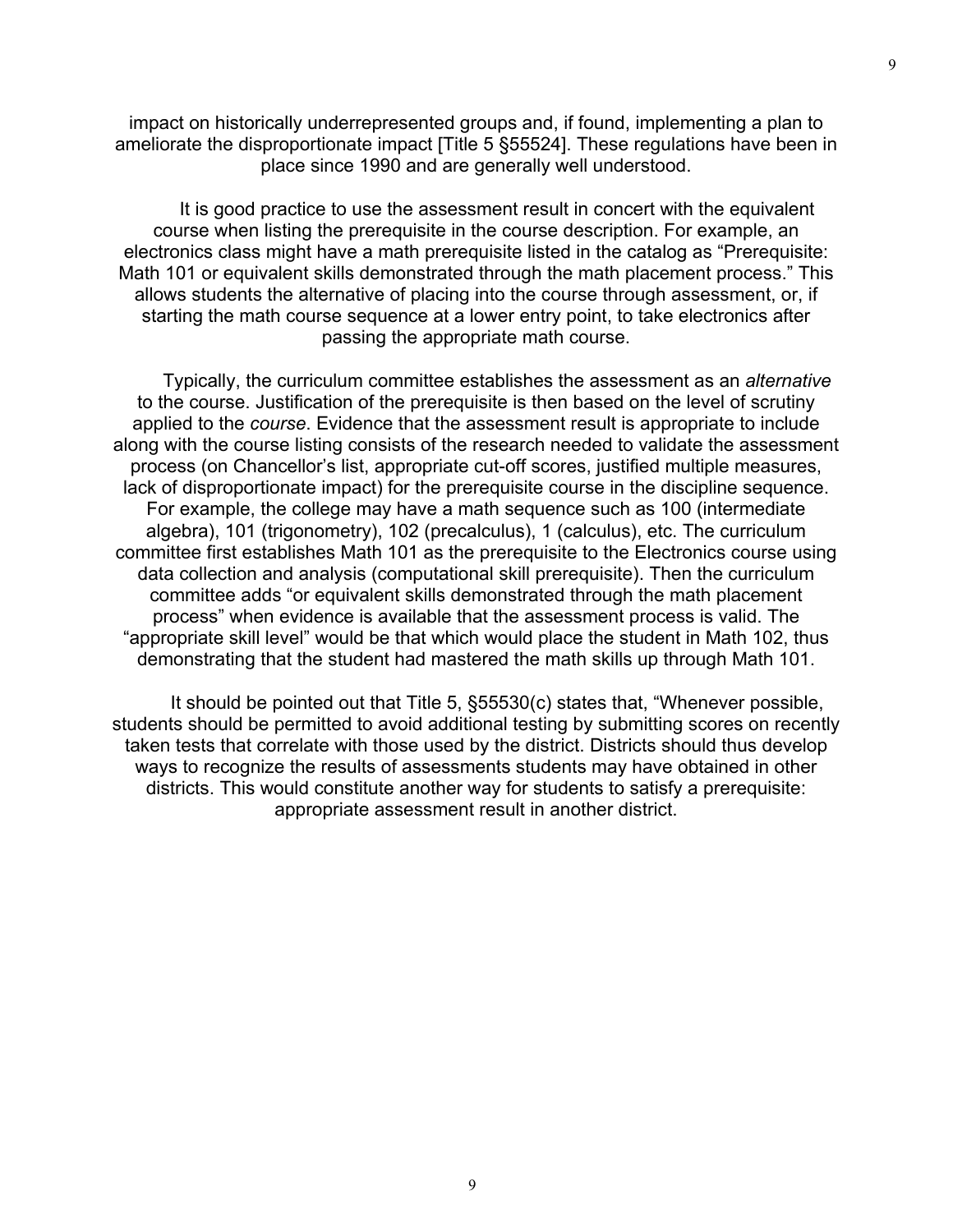#### **Corequisites**

 The levels of scrutiny to be applied to *corequisites* are the same as those for prerequisites. Corequisites are to assure "that a student acquires the necessary skills, concepts, and/or information, such that a student who has not enrolled in the corequisite is highly unlikely to receive a satisfactory grade in the course or program for which the corequisite is being established" [Title 5 §55201(c)(3)].

 The basic concept involved in corequisites is that content in the two corequisite courses is so intertwined that a student cannot reasonably pass either class without the other. One example might be a nursing clinical practice lecture class and the coresponding in-hospital clinical class. Another might be a computer programming lecture class and the associated lab class in which the student actually writes programs. Because such *paired courses ("two-way" corequisites)* are part of the same sequence, justification typically consists of a documented content review. Information submitted to the curriculum committee might reasonably be 1) a narrative-style rationale and 2) a section in each course outline on "corequisite skills" which is clearly connected to the "student outcomes" section in the other outline.

 Another situation for which corequisites meet a curriculum need is that of an ancilliary course whose content is dependent on a main course, but the content of the main course can stand alone, a so-called *"one-way" corequisite*. An example would be a general education geology lecture class and an associated geology lab class. The lab class has the main class as corequisite because the principles of geology are essential before doing field work. Students may take the lecture class alone to meet general education requirements but may add the lab to meet the laboratory requirement as well. A common occurrence is that students taking only the lecture may become inspired to subsequently enroll in the field course. To enable this option, the catalog description of the field course, Geology 10L, might be "Corequisite: Geology 10 (may be taken previously)." The lecture course, Geology 10, would have no corequisite.

#### **Health and Safety Prerequisites**

*Health and safety skills* constitute a separate category of prerequisites [Title 5 §55201(c)(4), Model District Policy II.A.1.f.]. Such a prerequisite is established by a documented content review. In identifying the needed skills, faculty should concentrate on those specific skills, concepts, and information without which the students would create a hazard to themselves or those around them. Those skills must be listed in the course outline, and faculty should suggest a mechanism both for how the student would acquire those skills and how the college would determine that the student possesses them. Two options for achieving these latter two objectives are described as follows.

 In some cases it may be that *the needed skills are taught in another course*. For example, the nursing program may have a course, or a separate instructional unit in a course, such as "Safe Practices in Clinical Situations." By demonstrating that the health and safety prerequisite skills for the target course are taught in this particular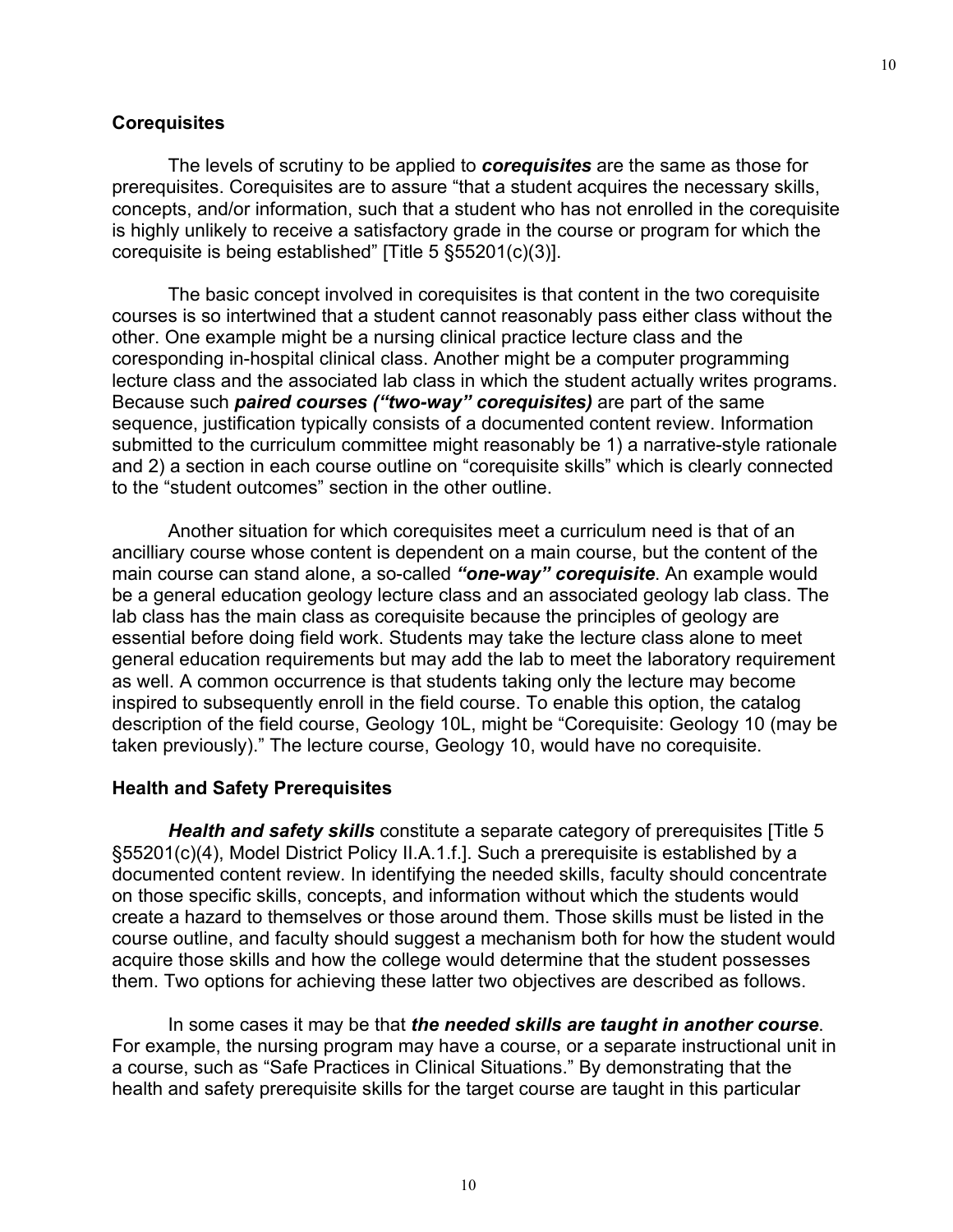course (perhaps using the grid method above), sufficient documentation is provided. If the skills are a single unit within a more general course, however, it is essential that successful mastery of those health and safety skills be a requirement for passing the class. In the case of a program such as nursing, the separate safety course could be used as a program prerequisite which students would have to meet before enrolling in the program.

 It may be possible to distill the necessary health and safety skills down to a single document such as "Procedures for a Safe Chemistry Lab" or "Avoiding Hazards in the Machine Shop." If so, the document could be made available to students in advance of the class and an *assessment* made of students' comprehension of the information. To satisfy the need for multiple measures, testing of comprehension of both written and oral information is possible. Written assessment could be in the form of an objective test. It would be necessary to validate appropriate cut-off scores and to assure that no group of students is disproportionately impacted. Oral assessment is achieved by showing the students a video tape giving instructions for avoiding typical hazards. The students are then asked to respond aloud to a series of questions asked orally (with very structured prompts and assessment of sufficient student responses).

 Thus, when health and safety skills are found to be essential to avoiding hazards to students and those around them, four approaches are possible.

- 1) Teach the skills within the course and do not allow students to enter hazardous situations until those skills are demonstrated. No prerequisite is needed.
- 2) Teach the skills as a separate course or a unit within an existing course and make that course a prerequisite to the target course in which the student will encounter the hazardous situation(s).
- 3) Teach the skills in a separate course which becomes a prerequisite to the program in which the hazards exist.
- 4) Provide information on the skills in a separate document, video, etc. and then assess the skills using multiple measures.

 Ability to avoid the creation of hazards is often closely tied to students' communication and computation skills. Health and safety prerequisites must be based on very specific skills associated with the particular hazards that students will encounter. Use of a general English or math course as a health and safety prerequisite is not allowed. Remember that such general communication and computation skill prerequisites must be established by data collection and analysis.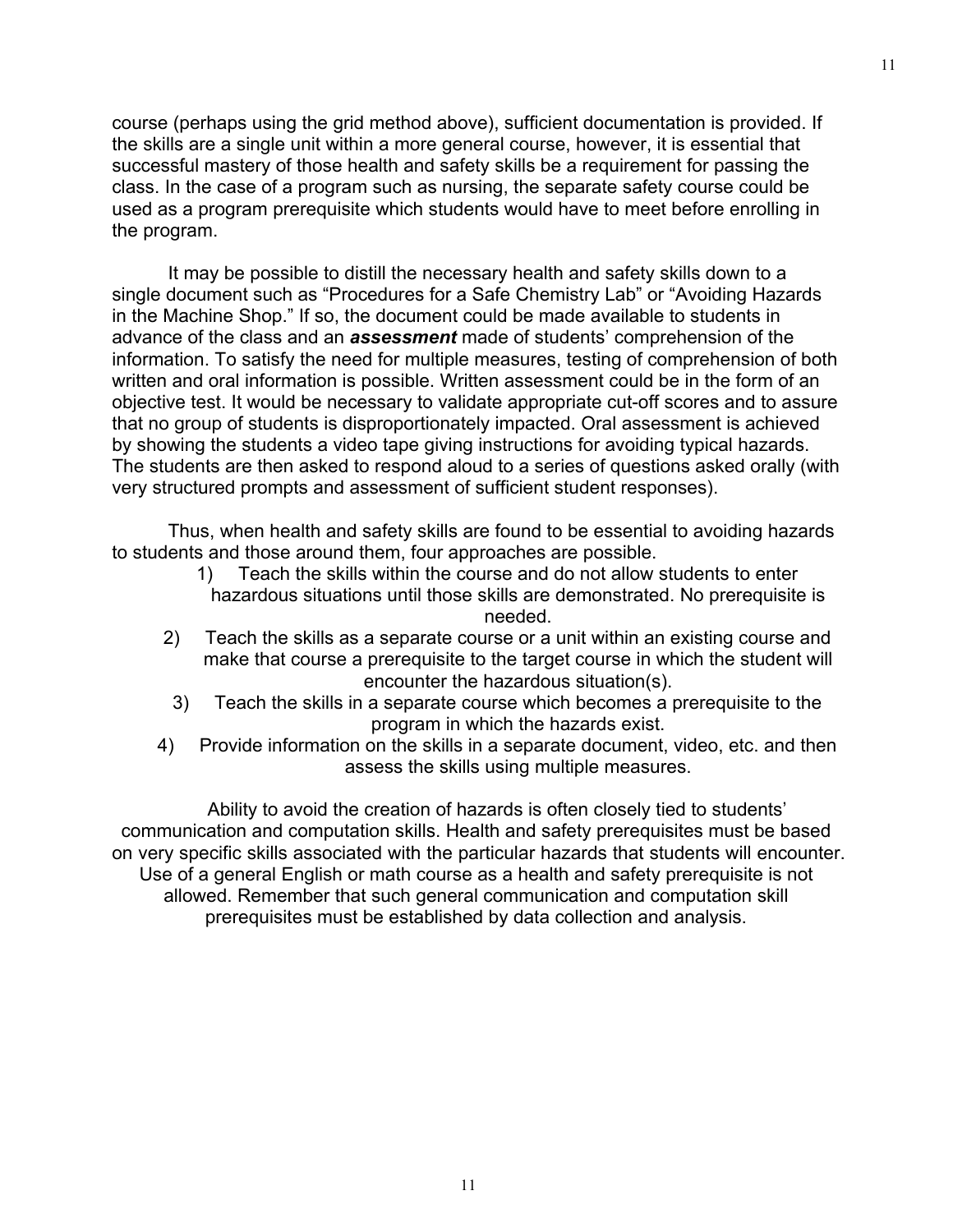#### **Program Prerequisites**

 An educational program is "an organized sequence of courses leading to a defined objective, a degree, a certificate, a diploma, a license, or transfer to another institution of higher education" [Title 5 §55000]. Programs are approved by the Chancellor's Office and are published in the *Inventory of Approved Degree and Certificate Programs*. Several sections of Title 5 are relevant to program prerequisites.

> §55201. Policies for Prerequisites, Corequisites, and Advisories on Recommended Preparation.

(b)(1) Determinations about prerequisites and corequisites shall be made on a course-by-course or *program-by-program* basis.

 $(c)(2)$  The prerequisite will assure, consistent with Section 55002(a)(2)(D), that a student has the skills, concepts, and/or information that is presupposed in terms of the course or *program* for which it is being established, such that a student who has not met the prerequisite is highly unlikely to receive a satisfactory grade in the course (or at least one course within the *program*) for which the prerequisite is being established.

#### §58106. Limitations on Enrollment

In order to be claimed for purposes of state apportionment, all courses shall be open to enrollment by any student who has been admitted to the college, provided that enrollment in specific courses or *programs* may be limited as follows:

(a) Enrollment may be limited to students meeting prerequisites and corequisites established pursuant to Sections 55200-55202 of this Division,

(b) Enrollment may be limited due to health and safety considerations, facility limitations, faculty workload, the availability of qualified instructors, funding limitations, the constraints of regional planning, or legal requirements imposed by statutes, regulations, or contracts. The governing board shall adopt policies identifying any such limitations and requiring fair and equitable procedures for determining who may enroll in affected courses or *programs*. Such procedures shall be consistent with one or more of the following approaches:

(1) limiting enrollment to a "first-come, first-served" basis or using other nonevaluative selection techniques to determine who may enroll; or

(2) limiting enrollment using a registration procedure authorized by Section 58108; or (3) in the case of intercollegiate competition, honors courses, or public performance courses, allocating available seats to those students judged most qualified; or (4) limiting enrollment in one or more sections of a course to a cohort of students enrolled in one or more courses, provided however, that a reasonable percentage of all sections of the course do not have such restrictions....

 In summary, program prerequisites may be established by justification for a single course or a collection of courses within the program or for performance in the entire program. Limitations on enrollment may be established by identifying the constraining factor (facility limitations, faculty workload and so on) and ensuring fair and equitable practices for limiting enrollment. Programs cannot have a separate admission process; students are *admitted* to the college (open access) and *enrolled* in its courses and programs, although an application for such program enrollment is permitted. The pool of students qualified to enroll in a program is created by identifying those who have met the prerequisites for the program. If fewer seats are available for courses in the program than the number of qualified students in the pool, a non-evaluative process must be used to determine who will be in the classes. Beyond the registration priority system established for all courses at the college through Title 5 §58108, determination of which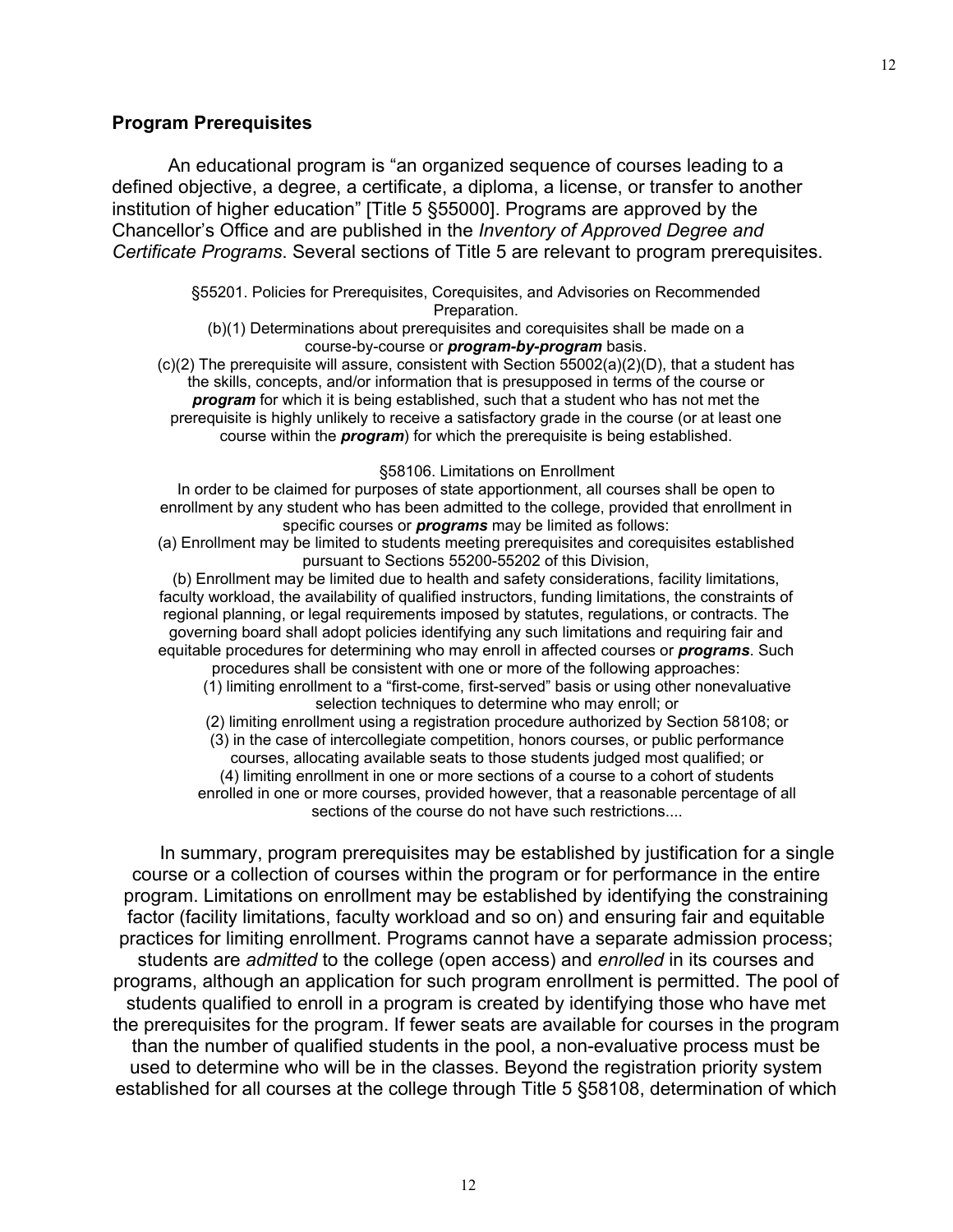students will enroll in the program may be based on health and safety considerations; limitations imposed by statute, regulation or contract; or a selection process such as first-come-first served, waiting list, or lottery. The Board of Trustees must act to establish policies for registration priorities, health and safety limitations, statutory/regulatory/contractual limitations, and the nonevaluative selection process to be used.

 Thus the activities involved in selecting students for enrollment in programs fall into two areas: establishing prerequisites and other limitations on enrollments and then devising a process for selection among those in the qualified pool.

 The structure of programs which typically need prerequisites usually begins with students taking courses from the general curriculum and then, based on that performance, advancing to specific courses that constitute the program. One example might be a biotechnology program, during the first year of which, students take general courses in biology, math, chemistry, and physics. Based on satisfactorily completing these fundamental courses, students are selected for enrollment in the program, consisting of specific biotechnology courses, for their second year of study. Another example would be a nursing AA degree program in which students would be expected to meet general education requirements and satisfactorily complete core courses in biology, chemistry and safe clinical practices before being selected to enroll in the program. Only those enrolled in the program would be eligible to take the specific courses that constitute the two-year nursing program.

 Establishing program prerequisites follows the same levels of scrutiny as prerequisites for courses. For a *course prerequisite*, justification requires basic content review plus 3 UC/CSU equivalencies for transferrable courses, documented content review for courses within or across sequences and for which UC/CSU comparability is not available, and data collection and analysis for communication and computation skills. *Non-course prerequisites* also require data collection and analysis. *Health and safety* prerequisites require documented content review. The process is typically to find the course within the program which is most dependent on the prerequisite skills under consideration. Then, using the appropriate scrutiny, justify the prerequisite for that course and thus for the program. It may be that this process is best applied to a collection of courses or for performance in the entire program. Some examples may

help.

- & A biotechnology program may have an advanced course in toxicology for which certain skills in chemistry are essential. Through a documented content review, those skills are identified, and general college chemistry is found to have each of those skills among its student outcomes. This is justification for having general chemistry as a prerequisite for the course and thus for the program.
	- & An emergency medical technician program has a series of critical care courses for which understanding of human anatomy is essential. No one course is dependent on all the aspects of anatomy, but, when taken together, success in the critical care series is highly dependent on the skills taught in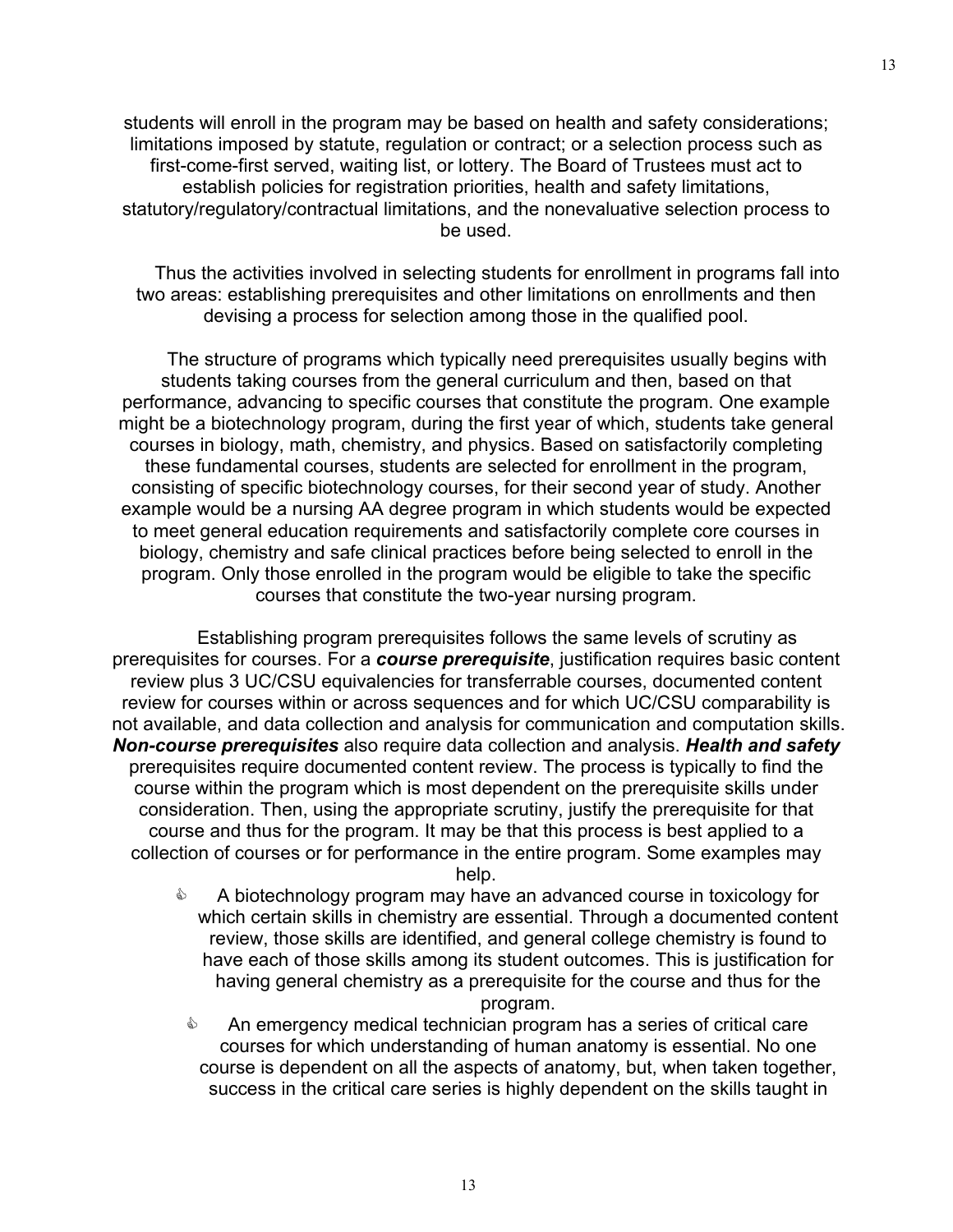human anatomy. Thus the course in anatomy constitutes a prerequisite both for the critical care series and for the entire program.

- **EXECT** An electronics program contains a course in circuit diagrams in which students are highly unlikely to succeed without certain algebra skills, found to be taught in intermediate algebra. Through data collection and analysis (following the college-based process), success in the circuit course is found to be highly dependent on success in intermediate algebra. This means that intermediate algebra can be a program prerequisite as well.
- $\Diamond$  A dental hygiene program is observed to have an unacceptable drop-out rate. Profiling those who have unsuccessfully left the program indicates that poor grades in a composite of anatomy, physiology, and chemistry seem to be a common factor. Being a non-course prerequisite, the GPA in these classes is correlated by sound research practices to the success rate in the program as a whole, with the greatest gain in accuracy obtained at a cut-off of 2.75 in the composite GPA for anatomy, physiology, and chemistry, thus establishing a prerequisite for the program.
- $\bullet$  A fire science program is operated under an instructional agreement with the county. The contract, as adopted by the Board of Trustees, specifies that the work experience portion of this program requires a Fire Fighter Academy 1 Certificate and an EMT certificate. This contract is sufficient justification for these certificates as a limitation on enrollment in the work experience course (§58106) but NOT to the program as a whole (as this is not specified in the contract). Note that this is a limitation on enrollment, not a prerequisite. As such, establishing this limitation for the course cannot be generalized as a limitation on enrollment in the program because this would go beyond the language of the contract. Note also that contracts are NOT sufficient justification for prerequisites [§55201(c)(1)].
- $\bullet$  A commercial photography program is having trouble with high drop out rates. A content review shows complex analytical and critical thinking skills that may be acquired in a variety of degree-credit courses. In an attempt to identify those who have those skills, a study is done on the correlation between GPA in previous degree-credit courses and performance in the program, both by course and in the program as a whole. No acceptable level of correlation is found, and no prerequisite is established.
	- **A** A nursing program has been using a point system for enrollment in the program consisting of points for GPA in all college courses, for GPA in science courses, for grade in English 1A, and for performance in an interview. Content review shows skills needed in sciences, English, and interpersonal skills as well. Through sound research practices, the two GPA factors are found to be significant at 2.75 overall GPA and 3.00 GPA in science courses and are thus retained as program prerequisites. Research shows that the grade in English 1A is not well correlated with student success in the program or its courses. English 1A is retained as an advisory on the basis of the content review. The faculty is concerned about the lack of an English prerequisite and the impact on safety in clinical situations. As a result, a course entitled "Safe Clinical Procedures" is implemented and a documented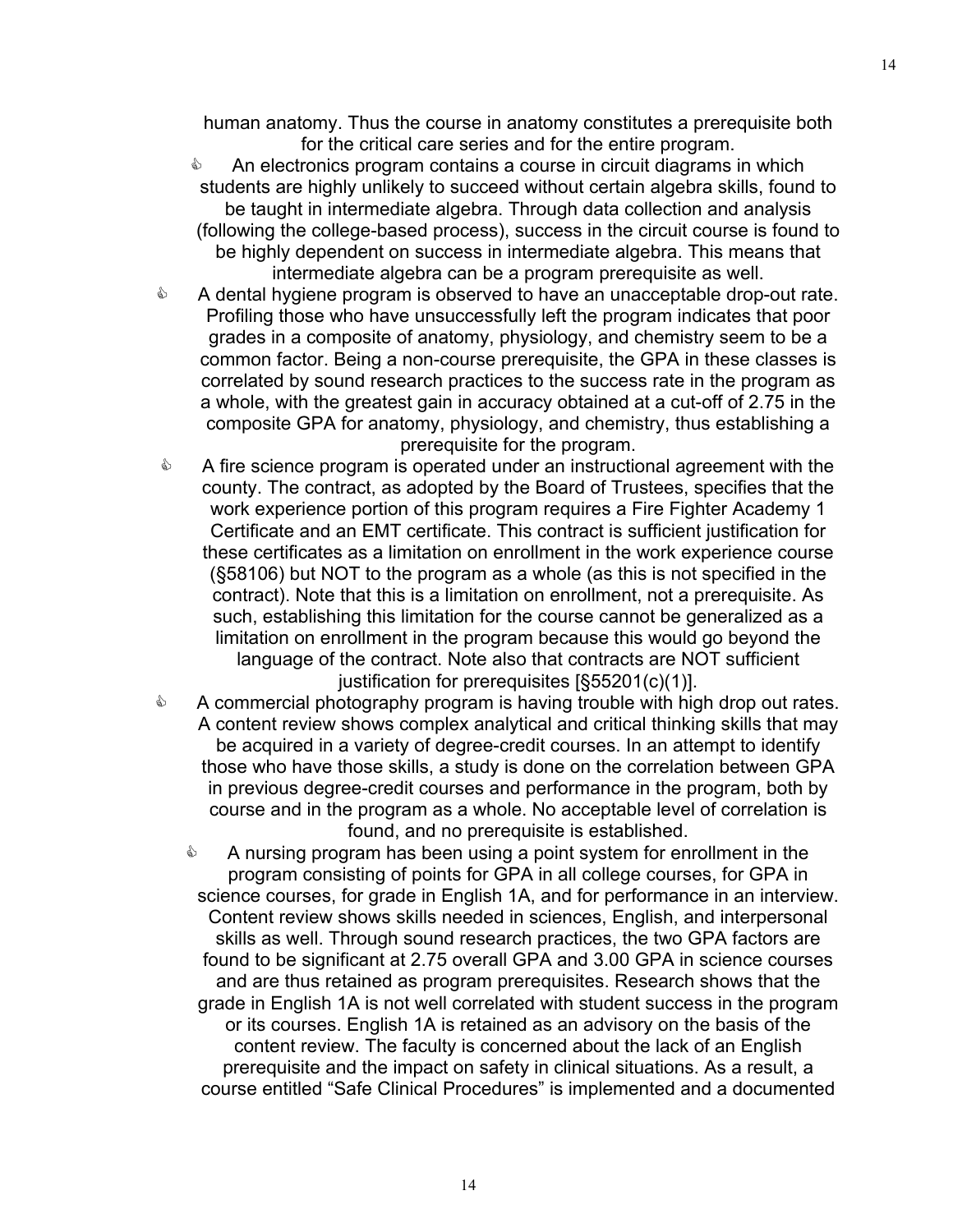content review places this course as a program prerequisite. The interview process is found to be too inconsistent to meet the requirements of Title 5 and is eliminated. The qualified pool of those with an overall GPA of 2.75, a GPA of 3.00 in the sciences and a passing grade in "Safe Clinical Procedures" still exceeds the number of seats available in the program. Thus a waiting list process is instituted, using the registration priority system for general courses, and is approved by the Board of Trustees.

 The last example illustrates the final step in producing a workable enrollment system for impacted programs. Usually, the process begins with a requirement for students to fill out an application for enrollment (not admission) to the program by a certain cut-off date. After the pool of qualified students is determined by using prerequisites, non-evaluative enrollment measures must be used to determine who among those remaining will actually get a seat in the program's courses. Typically, one of three processes is used.

> & A *waiting list* is established, the priorities within the pool of qualified applicants being determined using non-evaluative criteria such as those in the registration priority system used for general courses in the college. Examples of such factors which can produce a prioritized list include continuing enrollment status, total units at the college, percentage of W's, and matriculation status. The same type of letter-by-an-acceptance-date process is used to fill the seats in the program. The waiting list can be rolled over to the next year with new qualified applicants added to the bottom. This gives students who are not accepted in a given year some indication of when they would make it into the program. Alternatively, the old and new applicants can be reprioritized each year. This practice has engendered some student complaints regarding uncertainty in predicting when they will actually be allowed to enroll in the program.

- & Enrollment is determined by *first-come-first served*. Post marked dates on the required application determine the order in which qualified students are accepted. If one of those selected does not accept by a certain date, the next person on the list is sent an acceptance letter. By rolling the list over from year to year, students are given more certainty of the year in which they will be allowed to enroll.
	- & A *lottery* is held to determine who is enrolled. If 24 seats exist for the program, 24 names are chosen randomly, and those applicants are sent acceptance letters asking them to respond affirmatively by a certain date. A negative or non-response removes the students from the list and more names are drawn from the hat and the process repeated until a full complement of students is obtained. Some colleges hold previous applications over for the following year and some require students to reapply. Even if old applications are retained, there is little predictability as to when a given student will actually be allowed to enroll. **This factor probably makes a lottery the least favored of these three choices.**

In addition to requiring justification for limitations on enrollment, Title 5 §58106 requires the Board of Trustees to act upon *which* non-evaluative enrollment method the college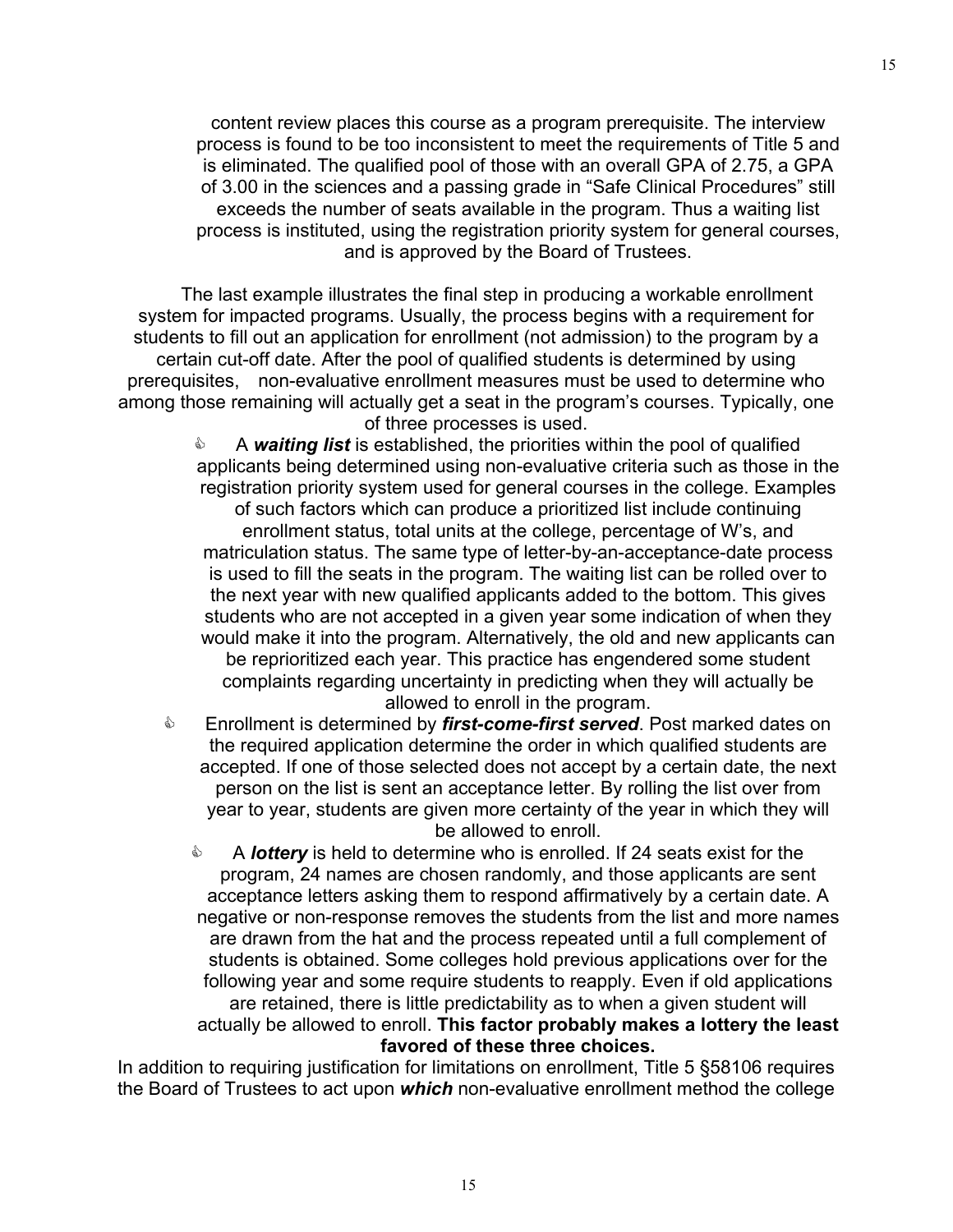will use. This is typically just a general policy without the specifics of the procedures as discussed above.

# **Other Limitations on Enrollment**

 Section 58106 of Title 5 specifies that all courses shall be open to enrollment by any student who has been admitted to the college but allows the Board of Trustees, *by enacting specific policies and requiring fair and equitable procedures*, to limit enrollment in specific courses or programs by using:

- 1) prerequisites and corequisites;
- 2) health and safety considerations;
- 3) practical considerations such as facilities limitations, faculty workload and availability, and funding limitations;
- 4) registration systems such as first-come-first-served or a priority system within the constraints of §58108;
	- 5) statutory, regulatory, or contractual requirements;
	- 6) for intercollegiate competition, honors, or public performances courses, procedures allocating available seats to those judged must qualified; or
- 7) limiting enrollment in one or more sections of a course to a cohort of students, provided that no more than a reasonable number of sections are restricted.

 The last three of these "other limitations" will be covered in the following categories: 1) performance courses (intercollegiate competition and public performances), 2) honors courses, 3) blocks of courses or sections, and 4) legal requirements (statutory, regulatory, or contractual). See the Model District Policy II.C. It should be pointed out that these are NOT prerequisites and are not subject to the levels of scrutiny described earlier in the paper.

 Because curriculum is an academic and professional matter, the policies and procedures adopted by the Board to enact these four "other limitations" should be based on recommendations of the academic senate. (See the Model District Policy II.C.) It would be good practice for the academic senate to develop such policies with a campus-wide committee. Typically, this would be the senate's Educational Policy committee or other standing or ad hoc group. These policies should be passed as resolutions of the senate and sent to the Board as recommendations.

*Performance courses* may have limitations such as tryouts for intercollegiate athletic teams and auditions for courses involving public performance, e.g., band, orchestra, theater, competitive speech, chorus, journalism, and dance. The Model District Policy specifies that such limitations: 1) should not block student access to a degree or certificate, 2) should be reviewed during the regular six-year program review cycle, and 3) should not result in disproportionate impact on historically underrepresented groups.

 For example, consider a Drama 1A course which contains a public performance of a stage play and, as a consequence, requires a successful audition for enrollment. This course cannot then be a requirement for an AA degree in drama. It could, however, be

16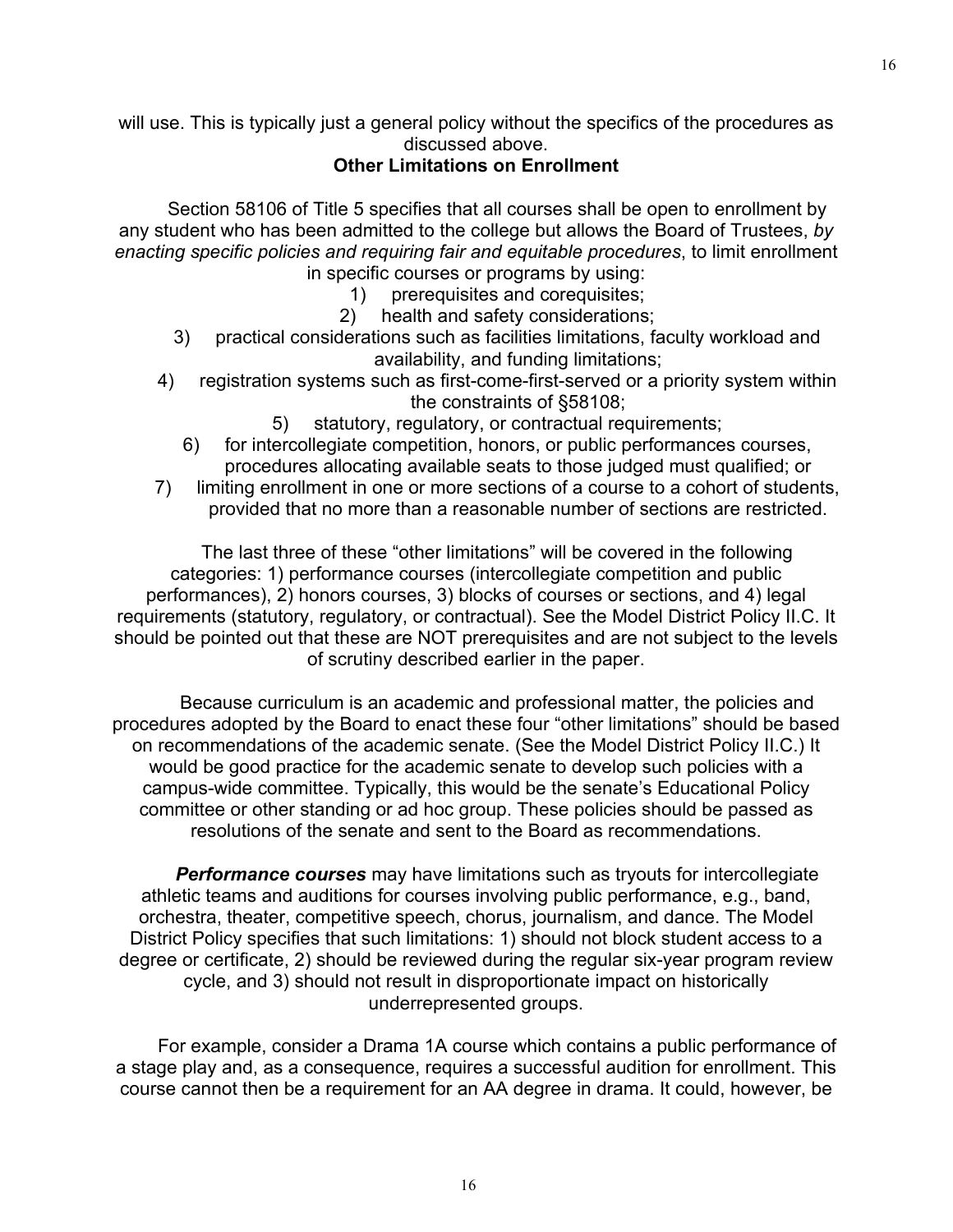part of a list of restricted electives, any one of which must be taken to get the drama degree. In this way students who do not audition successfully have an option to take another course to get a degree in drama. Note that it is not the audition itself which triggers these strictures but rather its use to limit enrollment. It could be that ALL students are allowed to enroll in the course and the audition is used to determine the roles within the performance. All must have an opportunity to benefit from instruction (§51006). All will get an equivalent experience, although some may do so in lead roles, others in supporting roles, and perhaps some through acting in front of the class rather than in the public performance.

 The Model District Policy also specifies that the course outline list the degrees and certificates for which the performance course is a restricted elective and include the other courses the student has the option to take. In cases such as this, the program requirements are typically listed in the college catalog, so not a great deal of effort should be involved in gathering this information.

 Performance courses must be reviewed on a regular six-year cycle to determine if the audition or try-out is still needed. The basis for the review is up to the faculty in that discipline. One of the considerations should be the impact on historically underrepresented groups. Model #12 in *Assessment Validation Project Local Research Options (February 1991)* gives an example of research methods to do this analysis. If bias is found, it may be possible to broaden the base of participation through recruiting efforts or better articulation with related programs in feeder high schools.

 The "fair and equitable procedures" requirement of §58106 implies that students should be fully aware of the limitations on their enrollment. The course description in the catalog and schedule of classes should contain a statement such as "enrollment subject to audition; see page XXX" and the full information on the audition (date, time, place, skills assessed, etc.) should appear on page XXX or in another referenced publication easily accessible to students.

*Honors courses*, or sections of courses, if used to restrict enrollment as the other limitations in this section, must be enacted by Board policy (upon recommendation by the senate), usually as an "honors program." As with performance courses, honors courses cannot block student access to a degree and must be structured in a fair and equitable manner. The Model District Policy, however, does not specify any special program review or disproportionate impact studies for honors courses.

 The criteria for enrollment in an honors program (really, its courses and sections) can be based on any fair and equitable criteria. Typically, students are expected to maintain a respectable GPA and continue in good status in the college. The catalog description of honors courses and the schedule of classes description of honors sections might be something like "enrollment limited to honors students; see page XXX." Again, page XXX or another readily available publication would tell students how to become part of the honors program. With this restriction, only those students identified by the college as part of the honors program--following the Board adopted policy--would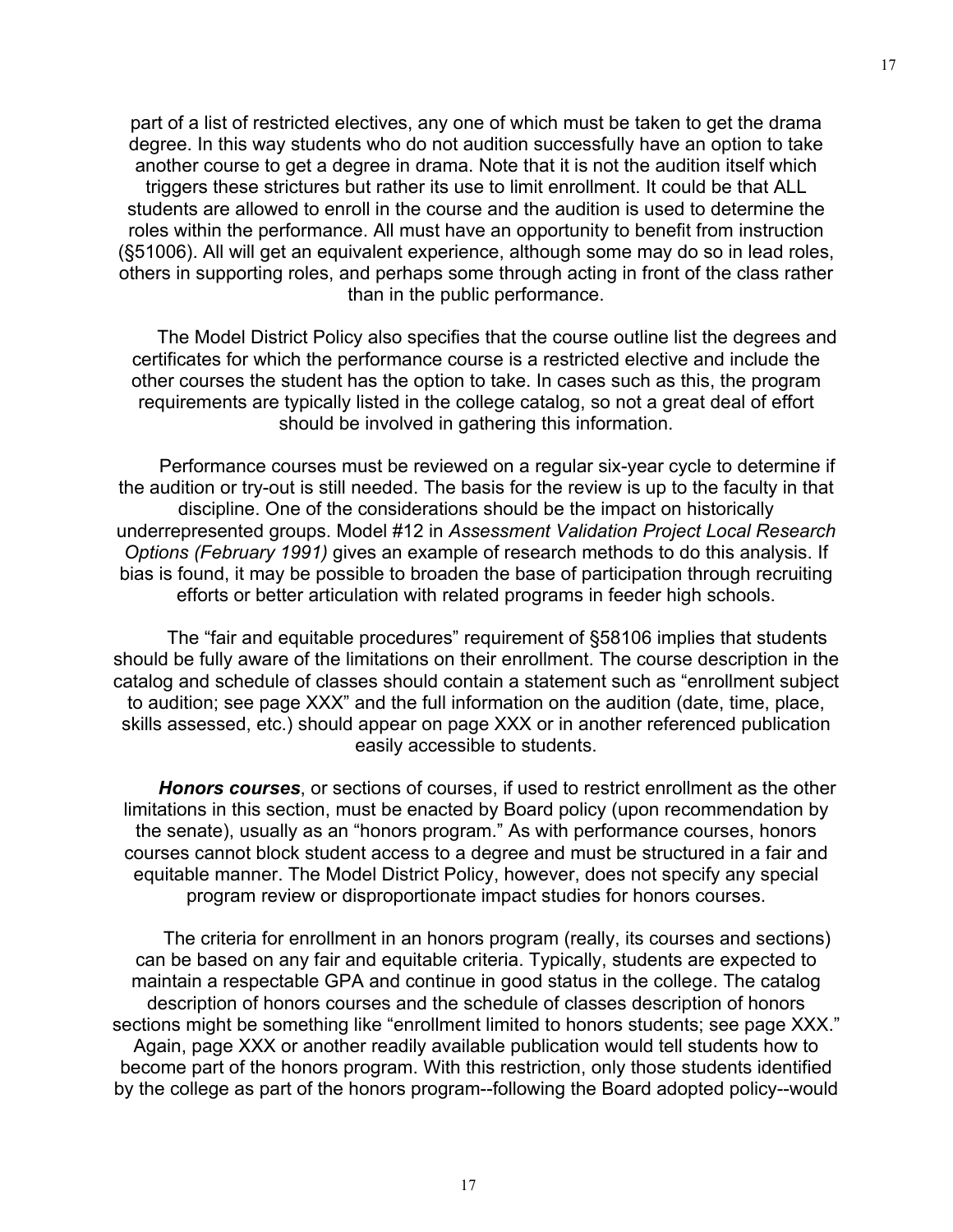be permitted to enroll in these courses and sections. A less restrictive process is to designate the courses or sections as "designed primarily for honors students; see page XXX." In this way, any student is free to enroll. Honors students may be identified as a cohort of students and then enrolled as a group in the course, but any remaining seats can then be filled through regular enrollment. This type of honors program does not limit enrollment and so takes no special Board action.

 Some honors courses are uniquely designed, but most are modifications of existing courses. To what extent does the curriculum in an honors course or section differ from the regular course or section? If it is the *section* of the course which is designated as honors, then the required student outcomes are the same as for all sections. The "honors" nature is justified by optional topics beyond those in the course outline and/or the stimulation offered by being among more talented students. If it is the *course* which is honors, then a unique course outline must be written and presented to the curriculum committee. It is NOT sufficient to just turn in the same outline as for History 17 and call it honors History 17H! Each course must meet a distinct need in the curriculum and must have a unique course outline of record. History 17H would be expected to have more advanced student outcomes, a broader and deeper content, more challenging assignments, more invigorating instructional methods, more rigorous grading, and/or an exceptional text and instructional materials. Creation of honors courses is not to be undertaken lightly. A good deal of planning is involved, particularly because the creation of such new courses means that they must be articulated separately from the base course.

*Blocks of courses or sections* are identified to create a cohort of students who will all enroll together in that set of classes. Again, limiting enrollment in such blocks of classes cannot create a barrier to attainment of degrees and certificates. It is specified by the Model District Policy that, if part of a restricted elective for a degree, course outlines of block-enrolled sections must list that degree and the other courses on the restricted elective list as options for students. Typically, cohorts of students are part of a special program such as GAIN, PACE, or Puente. As with the other limitations, restricting enrollment in courses or sections for the specific use of students in these programs requires Board action. There is no specification of special reviews or impact studies for block enrollment.

 To maintain fair and equitable practices, courses or sections for block enrollment are identified in the catalog and/or schedule with language such as "enrollment limited to those in the Puente program; see page XXX" where the mentioned page lets students know how to become part of the Puente program. With such a limitation in place, just students in the specified cohort may enroll. A less restrictive approach might say "designed for students in the Puente program; see page XXX." The students in the cohort would be enrolled as a block, and then remaining seats could be filled through regular enrollment.

 It may be that enrollment in certain courses is restricted because of *statutory, regulatory, or contractual* requirements. The Board policy in establishing such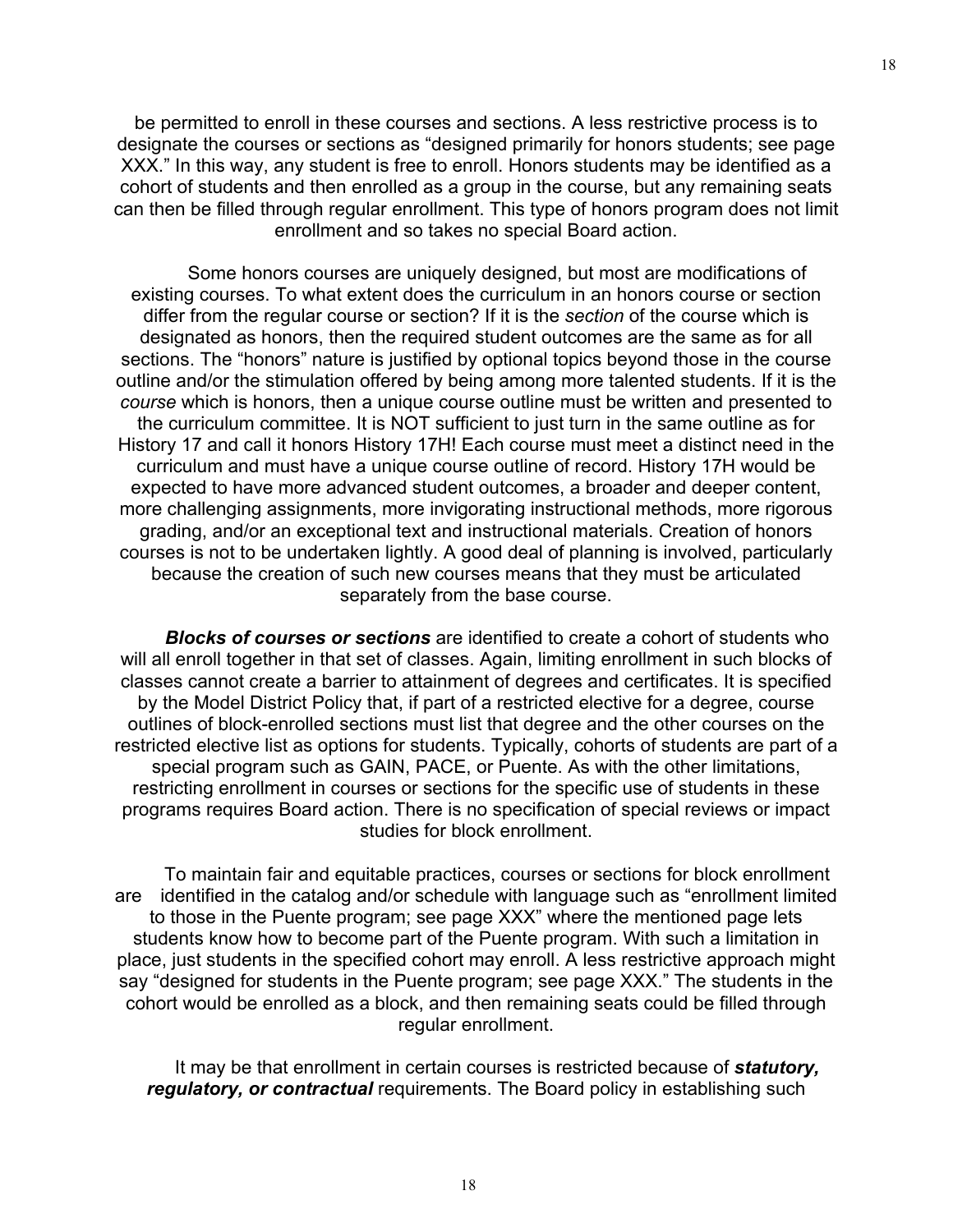limitations need only cite the regulation or statute. Adoption by the board of a contract for an instructional agreement containing enrollment limitations is sufficient to put such contractual enrollment restrictions in place.

 For example, Title 22, Section 101216(g)(3) of the California Code of Regulations, established by the state Department of Social Services, specifies that all those providing services in a child care facility--including volunteers doing so as part of a course--shall be in good health and shall pass a tuberculosis test.

Title 22, California Code of Regualtions: Division 12, Chapter 1 Child Day Care General Licensing Requirements 101216 Personnel Requirements (g)(3) The good physical health of each volunteer who works in the facility shall be verified by: (A) A statement signed by each volunteer affirming that he/she is in good health. (B) A test for tuberculosis performed not more than one year prior to or seven days after initial presence in the facility.

A course such as "Early Childhood Development 12: Preschool Practicum" would then have a catalog description specifying "Enrollment limited to those in good physical health with TB clearance."

 In another case, the college may have an instructional agreement with the county fire department to provide work experience training. The contract may specify the certificates such students should possess. A course such as "Fire Science 95: Work Experience" might then have a statement such as "Enrollment limited to those with a State Fire Fighter I Academy Certificate and an EMT Certificate." Note that courses designed for the employees of a particular public or private entity must still maintain open enrollment, Title 5 §58051 and 58051.5.

 Again, these are NOT prerequisites. The only action required is that of the Board in citing appropriate laws or regulations or in accepting the terms of the contract. In its action the Board must specify the fair and equitable procedures to be used in implementing such limitations on enrollment. In approving outlines of record for such courses, the curriculum committee would merely record in its own minutes the citation of the applicable Board of Trustees minutes.

#### **Strategies to Enforce Prerequisites**

 Prerequisites, by their very nature, assure that only students who have the necessary skills or knowledge are permitted to enroll in the target class. That notion is reinforced by Title 5 §55200(a): "Prerequisite' means a condition of enrollment that a student is *required to meet* in order to demonstrate current readiness for enrollment in a course or educational program" (emphasis added). Thus colleges are required to develop mechanisms for enforcing enrollment blocks on students who do not have the stated prerequisites. The Model District Policy, Section I.E., says that such enforcement "must be done in some *consistent* manner and not left exclusively to the classroom instructor." It goes on to specify that "every attempt shall be made" to enforce such limitations *prior* to enrollment.

19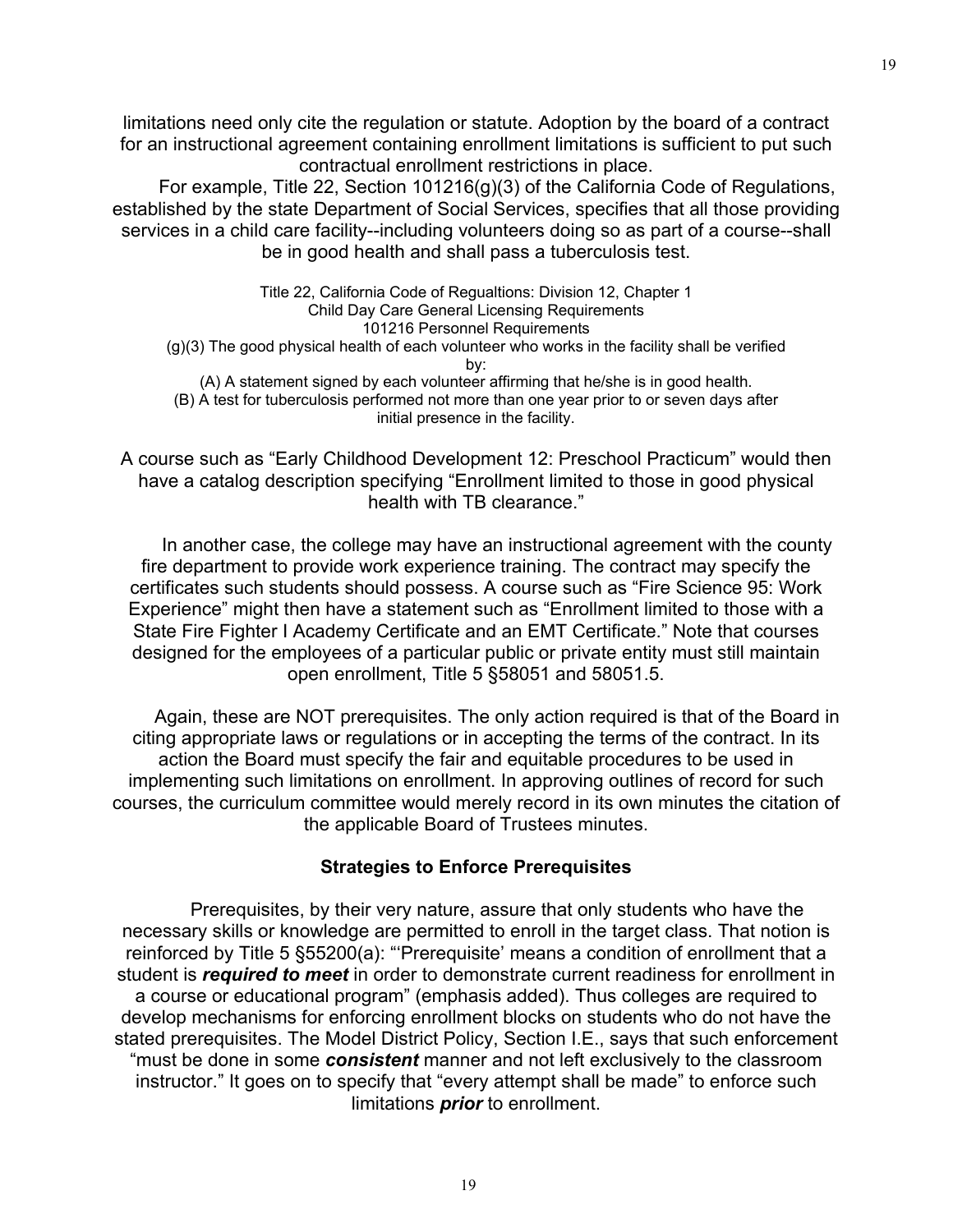The most comprehensive method to enforce prerequisites is undoubtedly the use of *computer checks*. Most colleges now have student historical records on file and the capacity to flag enrollment requests which do not meet prerequisite criteria. In most cases it is a matter of searching the historical file to ascertain if the student has taken the particular prerequisite course.

 Some situations can be a bit more complex, however. A quite common occurrence is that of a student who has taken the prerequisite course at another institution. It is extremely important that students are notified of the prerequisite blocking system both in writing when they apply and during orientation. Particularly, students with course work at other colleges should have their records on hand--for a variety of reasons, just one of which is to have their transcript analyzed for course work equivalent to college prerequisites. Of course, this implies that the college has a mechanism in place to do transcript analysis and enter the results in the computer to remove the blocks. It is good practice for community colleges within each region to have agreed-upon comparability of courses, particularly in math and English. This comparability might be displayed, for example, in grid form as shown below. With such information close at hand, it becomes a relatively straight-forward clerical task to find the comparable courses on the transcript. Those doing such an analysis should have computer clearance to enter the appropriate codes to clear the blocks.

| <b>English Sequence Comparability Chart - City College</b> |              |                      |                       |                |
|------------------------------------------------------------|--------------|----------------------|-----------------------|----------------|
| <b>City College</b>                                        | Lake College | <b>River College</b> | <b>Valley College</b> | Level          |
| English 200A                                               | English 98A  | English 201          | English 8             | 1              |
| English 200B                                               | English 98B  | English 202          | English 9             | $\overline{2}$ |
| English 100A                                               | English 99A  | English 101          | English 100A          | 3              |
| English 100B                                               | English 99B  | English 102          | English 100B          | 4              |
| English 1A                                                 | English 100A | English 1A           | English 101A          | 5              |
| English 1B                                                 | English 100B | English 1B           | English 101B          | 6              |

 When an assessment process is used as a prerequisite, the placement result must be entered into the computer and accessed during the prerequisite check. In the case of math and English, many colleges establish a number for the "steps in the ladder" of the sequence. This allows the assessment recommendation to be entered with the same code as the corresponding course in the sequence. Comparable courses at other colleges can also be entered with that coding system. For example, student A might have placed into the English sequence by taking an assessment test which, combined with the college-approved multiple measures, led to a placement code of 4 (fourth step in the English sequence; see above chart). Student B started with the entry level English course at the college and has now passed courses to earn the same placement code of 4. Student C took English courses at a neighboring college which were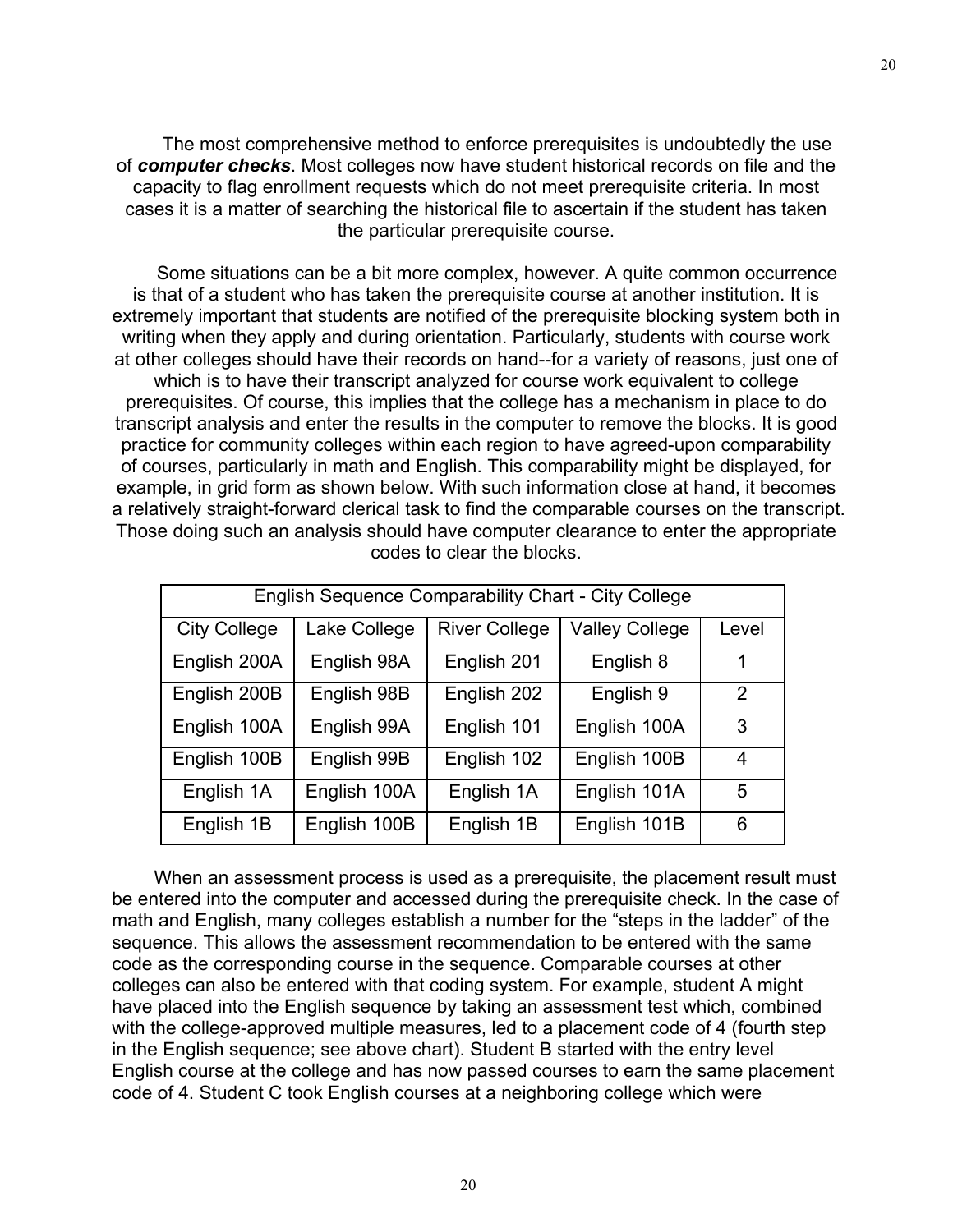comparable to those at the present college to give the same placement code of 4. Student D challenged the prerequisite and demonstrated knowledge equivalent to a placement at level 4 of the English sequence. (See the next section for a discussion of student challenges.) By the way, these four options constitute the only legitimate ways to remove a prerequisite computer block. No one person, not a counselor, not the instructor of the course signing an add card, not the college president, can remove a waive a prerequisite. No one can allow a student to "walk by" a prerequisite.

 Computer checks can be done on-line while the student is standing at the registration window. However, the extensive computer searching necessary can slow down the process considerably, for example, from 20 seconds or so to something like a minute or more. This may not seem like much, but when multiplied by the number of students registering, a considerable delay can result. When implementing such an on-line computer check system, it is prudent to budget for the hardware to produce a reasonable increase in computing speed and memory if processing time is anticipated to be a problem. Most colleges have put such systems in place gradually, testing the impact on the system and making adjustments accordingly. Because of the complex nature of the process, most colleges initially just use computer checks for a subset of courses, typically math, English, and ESL.

 A common situation which arises when using computer blocks is the need to enroll students in the target course for the spring term while they are still in the midst of taking the prerequisite in the fall term. A common approach is to program the computer so that active enrollment in the prerequisite course also removes the block. Once grades are available, a computer run is done to identify those who did not succeed in the prerequisite course. Those students are involuntarily dropped from the course and sent a letter to that effect. It is imperative that students be warned of this consequence when enrolling. It will also change the students fee status, usually necessitating a refund. It is also a good idea to print out a roster of such involuntarily dropped students for use by the instructor of record. In this way, students who may mistakenly show up for class can be notified of the situation by the instructor.

 An increasingly popular innovation is telephone registration. While programming prerequisite checks for on-line phone registration is certainly feasible, it is not often a high priority when instituting such a system. However, it is not unreasonable to plan for its addition to the system. Even without on-line blocks, the issue of prerequisite enforcement can still be addressed. It may be possible to trigger a recorded message when a student attempts to enroll in a course with a prerequisite. Depending on the approach favored by the college, the student could be instructed to come to the college in person to enroll in such classes or could be told that prerequisites will be checked at a later time, and, if found lacking, result in the student being involuntarily dropped.

 An alternative for colleges with limited computer capacity--or limited staff resources to do the necessary programming--is to substitute *batch runs at periods of low activity* for on-line computer checks. It may be possible, for instance, to do a computer run each night to identify those who have enrolled without the necessary prerequisites.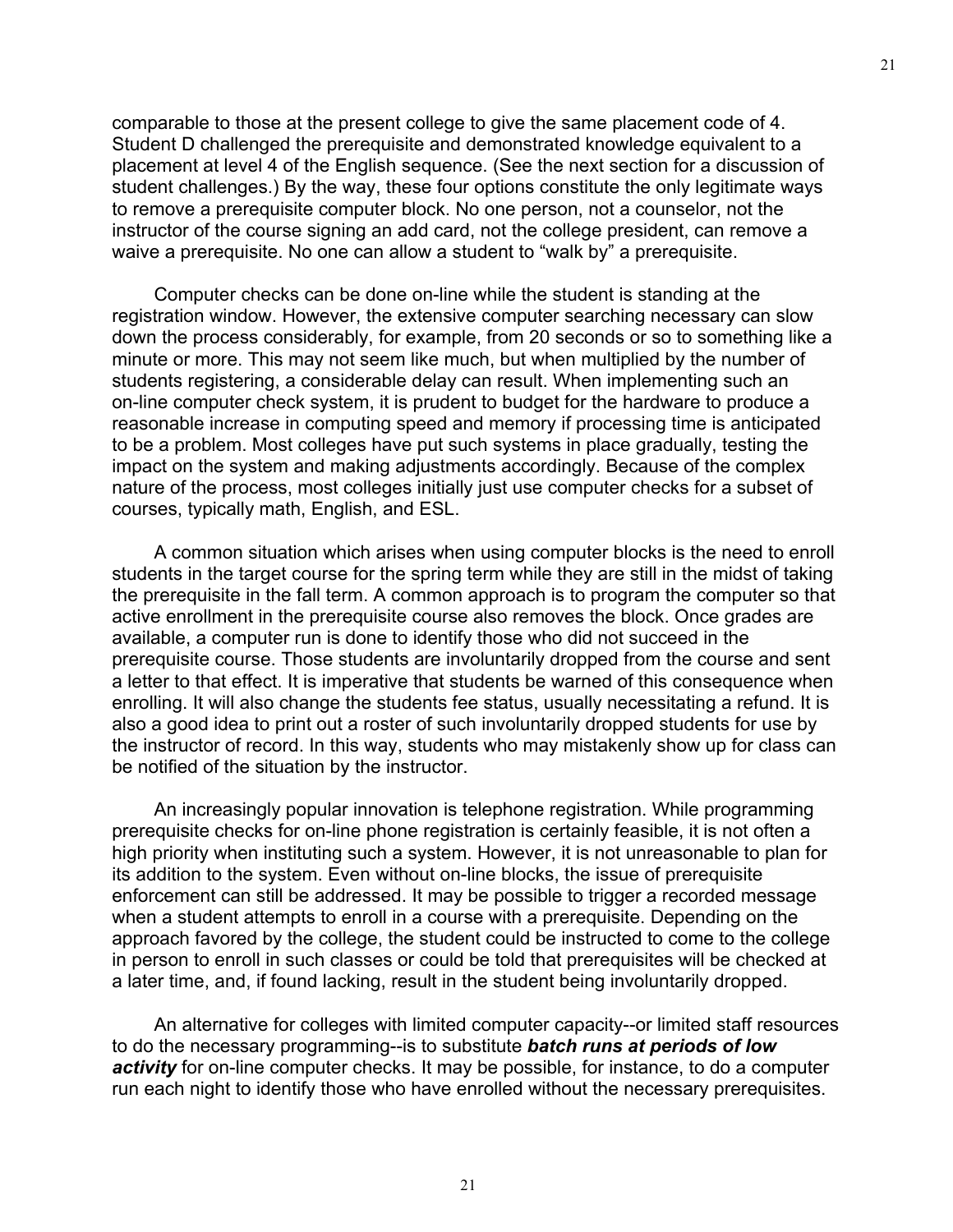Those students are involuntarily dropped from the course and sent a letter to that effect. The disadvantage is that these students are no longer physically present to deal with the consequences: choosing a more appropriate class, paying the correct fee for the adjusted units, and so forth. It therefore becomes essential for the college to provide students with accessible information and adequate warning of the outcome of enrolling in a course for which they do not have the prerequisite. Those students will be involuntarily dropped from the course, may need to choose a more appropriate class, and will have to request a refund of fees.

 Less effectively, a computer run could be done at the time rosters are printed, involuntarily dropping students who do not have the prerequisite, sending a letter to those involved, and printing a list of such students for each class affected to be sent to the instructor of record.

 Non-automated prerequisite checks are allowed as long as they are applied consistently. Each student entering a given course should be checked for prerequisites in the same manner. Probably the most common non-computer method in use is that of **roster checking**. In this method the instructor checks the printed roster against a record of those students who have met the prerequisite. Those who do not are identified and informed by the instructor on the first day of class. If this system is to work effectively, the college must provide a reliable record of students who are qualified for courses with prerequisites. Several examples may help to illustrate the point. College A has a complete historical data base of student grades but no automated computer blocking mechanism. Instructors teaching classes with prerequisites, do, however, have access to the system and can query the data base as to whether or not students on their roster have met the prerequisite. (In this example, instructors have a "right to know" because they are enforcing the college policy on prerequisites.) College B maintains a data base of English course grades and assessment results in the division office. Students are required to get a print out authorizing their enrollment in the appropriate English class and present that print out at registration. College C also maintains an English data base in the division office but makes it available only to English instructors for roster checks. College D has a "paper data base" consisting of an alphabetical print out of students who have either taken English or the assessment and the appropriate placement level. College E has a paper data base that consists of photocopies of past student grades and assessment results. Instructors must leaf through these to ascertain the prerequisite status of their students. As you can tell, examples A to E vary from the more to the less technological and so also gradually become less consistent and place a greater burden on the classroom instructor. Such departmental or divisional roster checks tread perilously close to violating the Model District Policy statement that prerequisite enforcement be "not left exclusively to the classroom instructor." They also do not follow the Model District Policy guideline that "every effort be made" to check prerequisites prior to enrollment. More than that, instructors checks allow the instructor access to the level of preparation of the individual students. This opens the instructor--and the college--to claims of prejudicial or discriminatory behavior if this information is used to the detriment of the student. They do, however, meet the letter of the regulation, Title 5 §55202(g).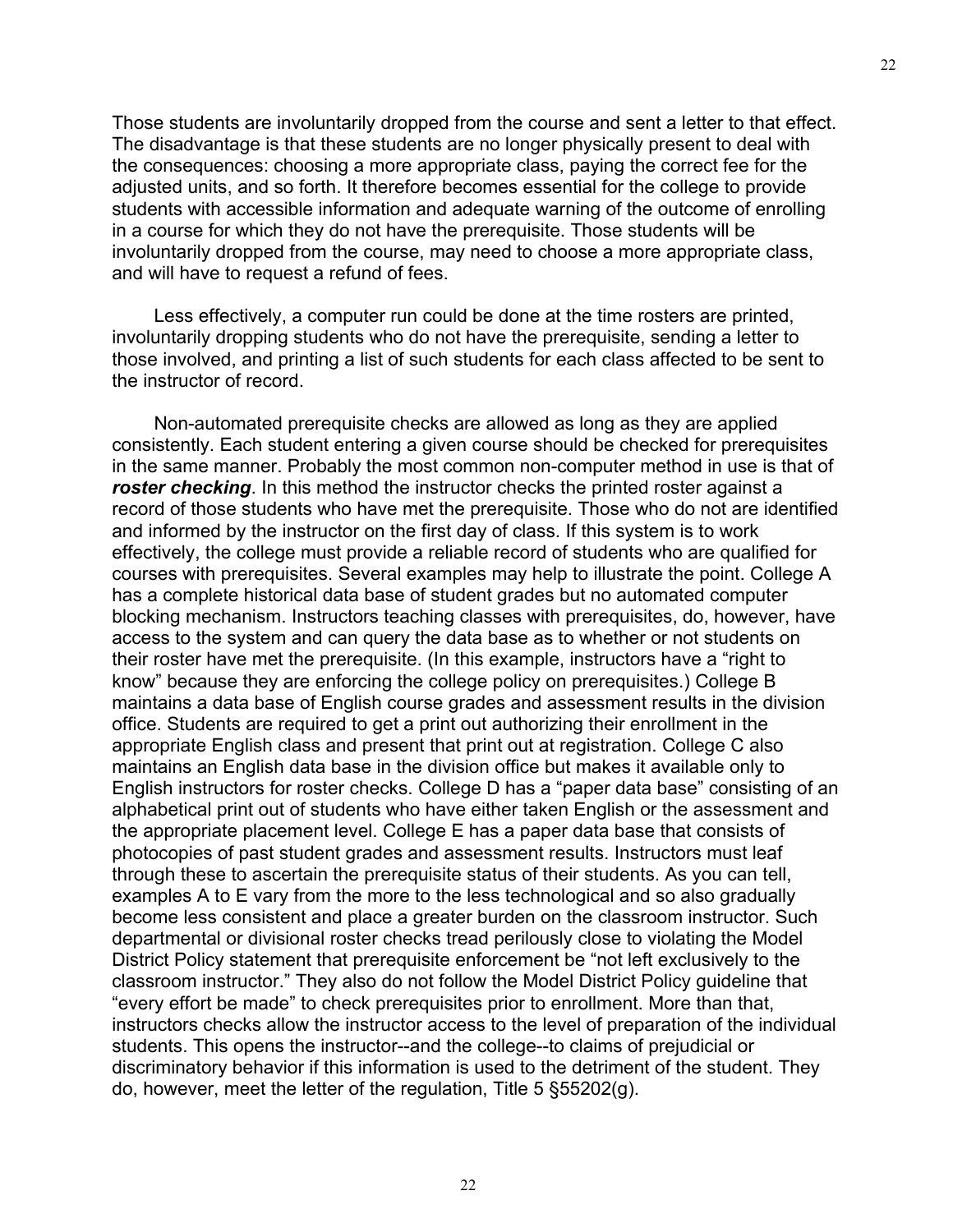The determination of whether a student meets a prerequisite shall be made prior to his or her enrollment in the course requiring the prerequisite, provided, however, that enrollment may be permitted pending verification that the student has met the prerequisite or corequisite. If the verification shows that the student has failed to meet the prerequisite, the student may be involuntarily dropped from the course if the applicable enrollment fees are promptly refunded . . . .

#### **Student Challenges**

 The Board policy on prerequisites must include the bases and process for an student to *challenge* a prerequisite [Title 5 §55201(b)(4)]. The grounds for a student to challenge a prerequisite are set forth in Title 5 §55201(f): 1) the prerequisite has not been established following the district's policy; 2) the prerequisite has not been established in accord with Title 5; 3) the prerequisite is discriminatory or applied in a discriminatory manner; 4) the student can demonstrate knowledge equivalent to the prerequisite; and 5) the student progress is unduly delayed because the prerequisite course is not reasonably available. The regulation points out that "the student shall bear the initial burden of showing that grounds exist for the challenge." The college will resolve the challenge in a "timely manner" and, if the challenge is upheld, allow the student to enroll in the class. The Model District Policy, in section I.B.1., specifies that the challenge be resolved within 5 days and that a seat in the class, if available, be held for the student for that time. The Model District Policy also states that the evaluation of equivalent knowledge be done by a faculty member in the discipline but, if possible, not by the instructor of the section of the course into which the student is attempting to enroll. The Policy also states that, when an appeal is decided by a single person rather than a committee, the student be given the right to an appeal.

 Most colleges have met the requirement for a student challenge process with 1) a Board policy, 2) a detailed process, and 3) a form for the student to initiate the process. Adequate information about the challenge process must be in the catalog and schedule of classes. It is good practice to publish the information in the student handbook, or any other such written material, and to present the concept of prerequisites and the student right to challenge during orientation. It is NOT good practice to just hand students a challenge form. This is a complex issue which is best covered by a one-on-one discussion with a competent staff member. Many times students pursue the challenge because they are uninformed about the prerequisite process, and a bit of sensible conversation can settle the matter without initiating a time-consuming paper process. It is a good idea to have the contact staff person be in an accessible office. Commonly, students are asked to go to the matriculation office or to the appropriate division office.

 The majority of challenges cite equivalent knowledge as the basis. In these cases the form and attached documentation are reviewed by a faculty member who teaches the course which has the prerequisite being challenged. Because such challenges often occur during registration periods when classes are not in session, it is important for the office where the student made first contact to get in touch with the appropriate faculty member as soon as possible. Most instructors recognize the importance of having

23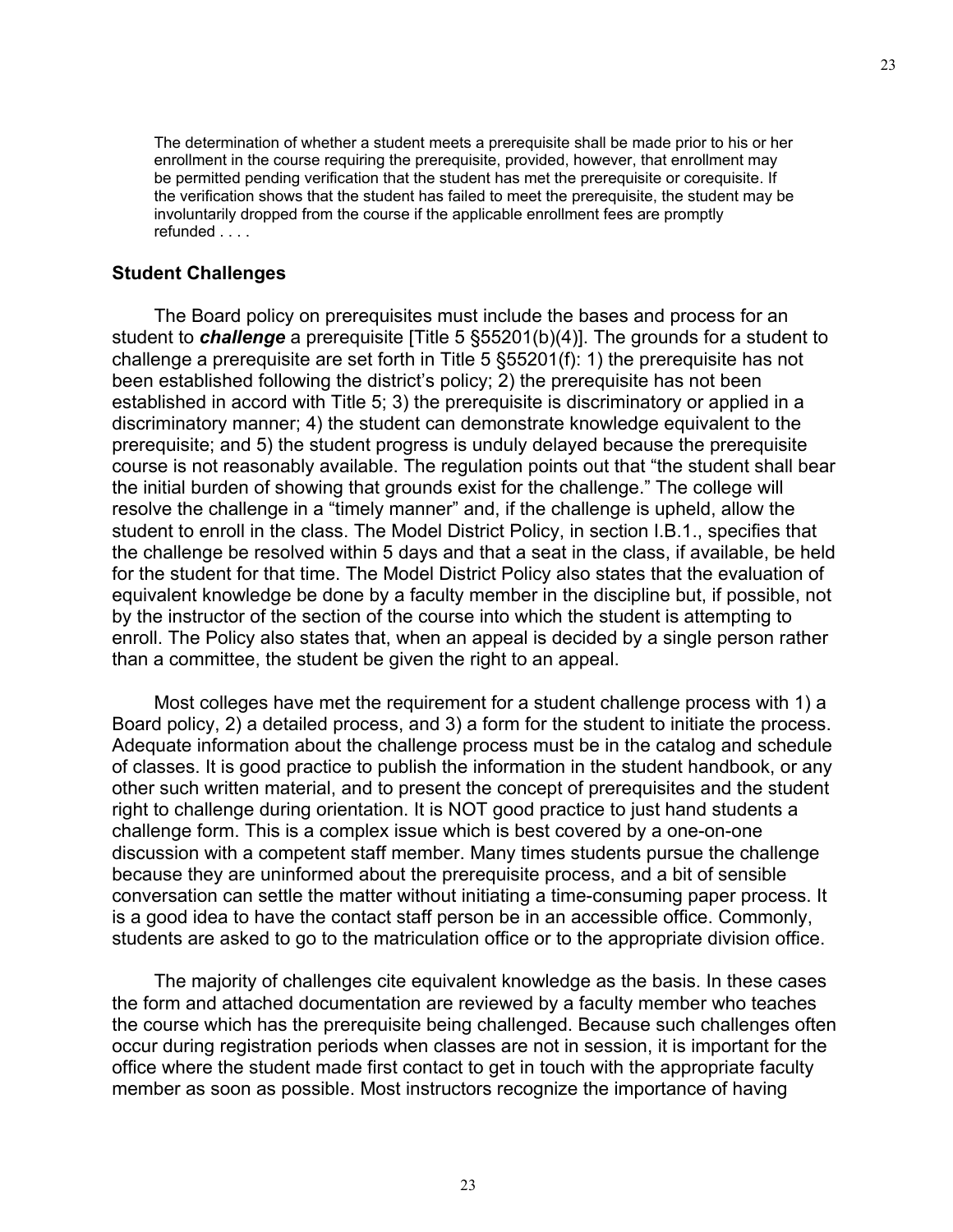qualified students in their classes and are more than willing to take the time to drop by the college and go over the documentation. Some areas where challenges are common, such as English, might want to form a committee to become well aware of the process and to stand available to review challenges.

 The "timely manner" required in Title 5 to settle the challenge is refined to "five working days" by the Model District Policy. Many colleges also require the challenge to be filed before the first day of class. If the challenge is filed later than that, or there is no space available in the class, the challenge establishes the student's eligibility to enroll in the course for the next term.

 In evaluating equivalent knowledge, instructors must be consistent in applying standards. For example, a common challenge on equivalent knowledge is that of a computer science sequence for which a student submits materials related to work experience in the field. If one student is judged to have met the prerequisite by being an experienced programmer, the next such challenger must also. It is good practice for discipline faculty to have a written description of the kind of evidence which has been accepted as precedent for establishing equivalent knowledge. It may even be possible for the person first contacted by the student to relate the substance of this past practice to the student to aid in the preparation of documentation.

 A note of caution is appropriate here. Granting a student request to waive a prerequisite on the basis of equivalent knowledge does NOT give the student academic credit for that course. For example, a student may be allowed to enroll in French 3 by demonstrating knowledge equivalent to French 2, but no credit for French 2 will be granted. If the students needs credit for French 2, to meet degree or transfer requirements for example, it might be more appropriate to advise the student to pursue the college's credit by examination process. If successful, French 2 would appear on the student's transcript with the appropriate units AND the student would also meet the prerequisite for French 3.

 When more than one faculty member is not available to review a challenge, the student has the right to an appeal. This may be a subsequent review by another faculty member on a content basis or by an administrator on a process basis. It is good practice for the instructor(s) doing the review to not be the instructor of record for the section of the course into which the student is asking to be placed. When this is not possible, it is a good idea for the initial contact person to remove any references to the identity of the student. If measures such as these are not taken, a situation may develop in which the student feels that knowledge about the challenge is being used in a prejudicial or discriminatory manner by the instructor in the class. Where possible, routine practices should remove even the possibility of discrimination.

#### **Implementation Strategies for Reviewing Prerequisites**

 This section will address various ways which colleges have found to be effective in putting the prerequisite requirements into place. At this point in time, colleges are at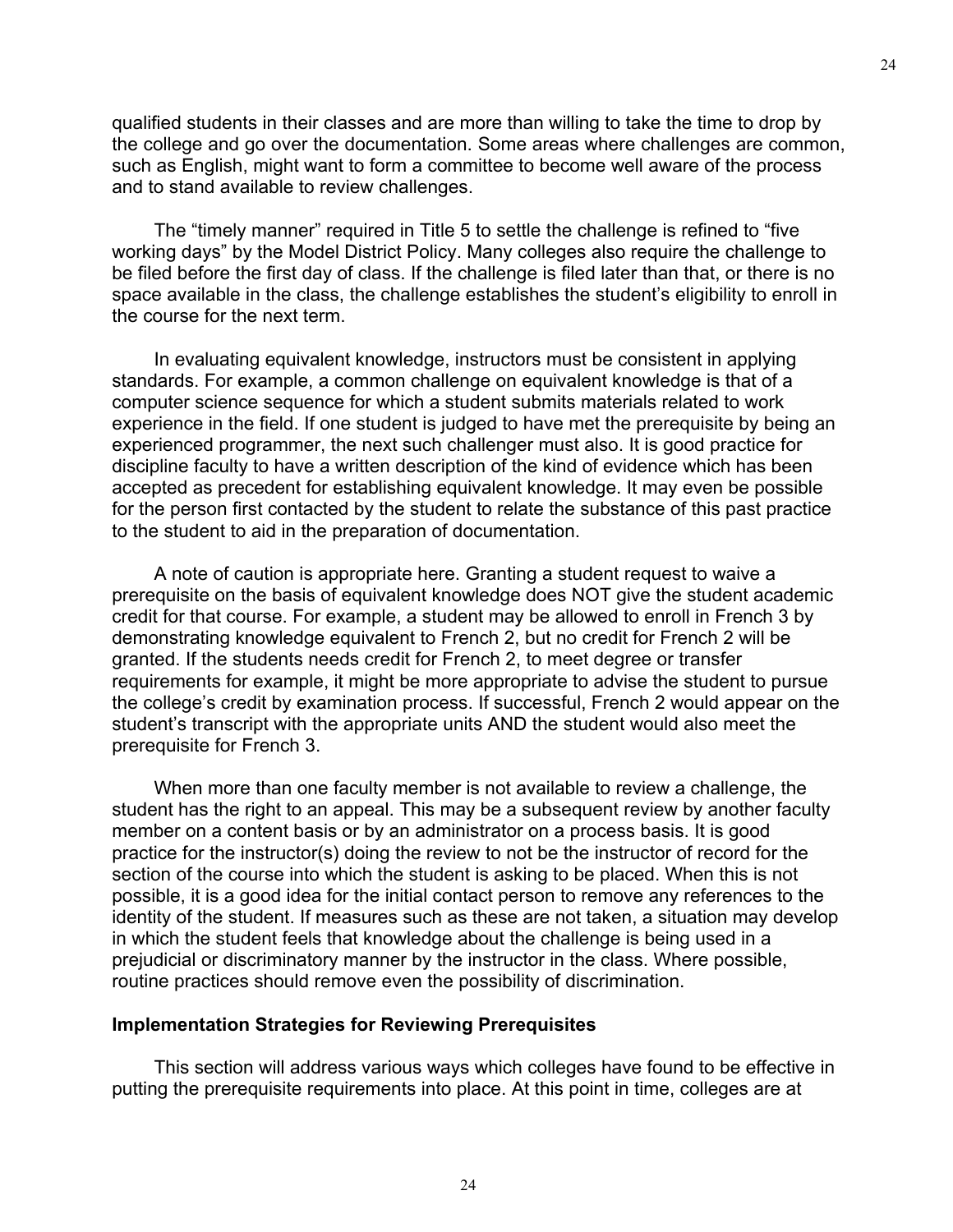various stages of implementation and not all of this will be relevant to each situation. Even if your college is well into the prerequisite process, some of the discussion of the early stages may give you hints for improvement.

 If a college has not initiated a comprehensive plan to meet the standards, a *prerequisite team* should be considered to do the work needed. Listed below are some key functions of those who might be on the team.

- Faculty Curriculum Committee Chair or Co-chair Because the institution of prerequisites, corequisites, and advisories requires Curriculum Committee review and changes in the course outline of record, the role of the committee chair is central.
- & Chief Instructional Officer (or administrator charged with curriculum support) Institutional support for the prerequisite process is essential. Advancement of the needed policies, assignment of classified staff and reassigned time for faculty to do the work requires administrative support. Changes in the catalog and schedule are substantive and need administrative coordination.
- & Matriculation Coordinator Prerequisites affect the implementation of almost all of the other seven components of matriculation. In addition, the strategies developed for implementation of prerequisites must be included in the matriculation plan. In areas where deviations from the Model District Policy are sought, the coordinator can work with the Chancellor's Office to obtain approval. Prerequisite compliance is maintained through the matriculation site visit process for which the matriculation coordinator is the point person.
- & Institutional Researcher Prerequisites require both a content review and a data collection process, areas of expertise of the institutional researcher. Assessment validation, also a function of the researcher, is required before placement results can be used as prerequisites.
- & Counseling Professional (dean of counseling or a counseling faculty member) Coordination with student services is key for components such as orientation, multiple measures and student rights.
- & Management Information Systems (MIS) Professional Computer blocks are an efficient tool for prerequisite enforcement and require good understanding of the prerequisite process on the part of those setting up the system.

 After the team becomes well informed about the Title 5 regulations and the Model District Policy, a *Board Policy* should be constructed. Section 55201(b) gives the minimum areas such a policy should address:

- $\Diamond$  a process for establishing prerequisites, corequisites, and advisories, such process to require that the prerequisite or corequisite be "necessary and appropriate for achieving the purpose for which it is being established;"
- $\Diamond$  specification of the level of scrutiny to be applied, minimally a content review and specifically data collection and analysis for communication and computation skills used as prerequisites or corequisites;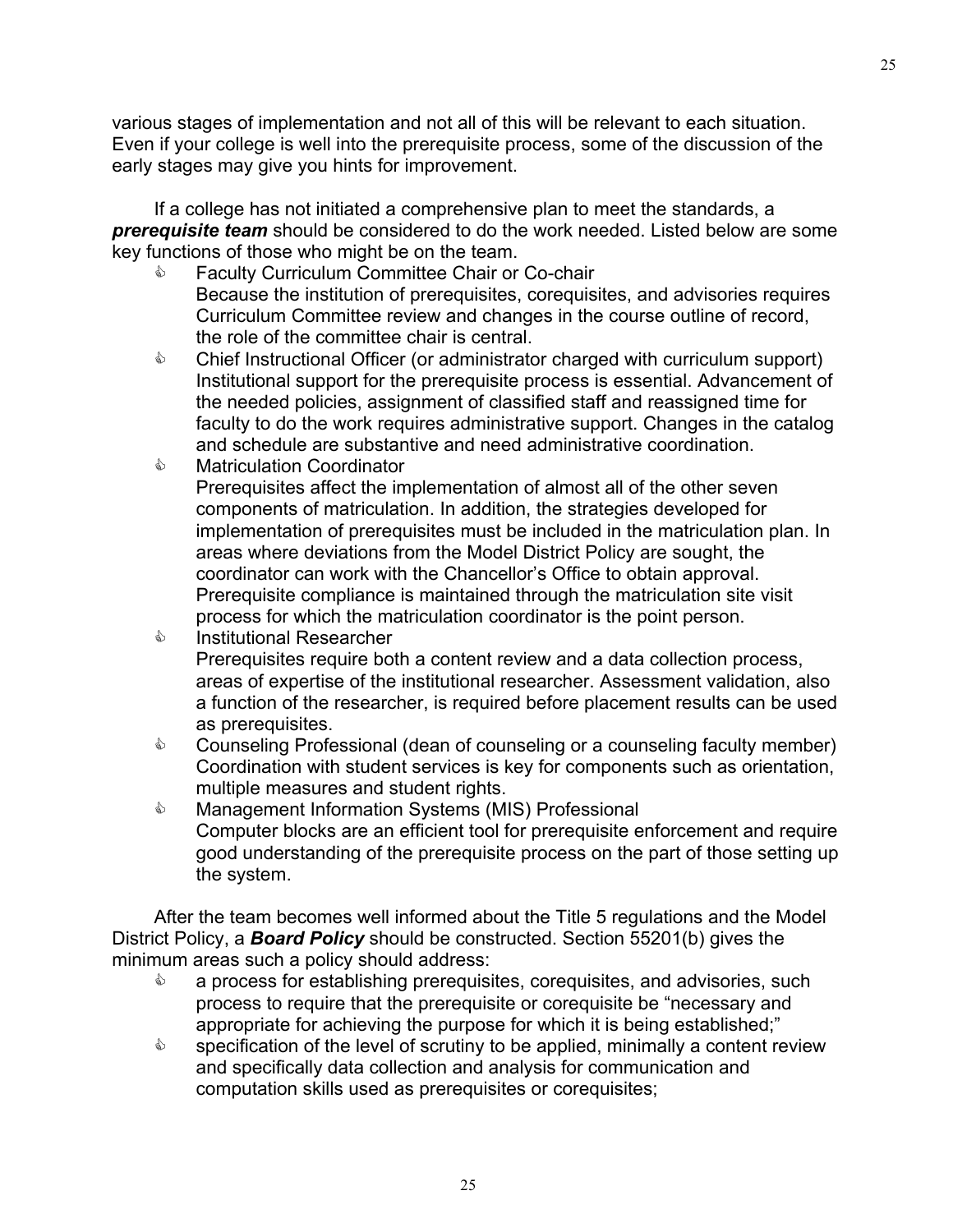- $\Diamond$  procedures to assure that courses with prerequisites or corequisites are taught to the course outline; and
- $\Diamond$  a process for review at least every six years.

 The next step is typically *identification of the prerequisites, corequisites, advisories, and other limitations on enrollment currently in use*, that is, listed in the catalog. Because colleges have been given six years (through November 4, 1999) to review legally established prerequisites (see the list below), it is not necessary to immediately toss out the entire collection of prerequisites. Those which do not meet Title 5 standards should be removed, as well as those approved subsequent to the effective date of the new regulations (October 1, 1993) which were not reviewed in accord with the new regulations. Those which were "grand parented" and so do not need to be reviewed until November 4, 1999 are specified in Title 5 §55201(d) as:

- 1) those established before July 6, 1990, and are part of a sequence of degree-applicable courses within a discipline; or
- 2) those established between 7/6/90 and 10/1/93 which met the requirements of the regulations at the time; or
- 3) those required by statute or regulation; or
- 4) those part of a lab-lecture corequisite pair; or
- 5) those required by four year institutions.

The result will be two lists: those which will immediately be removed from the catalog and not enforced and those which can stay in place but will require review within six years.

 It may also be that, in the joint opinion of discipline faculty and the curriculum committee, *some prerequisites are not really needed*. It is a good idea to send out the list of prerequisites which will need to be reviewed to the faculty with a recommendation that they consider which among them should be continued and undergo the new review process. By responding in writing to the curriculum committee stating those prerequisites which can be dropped and those which can be converted to advisories, the committee can act to refine the current needs of the college in terms of prerequisites needed to maintain academic standards in its courses and programs. The result will be a refined, and most likely significantly reduced, list of prerequisites, corequisites, advisories, and other limitations which will need to be reviewed.

 In reviewing the need for prerequisites, the discipline faculty and the curriculum committee should consider the available *alternatives to prerequisites*. It may be that student success can be enhanced without the need to limit access through prerequisites. Faculty may wish to enrich those portions of the course content which are taught early in the term and serve to provide foundation skills for learning material taught subsequently. Many of us realize that student success is not just dependent on previous skills but is connected to a whole host of characteristics including study skills particular to the subject, access to study time and place, and an encouraging atmosphere both in the classroom and outside. As a result, many of us have instituted practices such as tutorials, study groups, math/writing/you-name-it labs, review sessions, mastery learning styles, classroom research, and so on. It may very well be that, through dedication to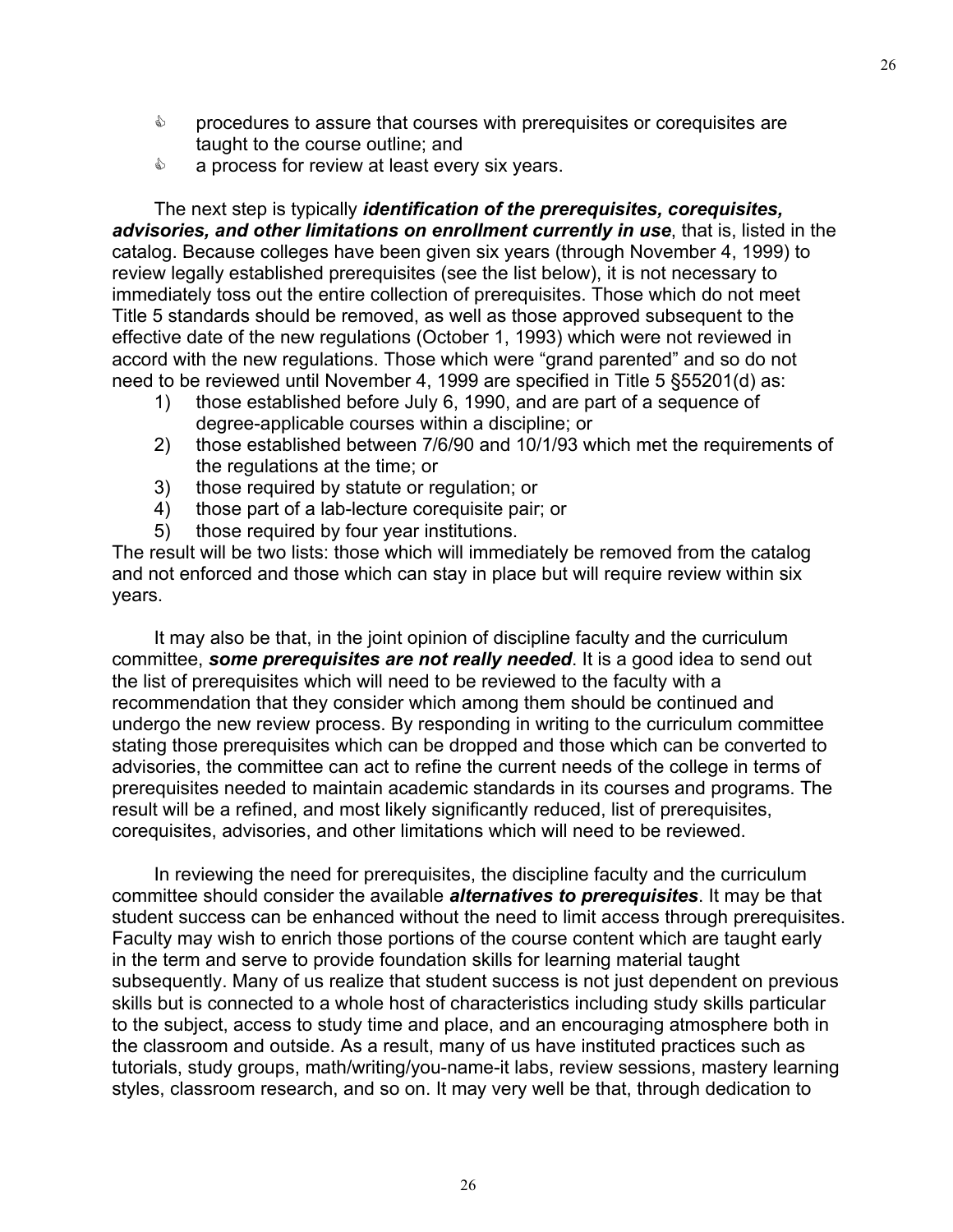these techniques, students who enter our courses poorly prepared can nonetheless finish them having achieved the stated student outcomes.

 While this initial refining of needed prerequisites is occurring, the team can work on *setting up policies and procedures* for the process. These include:

- $\Diamond$  content review:
- $\Diamond$  data collection and analysis;
- $\Diamond$  student challenges;
- $\Diamond$  health and safety;
- $\Diamond$  program prerequisites and enrollment practices;
- & other limitations: performance, honors, and block enrolled courses; and
- $\Diamond$  identifying regulatory, statutory, or contractual limitations.

Many colleges find it useful to design forms for each of these functions and to gather the procedures and forms into a "prerequisite guide" to assist faculty in the process. Consideration of the methods of enforcement to be used for prerequisites should take place at this time as well.

 Of course, not all of these policies can be put in effect immediately and not all prerequisites can be reviewed at once. Priority should first be given to stopping illegal practices. Then a *time line* should be developed to accomplish full implementation by 7/1/00. Because so many of these college practices interact, some pieces must be in place before others. Most colleges have a validated set of assessment practices for math, English, and ESL. For those who do not, this is an urgent need before prerequisites in those areas are realistic. For example, imposing for intermediate algebra an enrollment block on those students who have not passed beginning algebra, without the option of placing into the course through assessment, would require every new student to begin at the bottom of the math ladder! A second early priority in the time line should be the enforcement mechanism. If resources are not available to begin on-line computer blocks in the near future, provisional strategies should be employed. It is significant to note that, in order to have prerequisites, the college must meet the regulatory imperative to provide an enforcement mechanism.

 As colleges begin to apply the appropriate levels of scrutiny, content review and UC/CSU equivalency are generally found to be easiest to do first. Targeting those courses which have prerequisites which need data collection and analysis will give the researcher an opportunity to create a priority list to accomplish the reviews by the 7/1/00 deadline. The most profound revisions generally are perceived to be those associated with bringing the prerequisite practices of programs, such as nursing and dental hygiene, into line with the new regulations.

 As new courses and modifications of existing courses come before the curriculum committee, the prerequisite team can provide guidance in identifying *courses for which the curriculum committee should require new prerequisites*. One of the responsibilities of the curriculum committee, under Title 5 §55002(a)(2)(D) is to determine when a prerequisite or a corequisite shall be required. If, for example, a philosophy course outline requires extensive essays and research papers, it would be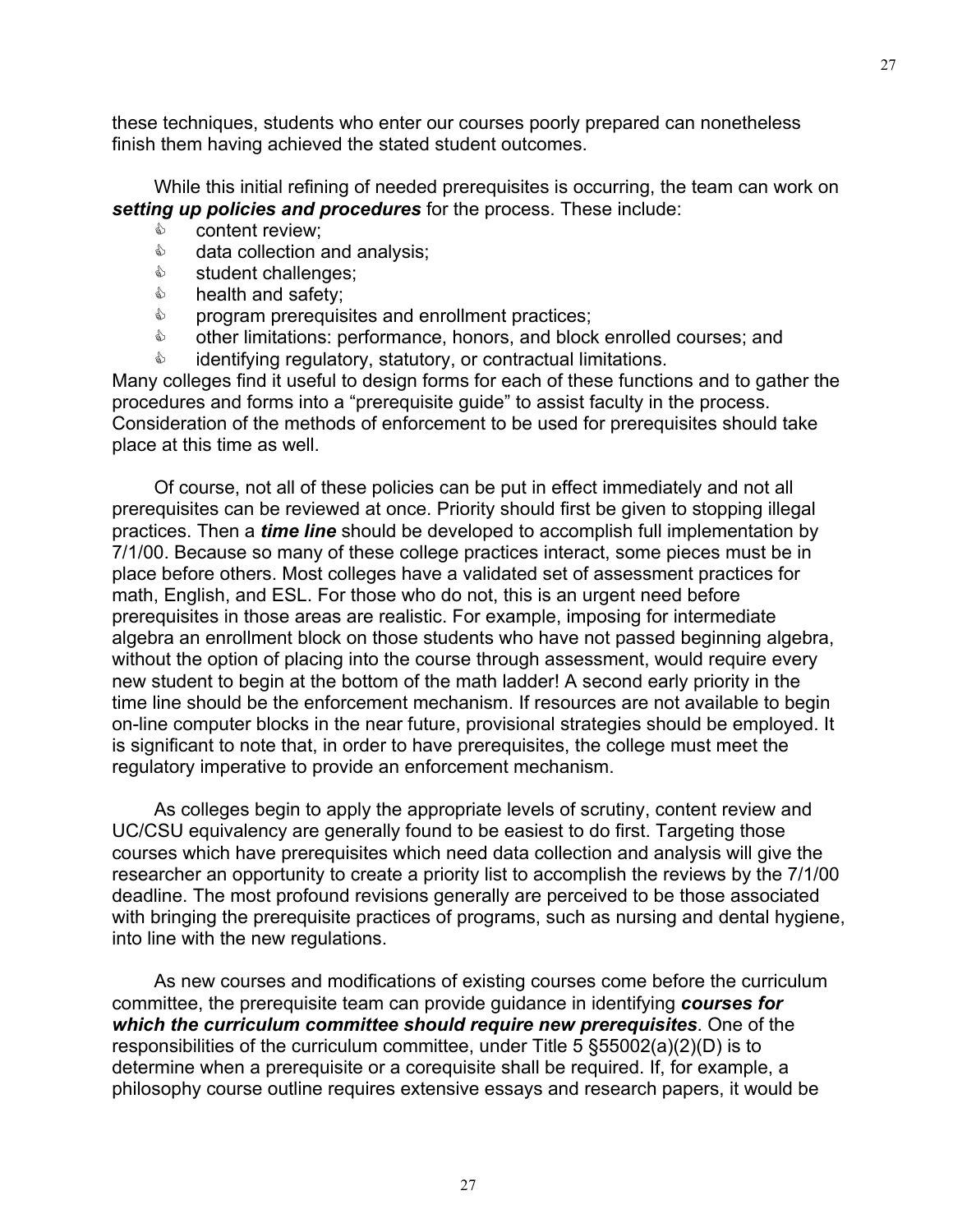reasonable for the curriculum committee to discuss with the originating faculty the need for an English prerequisite. However, options to address this perceived need are still open to the faculty. They include 1) teaching the skills within the course itself, such as instituting a unit on writing a research paper for the social sciences; 2) providing necessary support such as tutorials, special reviews, access to the writing lab, or even block enrollment in an English course, so that students can achieve the expected outcomes even without a high level of previously acquired skills; and 3) reducing the level of expectation in the course to the point that students would not be highly unlikely to succeed without the prerequisite. (This latter option is the least attractive, resulting in a lowering of course standards.) If the course remains at a level that the curriculum committee continues to see as needing prerequisite skills, this decision would initiate the appropriate level of scrutiny to ascertain whether or not, indeed, the committee's perceptions are supported by that scrutiny. In the above philosophy course example, an historical look-back study may show that students have been succeeding in the course even without specified English skills. In other words, the research outcome would determine if the prerequisite was imposed.

 Once established prerequisites must be reviewed every six years. Advisories must be reviewed on a regular basis as well. Colleges usually have an existing program review process designed to meet the needs of accreditation standards. It is usually straightforward to combine *prerequisite review and program review*. The basis of the prerequisite review, as stated in the Model District Policy I.D., is "to establish that each is still supported by the faculty in the discipline or department and by the curriculum committee and is still in compliance with all other provisions of this policy and with the law."

#### **Teaching to the Course Outline**

 One of the required features of the Board Policy on prerequisites is a formal process to assure that courses with prerequisites are taught in accord with the course outline. Actually, Title 5 has contained a requirement to teach to the course outline for some time. The recently amended prerequisite regulations have added the requirement for a formal agreement to teach to the course outline standards used to justify the prerequisites. The two Title 5 citations are:

55201(a)(4) Conduct of Course. Each section of the course is to be taught by a qualified instructor in accordance with a set of objectives and with other specifications defined in the course outline of record.

55201(b)(2) Procedures to assure that courses for which prerequisites or corequisites are established will be taught in accordance with the course outline, particularly those aspects of the course outline that are the basis for justifying the establishment of the prerequisite or corequisite.

Considering that approaches such as making every such instructor sign a written oath would be quite onerous, a viable option is to insert a requirement to teach to the course outline in the bargaining agreement. This also establishes teaching to the course outline as a contractual standard so that its adequacy can be determined during faculty *peer*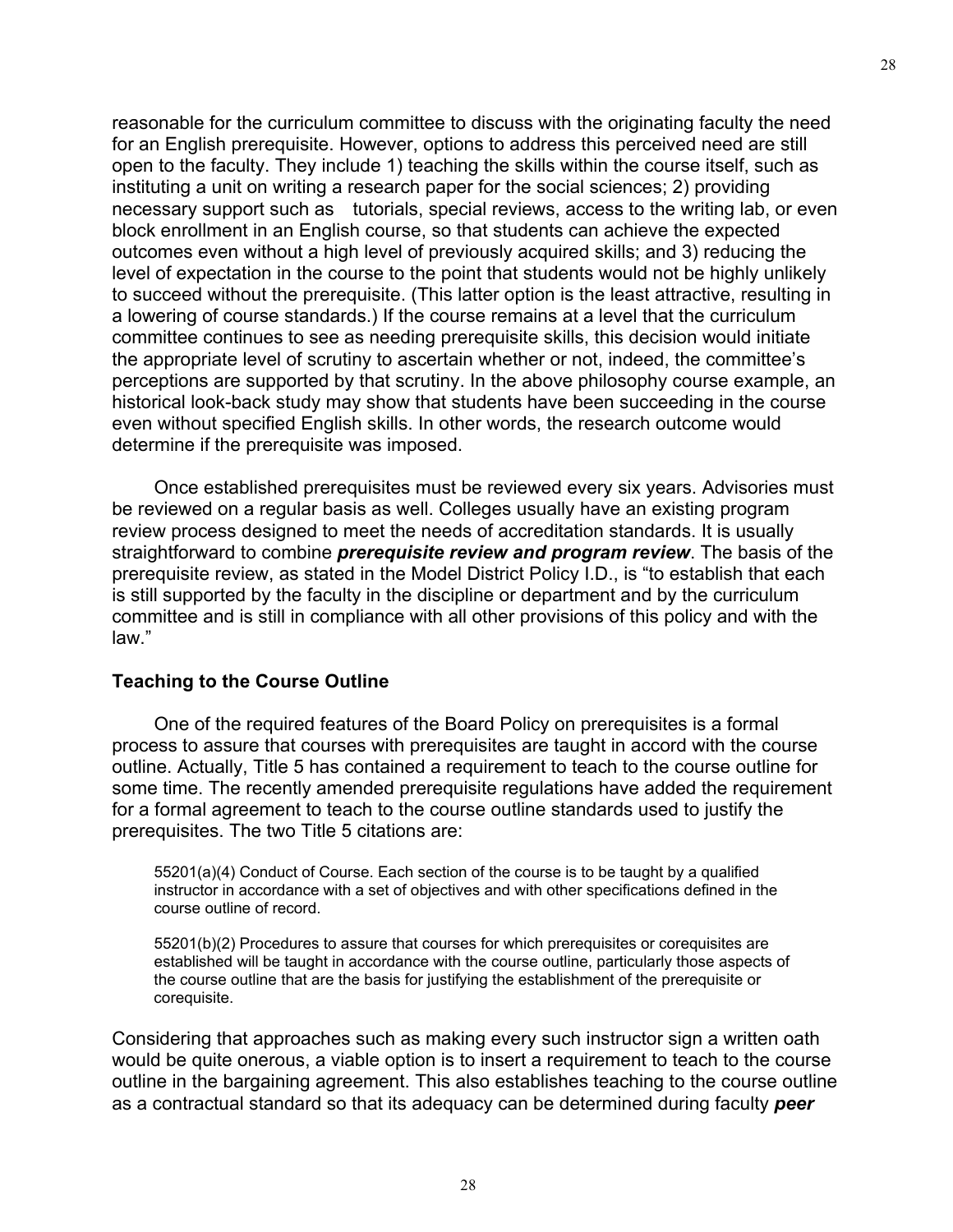#### *review*.

 A strong college commitment to the standards in the course outline is a must. Discipline instructors are the originators of the course outlines of record and the prerequisite skills included in them. Research has shown that *instructor variability* is usually a major factor in determining student success. [See Design #21 in *Matriculation Evaluation: Phase III Local Research Options (June 1992)*]. It is not unreasonable that each instructor covers, at a minimum, the content specified in the course outline and ensures that students achieve the stated outcomes. Instructors are free to use methods and assignments within the scope of the types and examples given in the outline, but strict adherence to the minimum standards of content and student outcomes is imperative. It is particularly important that new instructors, both full and part time, receive full institutional support in understanding these standards and achieving them.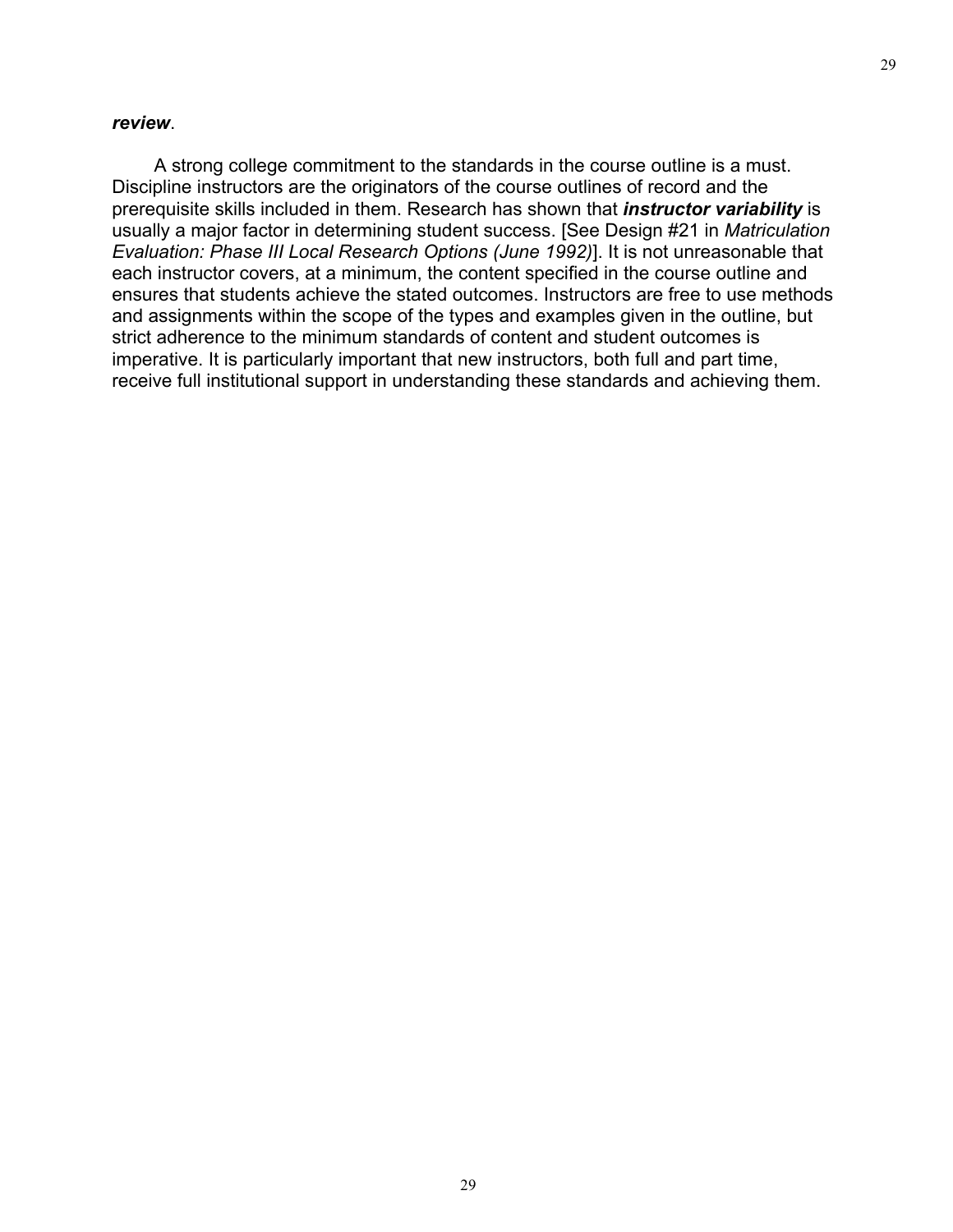# **Prerequisite Questions and Answers from the Field 1995-96**

|    | Page                                                                                  |     |
|----|---------------------------------------------------------------------------------------|-----|
|    | <b>Enforcement of Prerequisites: Time Lines</b>                                       |     |
| 1. | <b>Critical Thinking English 1 Prerequisite; Extending the Review Period</b>          |     |
|    | Beyond 7/1/96 for Prerequisites Established from 7/4/90 to 11/4/93.                   | 32  |
| 2. | <b>Enforcement of Prerequisites: Enforcement After Registration</b>                   | 32  |
| 3. | <b>Enforcement of Prerequisites: Delays on Complete Enforcement; Use of Pilots</b>    | 33  |
| 4. | Review of Prerequisites Established Prior to July 6, 1990                             | 34  |
| 5. | Review of Prerequisites Established Between July 6, 1990 and October 4, 1993          | 34  |
| 6. | Removal of Prerequisites from the Catalog When Review Time lines are Not Met          | 34  |
| 7. | <b>Time lines for Reviewing Prerequisites</b>                                         | 35  |
| 8. | <b>Curriculum Committee Action to Require a Prerequisite</b>                          | 35  |
|    | <b>General Implementation Issues</b>                                                  |     |
|    | 9. Chancellor's Office Role in Prerequisite Approval                                  | 36  |
|    | 10. Prerequisites as "Upper Limits" on Skills and Knowledge                           | 36  |
|    | 11. Role of a Prerequisite Subcommittee                                               | 36  |
|    | 12. Role of Matriculation Coordinator in Prerequisites                                | 37  |
|    | 13. Role of a Prerequisite Subcommittee                                               | 37  |
|    | 14. Physical and Learning Disabilities as Prerequisites                               | 38  |
|    | 15. Documentation of Prerequisite Skills Within the Course Outline of Record          | 38  |
|    | <b>Data Collection and Analysis</b>                                                   |     |
|    | 16. Criteria for Data Collection and Analysis: Use of Student Self-Assessment         |     |
|    | and Instructor Assessment of Students' Readiness                                      | 39  |
|    | 17. Reading Level as a Prerequisite: Content Review plus Data Collection and Analysis | 39  |
|    | 18. Possibility of Content Review Only for Math as a Prerequisite to Chemistry        | and |
|    | Physics40                                                                             |     |
|    | 19. English Literature Courses as Part of the Communication Skills Sequence           | 40  |
|    | 20. Examples of Non-Course Prerequsites                                               | 40  |
|    | <b>Assessment</b>                                                                     |     |
|    | 21. Use of a Non-approved Assessment Instrument for Research Only                     | 41  |
|    | 22. Assessment Results Can be used for Advisory or Mandatory Placement                | 41  |
|    | 23. Requirement to do Assessment Before Enrolling the Student in the Class, Not After | 41  |
|    | 24. Instructors Access to Students' Assessment or Placement Results                   | 41  |
|    | 25. Use of In-Class Evaluations, e.g., Writing Samples, to Change Student Placement   | 42  |
|    | 26. Use of Assessment Process as a Prerequisite                                       | 42  |
|    | 27. Skill Prerequisites Such As Typing Speed                                          | 43  |
|    | 28. Assessment Tests in Fields Other Than Math, English, and ESL                      | 43  |
|    | <b>High School Courses</b>                                                            |     |
|    | 29. High School Courses as Prerequisites: Highest Level of Scrutiny                   | 44  |
|    | 30. Alternatives to High School Courses as Prerequisites: Challenge                   |     |
|    |                                                                                       |     |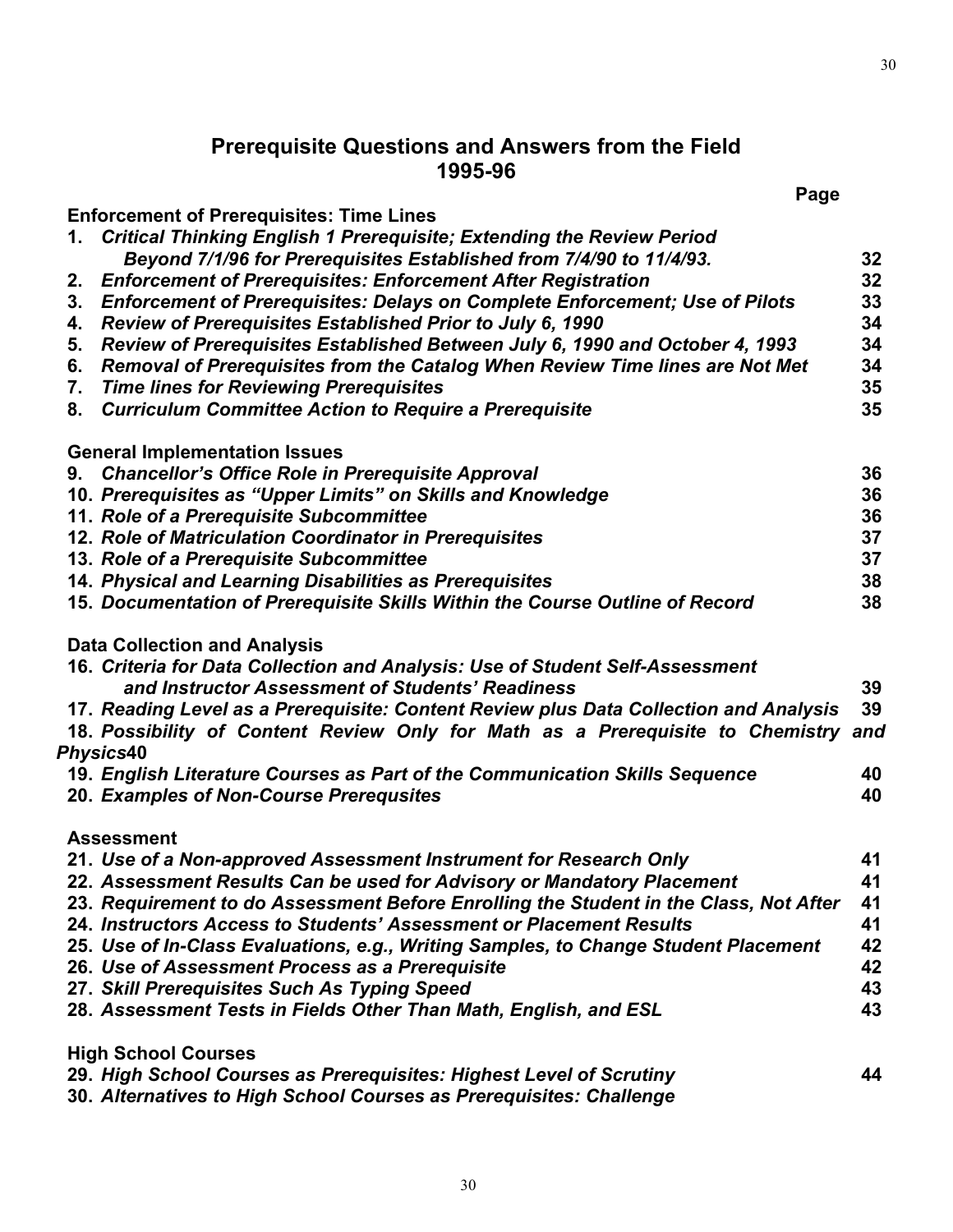|                                                                                                                                                                                                                                                                  | 31       |
|------------------------------------------------------------------------------------------------------------------------------------------------------------------------------------------------------------------------------------------------------------------|----------|
| <b>Based on Equivalent Knowledge</b>                                                                                                                                                                                                                             | 44       |
| Equivalent Knowledge (See also question 30.)<br>31. Use of "Or Equivalent" in Prerequisite Catalog Listings                                                                                                                                                      | 45       |
| <b>Advisories On Recommended Preparation</b><br>32. Advisory Skills Are Not Required in Course Outlines                                                                                                                                                          | 45       |
| <b>Content Review (See also question 36.)</b><br>33. Distinguishing Skills Needing Prerequisites and Advisories Using Content Review<br>34. Use of Content Review Forms<br>35. Process for Discipline Faculty to Determine Need for Prerequisites, Corequisites, | 46<br>46 |
| and Advisories and to Identify Courses to Meet that Need                                                                                                                                                                                                         | 47       |
| <b>Corequisites</b>                                                                                                                                                                                                                                              |          |
| 36. Corequisite Content Review                                                                                                                                                                                                                                   | 47       |
| 37. Corequisites for Lecture-Lab Pairings                                                                                                                                                                                                                        | 48       |
| 38. Teaching Corequisite Skills Within the Target Course                                                                                                                                                                                                         | 49       |
| 39. Communication Skills Courses as Corequisites to Non-communication Skills Courses49                                                                                                                                                                           |          |
|                                                                                                                                                                                                                                                                  |          |
| Adding and Dropping Students (See also question 25.)                                                                                                                                                                                                             |          |
| 40. Involuntarily Dropping Students Who Are Enrolled But Do Not Meet a Prerequisite                                                                                                                                                                              | 49<br>50 |
| 41. Denying Students Enrollment in a Course Based on Lack of a Valid Prerequisite                                                                                                                                                                                | 50       |
| 42. Prerequisite Checks for Students Added to a Class After Classes Have Begun                                                                                                                                                                                   | 50       |
| 43. Prerequisites to Move from One Module to Another Within a Course                                                                                                                                                                                             |          |
| Limitations on Enrollment: Performance, Honors, Block Enrollment, Law or Contract (See<br>also 52.)                                                                                                                                                              |          |
| 44. Review and Approval of Honors Courses                                                                                                                                                                                                                        | 51       |
| 45. Performance Auditions as Limitations on Enrollment                                                                                                                                                                                                           | 54       |
| 46. Criteria for Selecting a Course as an Honors Course                                                                                                                                                                                                          | 55       |
| 47. Performance Auditions: Prerequisites or Limitations on Enrollment?                                                                                                                                                                                           | 56       |
| 48. Performance Courses Which Do Not Meet Degree or Certificate Requirements                                                                                                                                                                                     | 56       |
| 49. Distribution of Information Regarding a Performance Audition                                                                                                                                                                                                 | 56       |
| 50. Other Limitations on Enrollment such as Faculty Workload and Facility Limitations                                                                                                                                                                            | 57       |
| 51. Definition of Limitations on Enrollment                                                                                                                                                                                                                      | 57       |
|                                                                                                                                                                                                                                                                  |          |
| <b>UC/CSU Equivalent Prerequisites</b>                                                                                                                                                                                                                           |          |
| 52. Role of CAN Numbers in Determining Three Equivalent UC/CSU Prerequsites                                                                                                                                                                                      | 57       |
| <b>Health and Safety Prerequisites</b><br>53. Health & Safety: Prerequisite vs Limitation on Enrollment Imposed by Law or<br>Contract <sub>57</sub>                                                                                                              |          |
|                                                                                                                                                                                                                                                                  |          |
| <b>Program Prerequisites</b>                                                                                                                                                                                                                                     |          |
| 54. Program Prerequisites: Health and Safety                                                                                                                                                                                                                     | 58       |
| 55. Curriculum Committee Action to Require a Prerequisite                                                                                                                                                                                                        | 59       |
|                                                                                                                                                                                                                                                                  |          |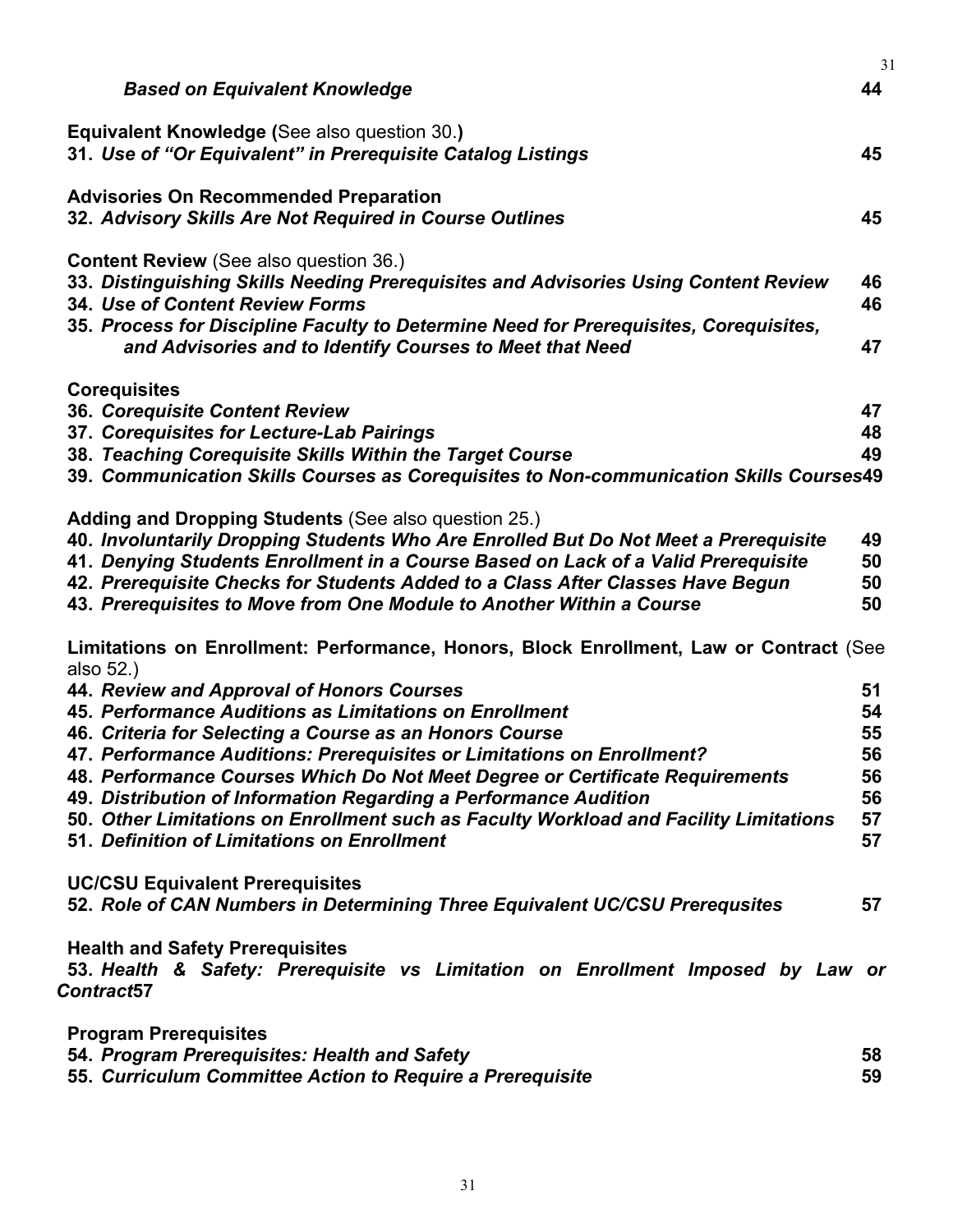Prepared by The Academic Senate for California Community Colleges

# *DISCLAIMER*

*The answers given here do not carry any legal standing in the interpretation of statute or regulation. The purpose of this document is to raise issues of concern to the field and explore possible implementation strategies to solve them. This document does not set new policy or recommend changes to existing policy, regulation, or statute.*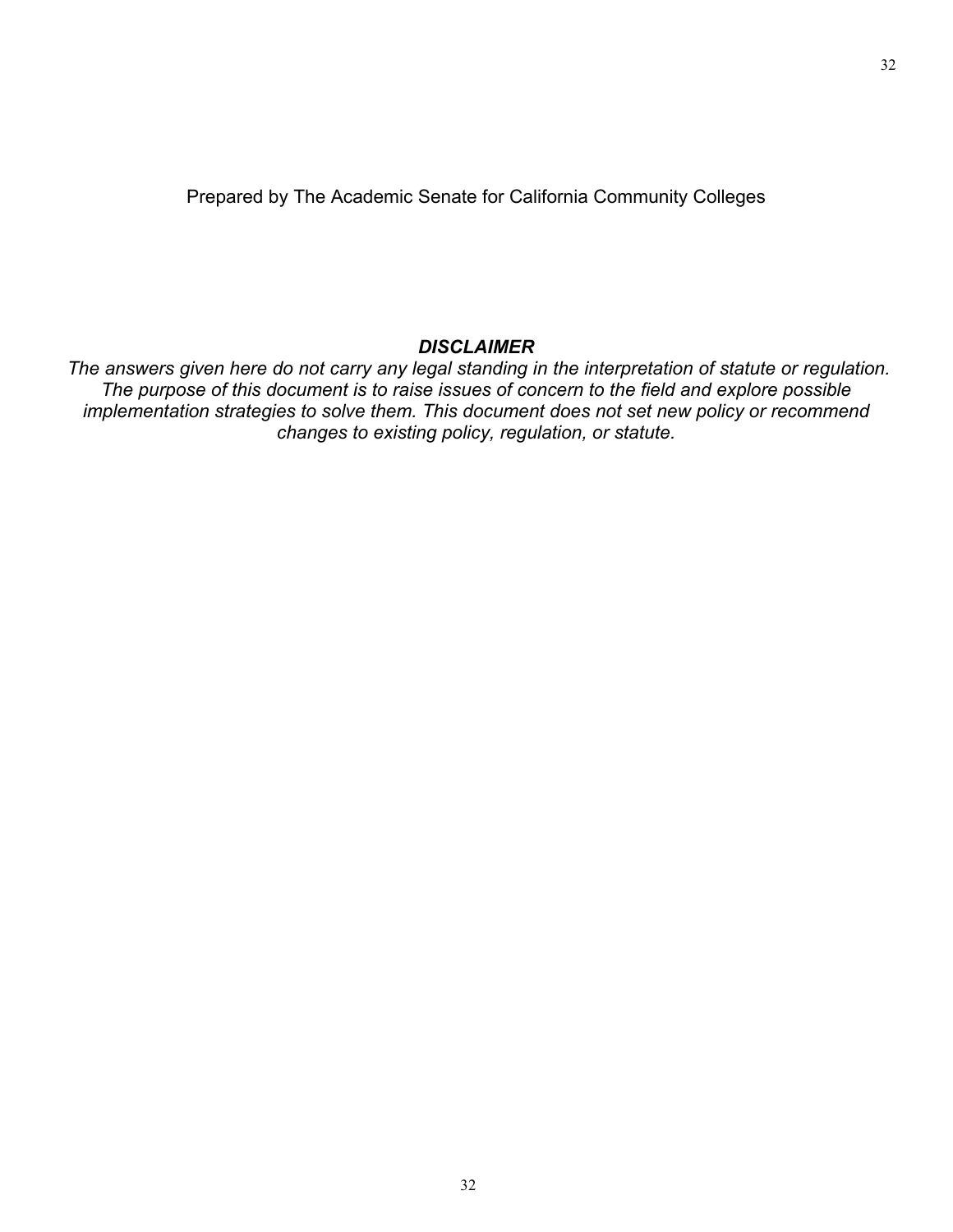# **Prerequisite Questions and Answers from the Field 1995-96**

**1.** *Critical Thinking English 1 Prerequisite; Extending the Review Period Beyond 7/1/96 for Prerequisites Established from 7/4/90 to 11/4/93.*

**Our Philosophy 11 Critical Thinking course is approved to meet IGETC with a prerequisite of English 1 (which is required by the transfer institutions). The course was approved by our curriculum committee in 1992 which means we can't keep the prerequisite without validation before July 1, 1996. So, we remove the prerequisite for this year to collect data and validate the prerequisite. We are not sure that this is enough time to get reasonable data. Is there a way we can extend the research period? Does this time without the prerequisite affect the transferability of the course?**

You are in a "Catch 22" situation. The Model District Policy says "Prerequisites or corequisites established between July 6, 1990, and October 31, 1993, shall be reviewed by July 1, 1996." IGETC requires the English 1 prerequisite to continue in place.

Here is a suggestion. The "by July 1, 1996" restriction is in the Model District Policy but not in Title 5. [Read §55201(b) and (d).] By Title 5 you have up to six years to do the review (interpreted to extend through November 4, 1999). To deviate from the Model District Policy you need Chancellor's Office approval. This should be no problem for your situation. Write a letter to the Chancellor's Office explaining the details and requesting permission to keep the prerequisite in place while you are doing your research for a time period not to extend beyond November 4, 1999. This deviation from the Model District Policy should also appear in your Matriculation Plan Update which was filed with the Chancellor's Office in October. Include an addendum to your letter with the modified plan update.

## **2.** *Enforcement of Prerequisites: Enforcement After Registration*

**a. I read Section 55202(g) to mean that we are to enforce all legally established prerequisites at the time of registration. I understand the Title 5 section to provide for an enrollment in a spring term class, for example, where the student is currently enrolled in the prerequisite course during the fall term and the registration activity for spring is taking place in fall. My copy of Title 5 indicates that this section was operative 11/4/93. Do I correctly conclude that as of that time we should have been enforcing prerequisites prior to enrollment?** 

#### **b. If we are still not enforcing the prerequisites at the time of registration, what is the penalty for failing to do so?**

With regard to 55202(g) requiring prerequisites to be enforced prior to registration, the citation goes on to say, "provided, however, that enrollment may be permitted pending verification that the student has met the prerequisite or corequisite. If the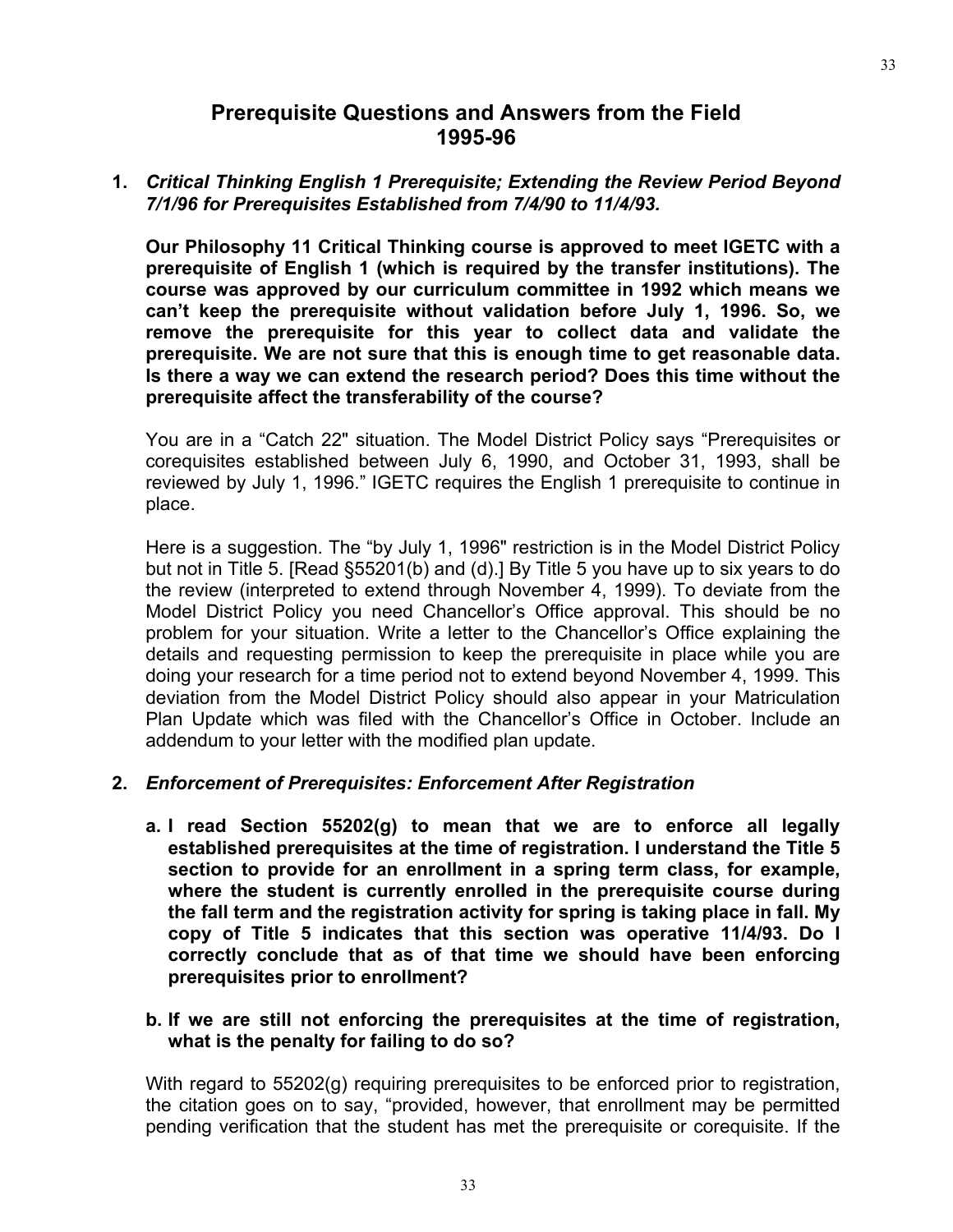verification shows that the student has failed to meet the prerequisite, the student may be involuntarily dropped from the course if the applicable enrollment fees are promptly refunded." This means that you can enroll the student and THEN verify whether or not the student has the prerequisite. This "pending" status applies to the case you cite, enrollment for a spring class before the prerequisite class has been completed in the fall term. (It would also apply to any other case in which determination of the prerequisite status was uncertain, such as the verification of a course taken elsewhere, as you mention you are studying.) Good practice at many colleges has been to enroll the student, then, when grades are entered for the fall term, do a computer run to find those who did not pass the prerequisite class. These students are then retroactively dropped and their fees refunded. Good practice is to accomplish this before the first day of the spring term and notify the student by mail. Also, a special "roster run" can be done and given to the instructors to let them know which students on their enrollment roster did not meet the prerequisite the previous term and are not then officially in their class (in case they do show up). This lets instructors know how many open seats they may have to fill.

You asked about the "penalty for failing to do so." Two issues arise. First, one of the grounds for challenge of a prerequisite is "the prerequisite is in violation of this Article" [55201(f)(2)]. If you are not following the prerequisite regulations, this could be the basis for a student challenging your whole process. Second, in previous years and again next year, the matriculation site visits will check on the college's prerequisite policies, procedures, and implementation. Problems will be noted in the recommendations and the college will be expected to remedy the situation. In the past, serious violations have threatened the college's matriculation allocation.

#### **3.** *Enforcement of Prerequisites: Delays on Complete Enforcement; Use of Pilots*

**We are positioned administratively to enforce the prerequisites as of fall 1996, however, several faculty prefer to delay until spring term 1997 as they want more time to prepare a process by which we could establish equivalent courses. No one knows how many of our 24,000 plus students will ask to have a transcript evaluated before registration because they have taken a course at another college and want to use that to satisfy a prerequisite to one of our courses. Can we delay?** 

**Some in the work group have asked if we could conduct a pilot project by selectively enforcing prerequisites in several departments at the time of registration. The purpose would be to test the administrative and computing processes designed to grant equivalencies and block registration in the computer for those students who do not meet the established prerequisite. Can we legally conduct a pilot project?** 

**I am also reading section 58108 regarding registration and enrollment procedures and noticed lead sentence mentions procedures for registration being "uniformly administered." Does a pilot project violate that provision? Can we enforce corequisite requirements as a pilot project? The thinking here is that in those circumstances where two courses must genuinely be taken at the same time, the student will not be asking for an equivalency.**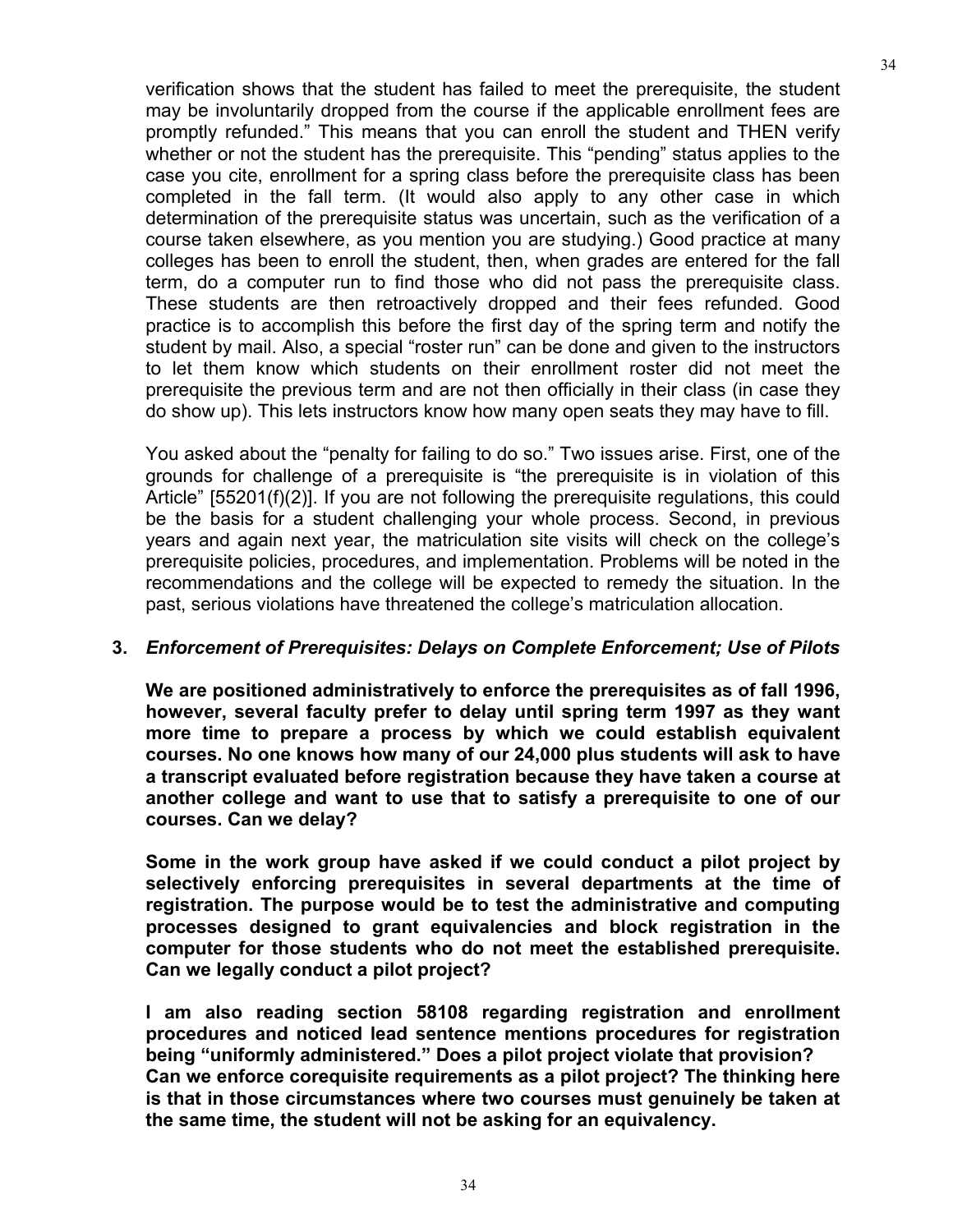Can you delay your implementation plans? As you point out, technically the regulations went into effect on 11/4/93. To the extent that any of us have not followed them, we have been in violation. Procedurally, the Chancellor's Office gave colleges until the next matriculation plan update, 10/21/94, to have prerequisite policies and procedures in place, including enforcement. You must have SOME enforcement mechanism in place for each of your prerequisites or take them out of the catalog.

You may use "pilot projects" to try out various means of prerequisite enforcement, and you are right that uniformity and consistency are required. However, this applies to the consistency of the process from student to student. The enforcement of prerequisites in English, for example, must treat all English students uniformly as must the mechanism for enforcement of prerequisites in physics be consistent in treating all physics students in the same manner. But the English and physics enforcement methods need not be the same. Many colleges started computer blocking of enrollment in only certain areas, most commonly math and English. At the same time you could use some other method for Physics 1A as a prerequisite to Physics 1B such as a retroactive computer run like the fall-to-spring situation.

The possibility of using computer blocks for corequisites does look quite clean. The only caution may be that sometimes a student may drop one of the corequisite courses and your computer system would have to flag the other corequisite to be dropped as well.

#### **4.** *Review of Prerequisites Established Prior to July 6, 1990*

**If a prerequisite was in place prior to 1990 and if the course is degree applicable and is in a sequence of courses, can it remain in place until 1999? If it is to continue after 1999, must it be validated?**

Prerequisites legally in place on July 6, 1990, which have remained legally in place since then, may continue to be enforced until reviewed prior to November 4, 1999 (six year review).

#### **5.** *Review of Prerequisites Established Between July 6, 1990 and October 4, 1993*

**If a course has a cross-discipline prerequisite and was put in place by a Board approved policy between July 7, 1990 and September, 1993, can the prerequisite be enforced until the next scheduled review? If it was not put in place by a Board-established policy, must it be scrutinized before it can be used?**

If a prerequisite was legally established between July 6, 1990, and October 4, 1993, it may continue to be enforced until reviewed prior to July 1, 1996 (two year review).

## **6.** *Removal of Prerequisites from the Catalog When Review Time lines are Not Met*

**When must all prerequisites, corequisites and advisories be in the catalog? If**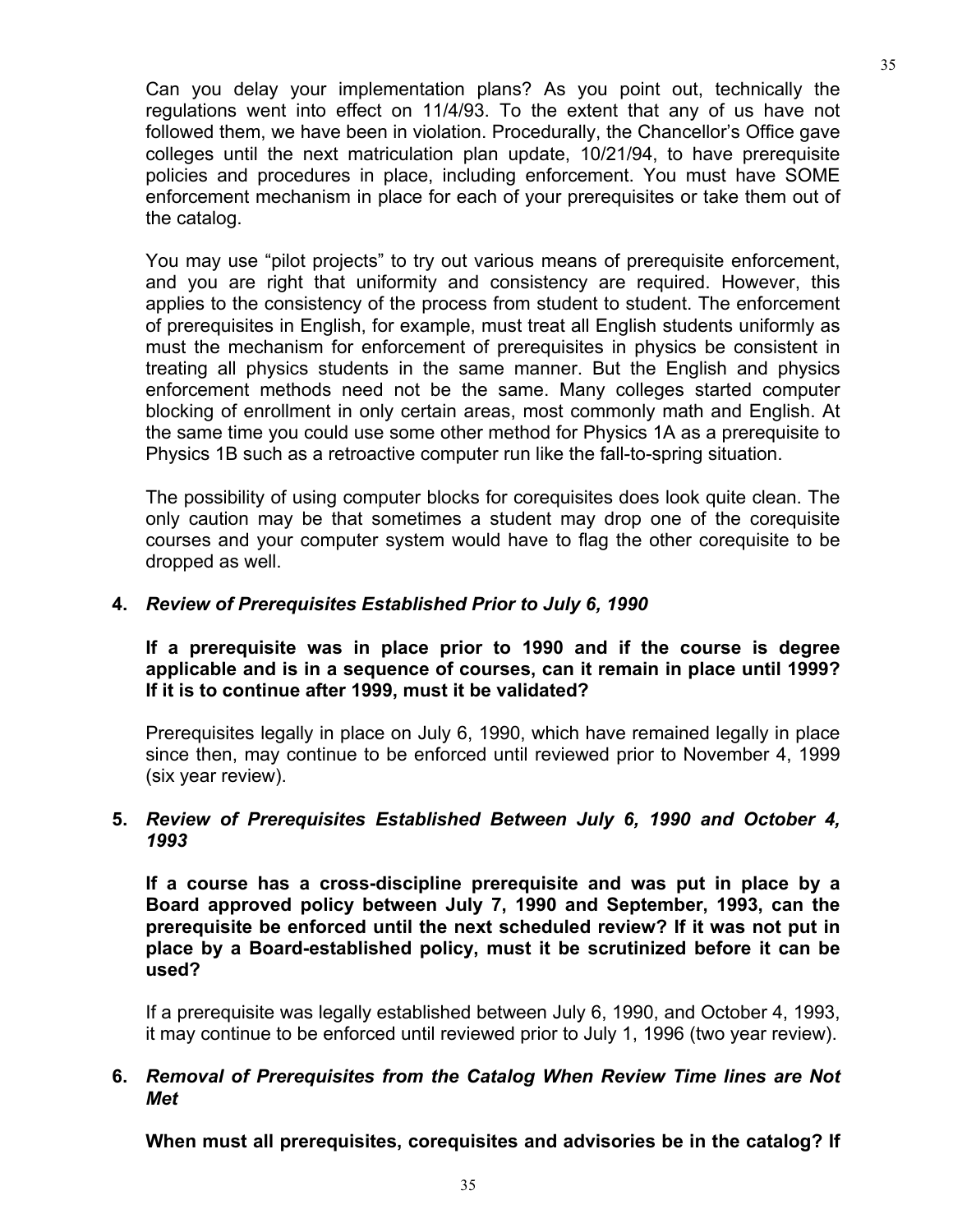## **prerequisites, corequisites and advisories are not done by certain dates (timeline) would they be removed from our catalogs?**

The current Title 5 regulations on prerequisites became effective in October of 1993. Catalogs and schedules of classes were required be in compliance as of that date. Colleges were required to submit and updated matriculation plan (section 8 on prerequisites) by October of 1994. If you have prerequisite, corequisites, or advisories which do not meet the regulatory requirements, remove them immediately. Be sure that all newly approved prerequisites, corequisites, and advisories are approved by your curriculum committee and board in a timely manner allowing for their publication in both the catalog and schedule of classes. If you do not present this information in your schedule and catalog, you are in violation of Title 5 §55202(a)

## **7.** *Time lines for Reviewing Prerequisites*

**If prerequisites and corequisites have not been approved by September or October of 1996, must we remove all pre-corequisites from the catalog? Please give the curriculum committee the timeline for course approval for: Courses approved October 31, 1993 to present, Courses approved from July 1990 to October 1993, and Courses approved before July 1990.**

No. You do not have to remove ALL prerequisites if you have not done the required approvals by October of 1996. As you point out above, the deadline for such approvals depends on when the prerequisite was legally established (and assumes that it has continued to be legal).

Courses approved October 31, 1993, to present must have met the approval standards (as they now exist) when they were considered and cannot be in place without meeting those standards. So, if you approved any pre/co/advisory/limitations after 10/31/93 without doing the appropriate scrutiny, remove them from your catalog and stop using them immediately.

Courses approved from July 1990 to October 1993 must be reviewed to meet the appropriate level of scrutiny before July 1, 1996 [Model District Policy ID, but not in Title 5]. So, if you haven't done the review by now, stop using them and take them out of your catalog. This also assumes that you DID meet the regulations which were in place as of July 1990. If you did not legally approve these pre/co/advisories under these regulations, you cannot continue to use them.

Courses approved before July 1990. Again, you must have approved these as legal under the old regulations AND they must have remained legal under the July 1990 regulations. If so, you have six years to do the review according to the appropriate level of scrutiny [Model District Policy ID AND Title 5 §55201(b)(3)]. A question not directly answered by either the Model District Policy or Title 5 is the beginning and ending dates for this six year review period. Through discussion with Chancellor's Office personnel, it has been agreed that the ending point is November 4, 1999 (six years from the date the regulation change became effective).

## **8.** *Curriculum Committee Action to Require a Prerequisite*

# **Our curriculum committee reviewed a recently revised course outline for a**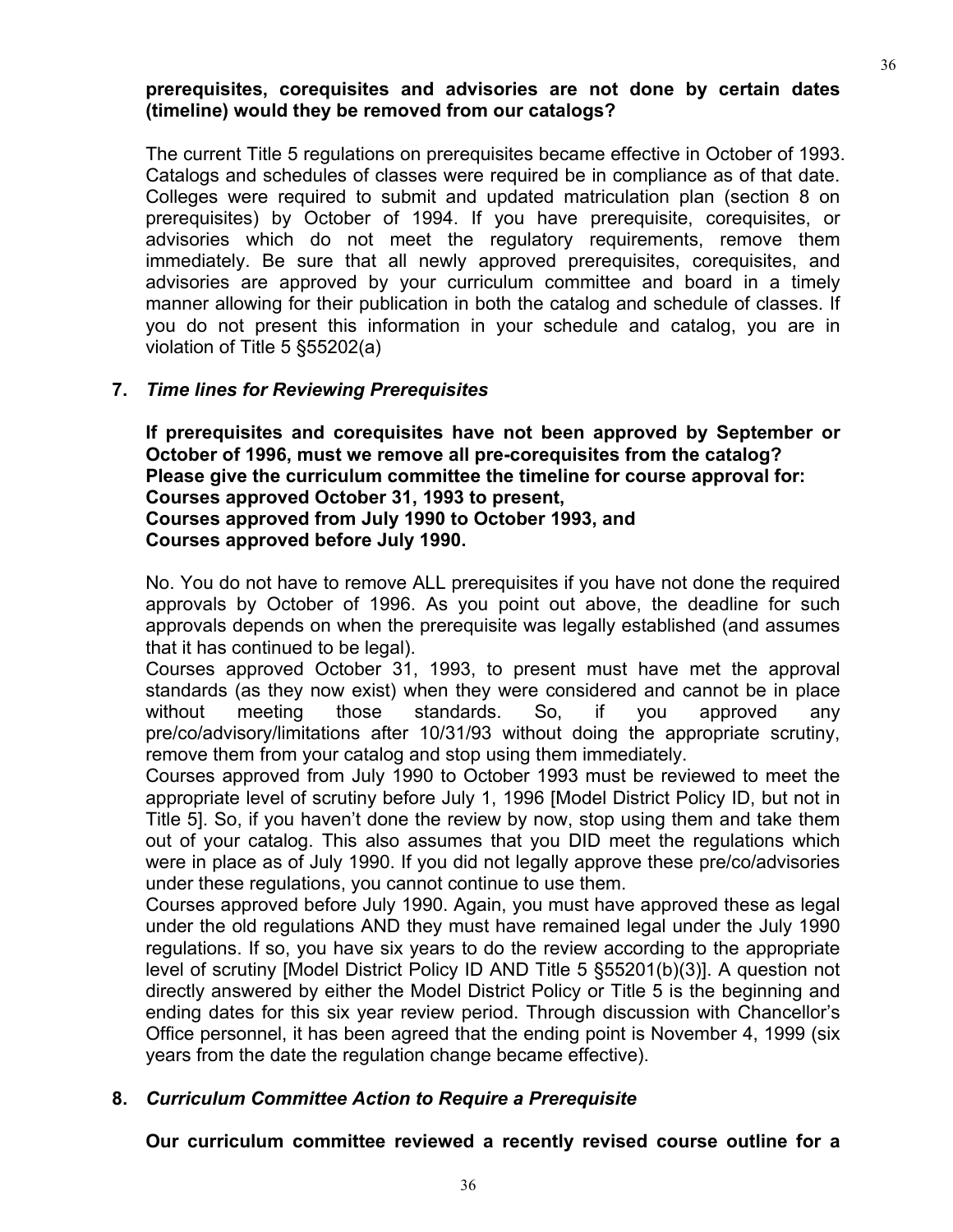#### **transferrable social science course which was submitted without an English prerequisite but clearly needed one. We conditionally approved the course, specifying an English 1A prerequisite. Now we are getting flack from the social science faculty. What do we do?**

If the curriculum committee under Title 5 §55002(a)(2)(D) "determines, based on a review of the course outline of record, that a student would be highly unlikely to receive a satisfactory grade unless the student has knowledge or skills not taught in the course, then the course shall require prerequisites or corequisites...." One of the approaches that might help in this situation is to present options to the originating faculty. At least three choices present themselves: 1) the prerequisite, 2) modifying the outline to teach the essential skills within the course itself (such as adding a unit on "writing research papers in the social sciences"), and 3) modifying the course outline to reduce the required skills to the point that the prerequisite is no longer needed (the least effective choice because it entails lowering standards). Either of the two "modification" options could be done to the point that the prerequisite can be replaced by an advisory. If the prerequisite remains the option of choice, the written response to the originating faculty should explain the process for establishing the prerequisite and offer specific assistance.

## **9.** *Chancellor's Office Role in Prerequisite Approval*

#### **Do prerequisites have to be approved by the Chancellor's Office or does or curriculum committee do the actual approval?**

Prerequisites must be approved by the curriculum committee and should be presented, with appropriate documentation, by the discipline faculty following procedures approved by the curriculum committee and the academic senate under Title 5 §53200-204, collegial consultation.

## **10.** *Prerequisites as "Upper Limits" on Skills and Knowledge*

#### **Is it permissible to have a skill limitation as a prerequisite?**

By "skill limitation" it is assumed you mean placing an upper limit on the skill, something such as "cannot type faster than 25 W.A.M." This would not be permissible. Prerequisites are based on establishing that "a student would be highly unlikely to receive a satisfactory grade unless the student has knowledge or skills not taught in the course" [Title  $5 \text{ } $55002(a)(2)(D)]$ ]

#### **11.** *Role of a Prerequisite Subcommittee*

**It is my understanding that the prerequisite, corequisite and advisory subcommittee charge was to read and understand Title 5 regulations and create forms that could be utilized on our campus. It was also our charge as a subcommittee to give workshops on prerequisites, corequisite and advisories to inform faculty, etc. Who should be designated and/or responsible on campus when you have questions about prerequisites, corequisite and advisories, specifically on Title 5 regulations? In addition, please explain the hierarchy of responsibility for matriculation as it relates to prerequisite, corequisite and advisory implementation.**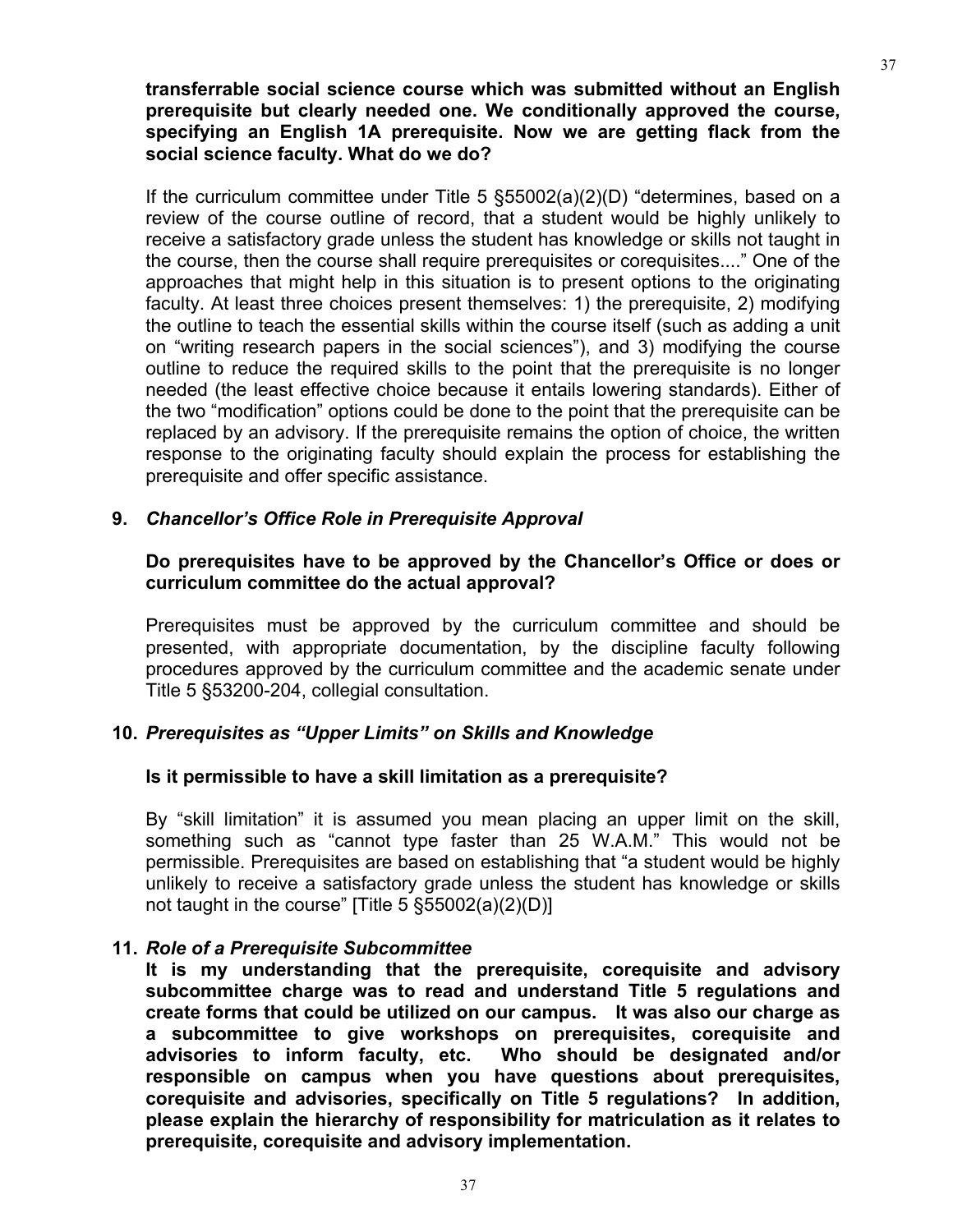Since you have a committee working on prerequisites, it would be reasonable that these individuals be the primary resource for questions regarding prerequisites. This topic bridges both student services and instruction, so it would be reasonable to have members with broad expertise: counselors, instructors, articulation officer, researcher, etc. Your subcommittee should make regular reports both to the curriculum committee and to the matriculation advisory committee. The key leaders in this effort should be the matriculation coordinator and the curriculum committee chair and administratively the chief student services officer and the chief instructional officer. The Chancellor's Office monitors compliance with the prerequisite regulations through your matriculation plan and your annual progress reports and through matriculation site visits and audits. The Matriculation Progress and Expenditure Report is filed each October and is signed by the CEO, matriculation coordinator, and academic senate president.

## **12.** *Role of Matriculation Coordinator in Prerequisites*

#### **What is the role of the matriculation coordinator as it relates to Title 5 prerequisites, corequisite and advisories?**

The matriculation coordinator is responsible for implementation of the college matriculation plan as well as keeping that plan current. The requirements for the plan are summarized in the document Matriculation Standards (available from the Chancellor's Office). Component 8 covers prerequisites, corequisites, and advisories on recommended preparation. It is expected that the matriculation coordinator works closely with everyone in the college to assure that the prerequisite standards are met. In addition, prerequisites are an academic and professional matter requiring collegial consultation between the academic senate and the board of trustees. Your local shared governance policies and procedures should address the specifics regarding how recommendations on prerequisite policies are developed and approved by the academic senate for presentation to the board.

## **13.** *Role of a Prerequisite Subcommittee*

## **What is the role of the prerequisite subcommittee?**

The initial role of the committee would be to set up the pre/co/advisory process at the college, including board policies, committee procedures, forms, etc. Any policies or procedures developed (content review policy, data collection and analysis procedure, etc.) should be approved by the academic senate. In addition, the subcommittee should be a resource to those developing and reviewing prerequisites: doing presentations, holding workshops, etc. Finally, the subcommittee should do a pre-review of course outline proposals to assure that pre/co/advisory policies and procedures have been followed before the course outline comes to the full curriculum committee for approval.

## **14.** *Physical and Learning Disabilities as Prerequisites*

**For Physical Education 642 (Adapted Fitness) is it permissible to have as a**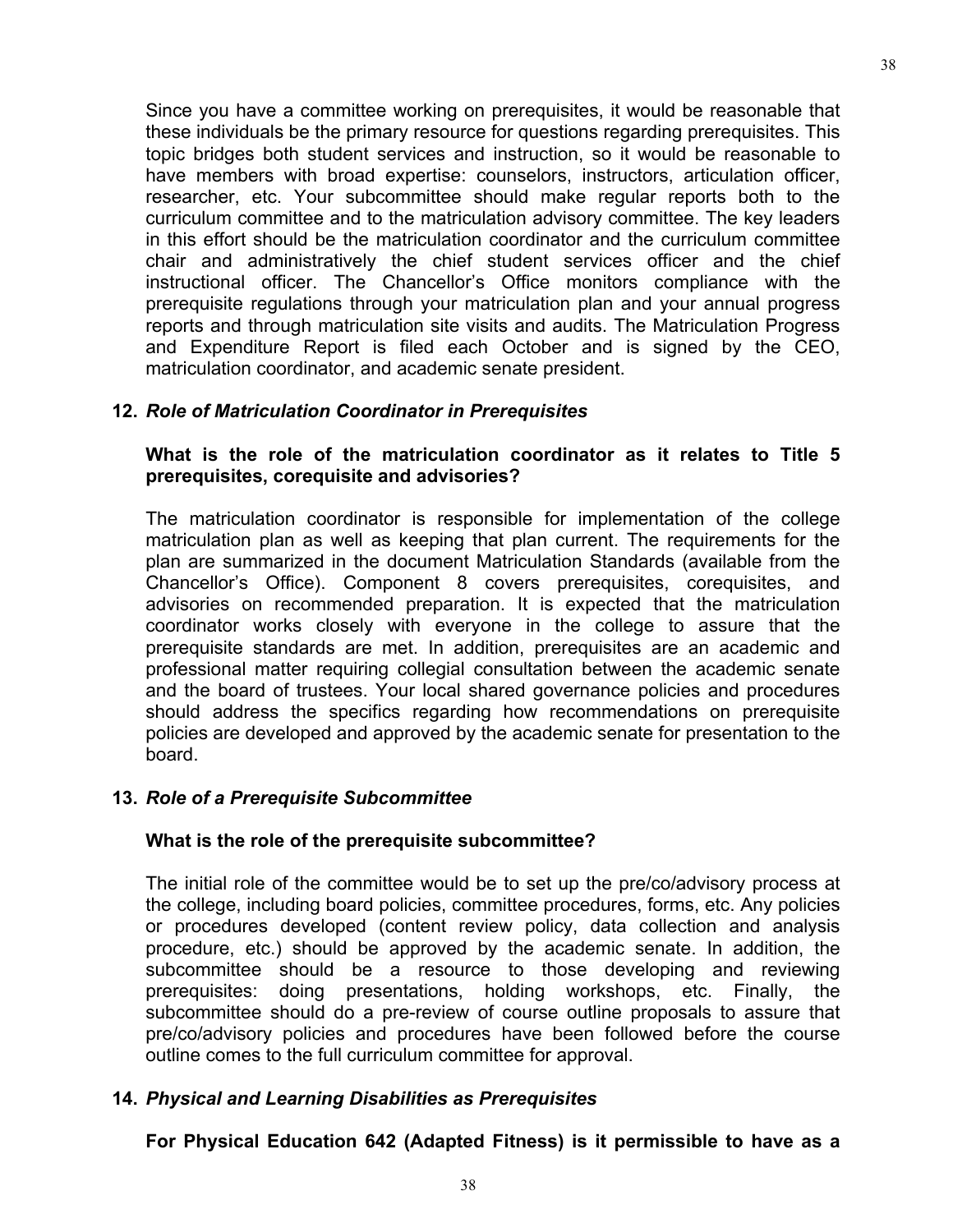#### **pre-corequisite: "Recommended verification of physical or learning disability or motor problems?"**

This question brings up several issues. First, "recommended verification" implies that you are just giving advice to the student, and, as such, this would be an advisory for recommended preparation, not a pre- or corequisite. (As such, it could be established only by a content review of the entry skills for the course compared with skills assessed in the verification.)

Second, assuming that the intention is to limit enrollment to those with a verified physical or learning disability, such a prerequisite would not be permissible. An option which might meet your needs is to create a cohort of such students and enroll them as a group in the course. First, through your Disabled Students Programs and Services office, students have access to such verification or a process by which external verification can be certified. Students do not have to be recipients of DSPS services (that is, part of the DSPS program) to have such a verification accomplished. In this way you have created a cohort of students which can then be block enrolled in PE 642. As such, this is a limitation on enrollment, not a prerequisite. See Model District Policy II.C.3 and §58106. The catalog statement would then read, "Intended for those with verified physical or learning disabilities or motor problems (see page XXX)." On page XXX of the catalog and schedule of classes you would describe the verification process. Coming under §58106, these policies and procedures should be passed by the board of trustees. My guess is that your DSPS board policies already cover much of this.

In response to an inquiry as to whether special classes for students with disabilities may be closed to nondisabled students (as in establishing the prerequisite you mention), the Chancellor's Office rendered the following legal opinion (L 90-13, 4/23/90):

 Special classes authorized under Education Code Section 78440 and those in state hospitals may be claimed for apportionment funding even if they are not open to all students. Nevertheless, nondiscrimination requirements and DSP&S program regulations would seem to prohibit closing special classes unless the college can clearly demonstrate that the presence of nondisabled students would preclude or substantially interfere with the education of the disabled students.

Thus you may designate courses such as the one you describe as *intended* for those with verified disabilities and enroll such a cohort as a group, but you may not establish a prerequisite which prohibits the enrollment of nondisabled students.

#### **15.** *Documentation of Prerequisite Skills Within the Course Outline of Record*

**The entry skills of a course indicated the following:** 

 **Upon entering the course the student should be able to:** 

**Apply the principles of critical thinking to identify, analyze, and evaluate simple college level readings. Is "simple college level readings" appropriate language? Should a grade level be assigned, such as 10th, 11th, 12th or 13th?**

The detail of your content review process, at least to the degree your question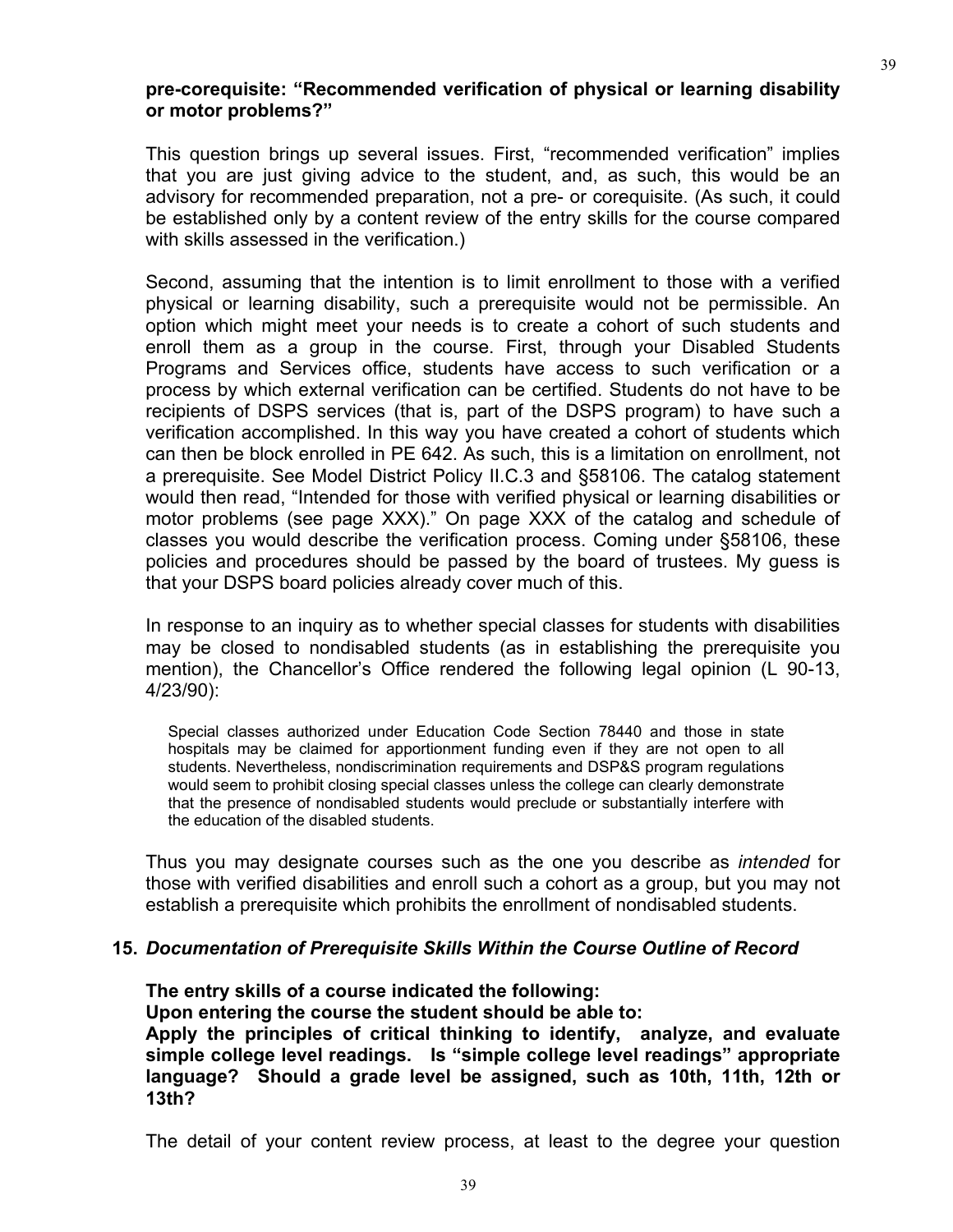poses, is certainly a local matter, so the following should just be considered opinion. Content review requires specific skills without which a student is highly unlikely to succeed. These skills must be stated with enough specificity for the curriculum committee to judge their appropriateness and with enough specificity to be able to demonstrate a match with student outcomes (exit skills) in the suggested prerequisite class. Consequently, "simple college level readings" is not appropriate language. Similarly, specification of a grade level is inappropriate. The prerequisite skills must be stated in the same language as student outcomes: active, behavioral objectives. What particular, individual skills comprise "simple college level reading?"

#### **16.** *Criteria for Data Collection and Analysis: Use of Student Self-Assessment and Instructor Assessment of Students' Readiness*

**When doing data collection and analysis, if all the students in Philosophy 11 say "yes, we need English 1 as a prerequisite" is that enough? How is a faculty member's appraisal of students' readiness different from "instructor consent" and how is it established?**

To use "student self-assessment" for the success criterion, ask students if they felt they were well prepared for the course. To validate the prerequisite there should be a statistically significant difference between those who had the prerequisite and those that did not. That is, those who had the prerequisite felt that they were well prepared for the course to a much greater extent than those who did not have the prerequisite. The statistical parameters to determine the validity of this correlation should be spelled out in the research design for the prerequisite study following your college's procedure on prerequisite data collection and analysis.

A similar research design is used for "instructor's assessment of student readiness." Typically, about one-third of the way into the course, you survey instructors (for example, on a 1 to 5 scale) regarding student readiness. Instructors must not have access to knowledge about student preparation for this to be valid. The results must show a statistically significant difference between those with and without the prerequisite.

#### **17.** *Reading Level as a Prerequisite: Content Review plus Data Collection and Analysis*

#### **How do we do content review for a reading level as a prerequisite?**

First, your college should have a policy and procedure for doing content review. This should be recommended by the curriculum committee and matriculation advisory committee and approved by the senate. Several colleges have good models including LA City and Chabot. Second, content review is done by discipline faculty reviewing their materials (texts, assignments, etc.) To establish skills (in this case, reading skills) without which the student would be highly unlikely to succeed (in the professional opinion of instructors in the discipline). Then, once these skills are agreed upon, an appropriate course and/or assessment process should be identified by which the college can determine whether or not the student has these skills. For reading, a communication skill, the content review would be followed by the highest level of scrutiny, data collection and analysis. Your college should have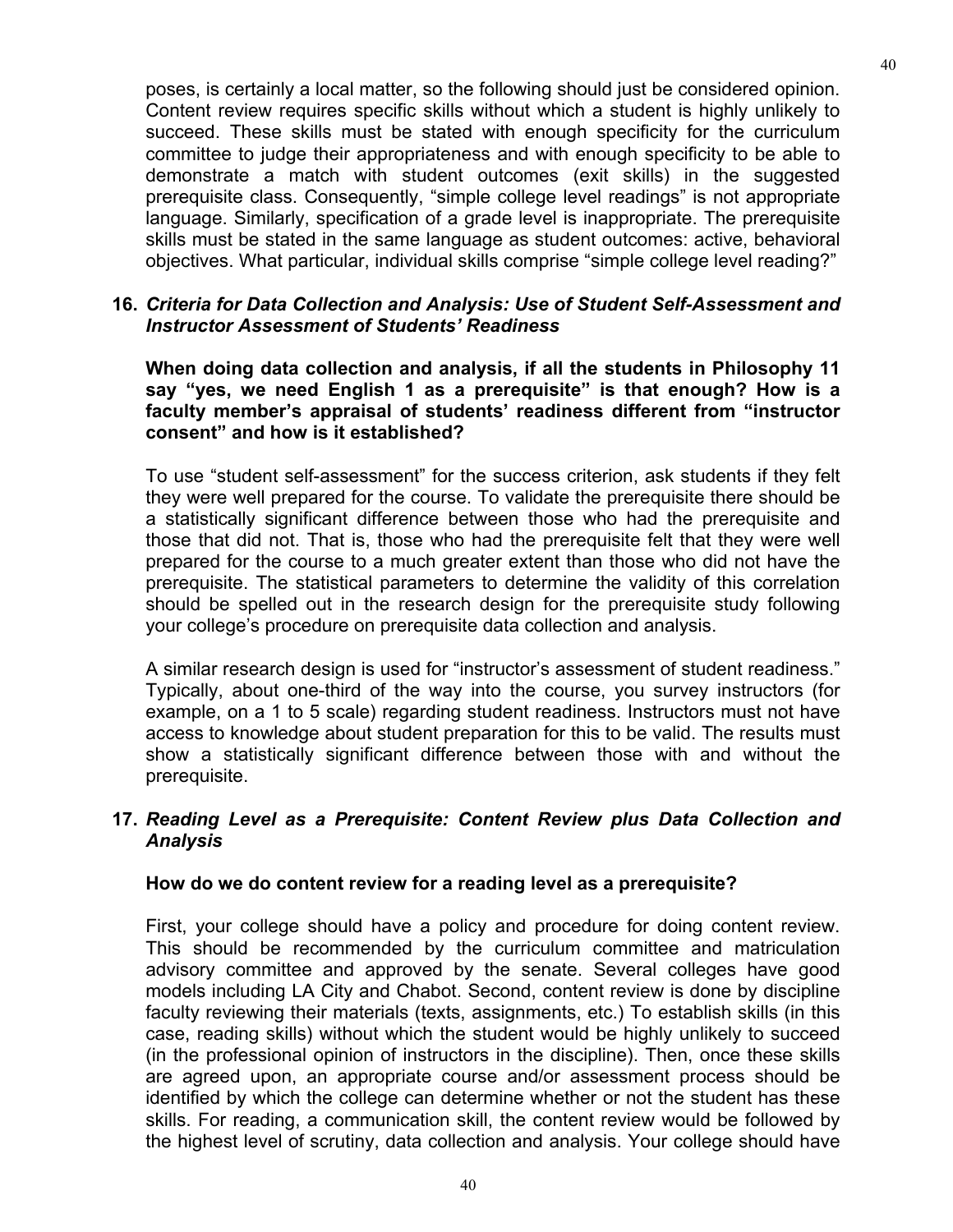a local procedure specifying how the research design for data collection and analysis is to be developed for each study done (following the general guidelines in the Model District Policy). This procedure should be developed jointly among the curriculum committee, matriculation committee, and whatever committee advises on research activities--and then passed by written resolution of the senate. Chabot and Bakersfield both have good prerequisite research design procedures.

## **18.** *Possibility of Content Review Only for Math as a Prerequisite to Chemistry and Physics*

**Regarding validating prerequisites, some of our physics and chemistry courses which are heavily math-oriented are not part of an established math sequence. However, because they are so math-oriented, would it be possible to do a thoroughly documented content review instead of the highest level of scrutiny for these courses? The argument is that the content is so closely related that a thorough content review could establish the necessity of the math prerequisite for the physics or chemistry course. Is that a possibility?**

Regular chemistry and physics courses are not "computational courses in a sequence" as mentioned in Title 5. Their content is science, not math. They are dependent on students having computational skills BEFORE taking the class. As such, math prerequisites for physics and chemistry courses require the highest level of scrutiny: data collection and analysis.

#### **19.** *English Literature Courses as Part of the Communication Skills Sequence*

**Can the English department do a documented content review to validate the necessity for the communication course (English 1) as a prerequisite to higher level literature courses?**

Title 5 allows documented content review as sufficient grounds to establish a prerequisite in a "communication skill sequence." Can English 1 be justified as a prerequisite for English 2 (literature) using documented content review alone? That would depend on the college's determination of whether or not English 2 is a "communication skill" course (which is a local decision). Most colleges consider communication skills to include all courses in English.

## **20.** *Examples of Non-Course Prerequsites*

#### **Give our committee (other than GPA and recency) examples of non-course prerequisites. What is recency, specifically?**

Recency is placing a limit on the number of years which have passed since the student completed the prerequisite course, e.g., "English 1A within the last 5 years." This may be important in disciplines where the course content is changing rapidly (nursing, computer science, etc.). Other non-course prerequisites might include high school courses, employment experience in a particular vocation, or personal skills such as ability to work with the public. (Note that these skills would be difficult to assess and validate!)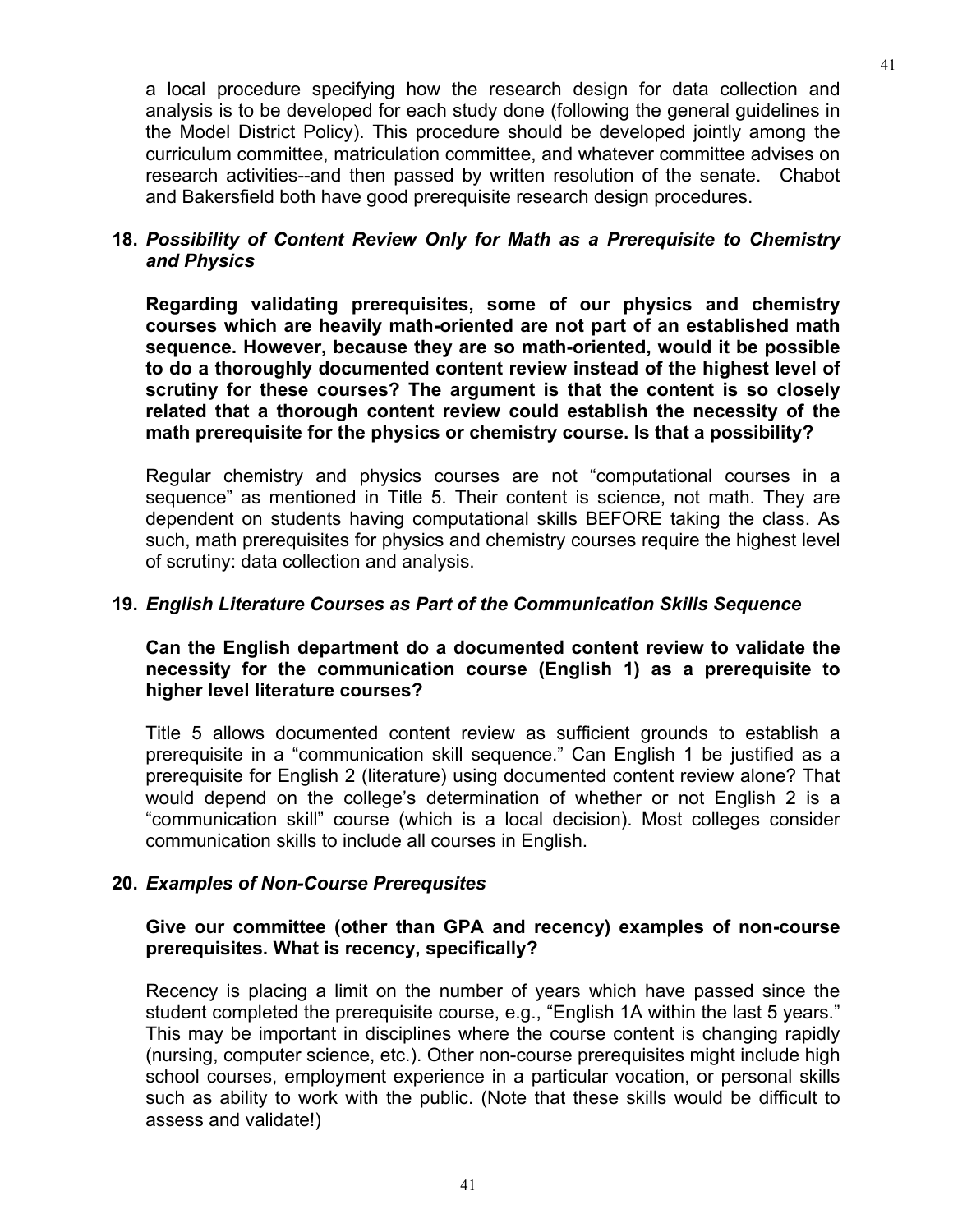## **21.** *Use of a Non-approved Assessment Instrument for Research Only*

**Our curriculum committee will be looking at some ESL courses which had their placement tests as prerequisites, but we are now moving them to recommended since they were not validated and they are not on the Chancellor's approved list. Is this acceptable, and would it require anything other than content review?**

You may not use an instrument even for recommended placement (as an advisory) unless it has been approved. Title 5 §55521(a) states, "In implementing matriculation services, community college districts shall not, except as provided in subdivision (b) [which is ability to benefit], do any of the following: (1) use an assessment instrument which has not been approved by the Chancellor pursuant to Section 55524, except that the Chancellor may permit limited field-testing, under specified conditions, of new or alternative assessment instruments, where such instruments are not used for placement and are evaluated only in order to determine whether they should be added to the list of approved instruments. . . ."

What this means is that you may use non-approved assessment instruments only for research purposes designed to establish their validity. You should put together a research plan for such a validation study, begin implementing the research using the instrument to collect data. (Note that the only instrument in ESL currently on the Chancellor's Office list is the CELSA test.)

#### **22.** *Assessment Results Can be used for Advisory or Mandatory Placement*

## **Are assessment tests advisory only, not mandatory?**

Assessment tests alone cannot be used for either advisory or mandatory placement. A test score with a secondary measure (multiple measures) can be used for either purpose, at the discretion of the discipline faculty and the curriculum committee. The test must have gone through the steps to be validated, except that a test may be given for research purposes, i.e., to establish the validity of the test. When using a test to gather research data, the college cannot communicate the results to the student or use the results in any way for advice or placement.

## **23.** *Requirement to do Assessment Before Enrolling the Student in the Class, Not After*

**Must multiple measures occur BEFORE a student is enrolled in a class, not after? That is, you can't send a student to a counselor as a multiple measure after the student is already enrolled in the class. Correct?**

Assessment and placement based on multiple measures must occur BEFORE placing the student in the class.

#### **24.** *Instructors Access to Students' Assessment or Placement Results*

**Is it illegal for the student's score on the multiple measures to be made available to the instructor?**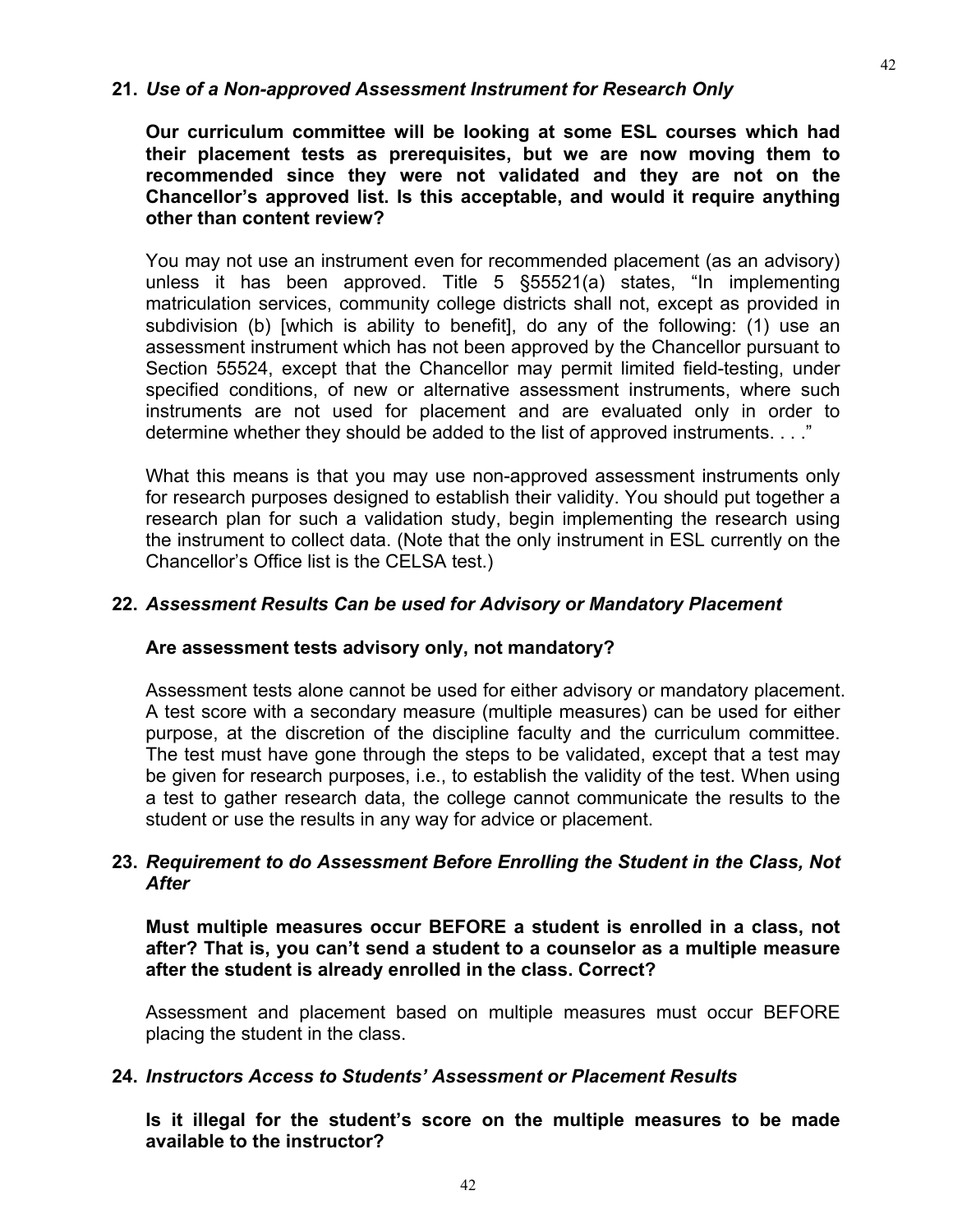The college should not make assessment or placement results available to instructors. Students have a right to privacy of their records except in cases in which the college employee needs to know the information for valid educational reasons. Instructors do not need to know students assessment or placement results in order to teach them. All students sitting in class on the first day should be qualified--the colleges is required to enforce prerequisites to make this so. Knowledge of assessment and placement information could open instructors to charges of discrimination if they treated some students differently than others.

## **25.** *Use of In-Class Evaluations, e.g., Writing Samples, to Change Student Placement*

**Once a student is enrolled in a class, with the student's consent, does the instructor have the authority to move the student to a higher level? Can the student be moved to a lower level? When can this be done? At any time during the semester? And what basis may an instructor use for moving a student? We were told that we could not use in-class essays for this purpose any longer.**

Instructors do not have the authority to remove a student form a class unless that student does not have the legally established prerequisite. Instructors who review student preparation at the beginning of the class (with wiring samples, review quizzes, etc.) and then "suggest" to students that they may wish to move up or down in the sequence are in violation of Title 5. However, nothing prevents an instructor from discussing the move up or down if this conversation results from a regular interaction within the course design. In any case, students have the right to make this decision themselves.

## **26.** *Use of Assessment Process as a Prerequisite*

**a. Can a single assessment test be used as a prerequisite or should the assessment process be a prerequisite? Does this mean multiple measures approved by the curriculum committee can be used as a determinant of a skill level that is established as a prerequisite for a course? For example, could we say that as a prerequisite for English 50.2 a student must complete English 50.1 with a grade of 'C' or better or demonstrate success through a particular score on the HWS and another multiple measure?**

The assessment process (not a test alone) can be used for mandatory placement if properly validated. Students who do not pass a prerequisite course cannot enroll in the target course. The curriculum committee does not approve multiple measures as such but rather approves the use of the validated assessment process as a prerequisite or advisory. Catalog course description language such as "Prerequisite: English 50.1 with a grade of 'C' or better or appropriate skills demonstrated through the English assessment process" would be typical.

#### **b. Give a few examples of the assessment process (for use outside the assessment skill areas for use within the same discipline sequence.)**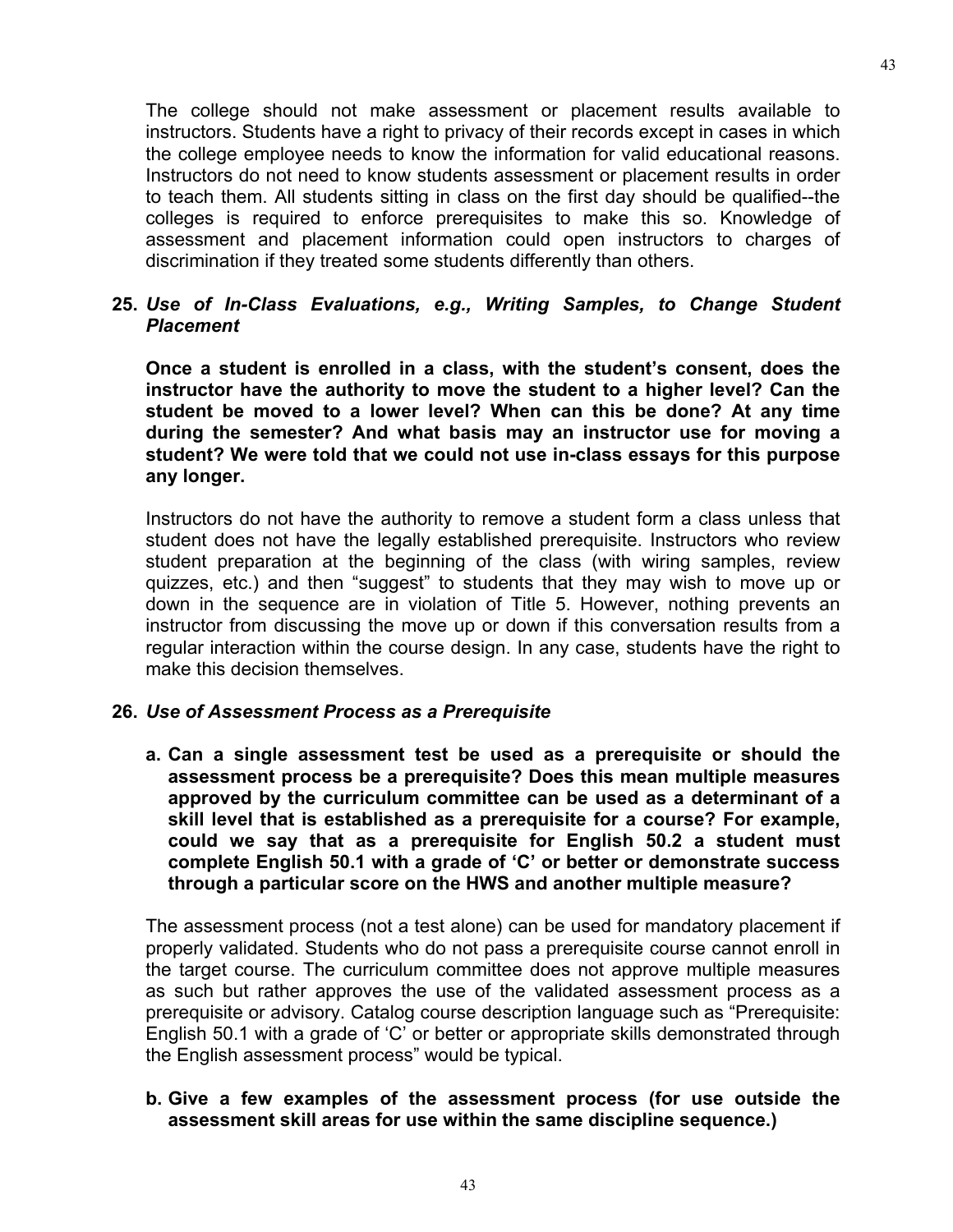If you have valid assessment processes in math, English, and ESL, you can use the results of these evaluations as prerequisites. For example, the description for English 1A might include, "prerequisite: English 101B or appropriate skill level established through the English assessment process (see page XXX)." Or the description of Physics 4A might include, "prerequisite: Math 1A or appropriate skill level established through the math assessment process." In the English case just cited, only content review would be required because the courses are in sequence in the same discipline. In the Physics example, data collection and analysis would be required because the prerequisite is a computation skill (math). Your catalog and schedule of classes would explain these assessment procedures on "page XXX."

Currently, no assessment instruments outside of math, English, and ESL are being reviewed or approved by the Chancellor's Office. However, efforts are currently under way to expand the scope of assessment. Chabot College recently did a validation study for a chemistry assessment process, and a copy is attached.

## **27.** *Skill Prerequisites Such As Typing Speed*

## **How do we validate a prerequisite that is a skill for our career courses? (e.g. Office Administration 1C has a prerequisite of completion of OA 1B with C or better, or ability to type 25 W.A.M. accurately by touch.)**

Courses in a sequence in a discipline, such as OA 1B as a prerequisite for OA 1C, require only content review [Model District Policy IIAb, Title 5 §55201(b)(1)]. However, there are some cautions about adding the phrase "or ability to type 25 W.A.M. accurately by touch." First, assessing this skill would require an instrument (a typing test) which must be validated and approved by the Chancellor's Office, the process for which involves an effort which may not justify the ends [Title 5 §55202(c), §55521, and §55524]. Second, as a non-course prerequisite, justifying this skill would require the highest level of scrutiny: data collection and analysis [Model District Policy II.A.1.g.]. As a consequence, a reasonable suggestion would be to substitute the phrase "or equivalent" and encourage students with existing typing skills to use the challenge process to establish that they can type 25 W.A.M. or more. As you know, the burden of proof is on the student, so the specific evidence you will accept is up to the discipline faculty in Office Administration. A suggestion would be that the results of one of the many computer-based typing tests (some of which may, indeed, be available on your campus) be considered appropriate.

## **28.** *Assessment Tests in Fields Other Than Math, English, and ESL*

## **a. How do we validate a typing test?**

Refer to "Standards, Policies and Procedures for the Evaluation of Assessment Instruments Used in the California Community Colleges" published by the Chancellor's Office in April 1995. Your matriculation coordinator was sent a copy, or you may contact the Chancellor's Office at (916) 445-0103.

## **b. Are there any Chancellor-approved typing tests?**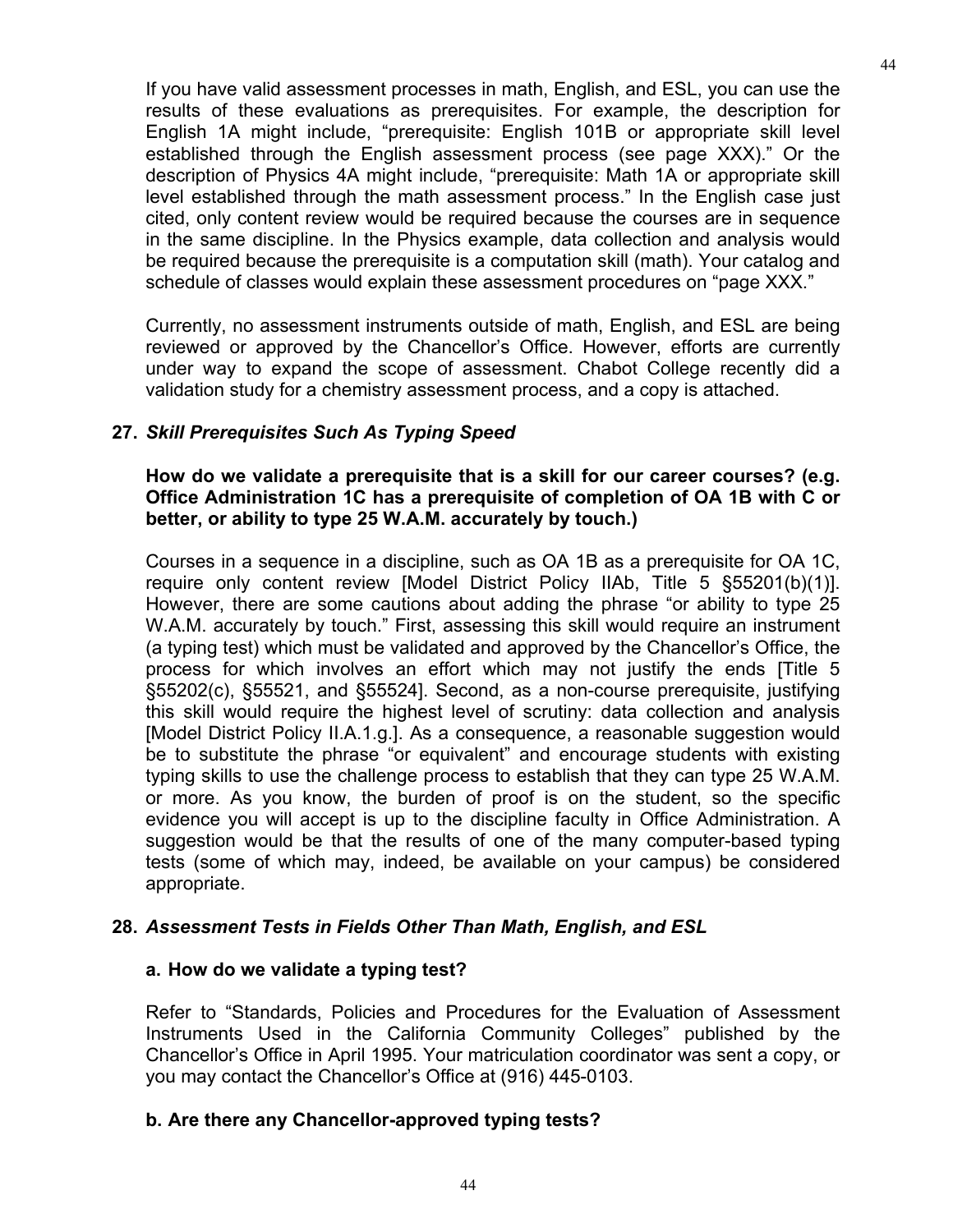No. Currently, the Chancellor's Office is approving only English, ESL, and Math instruments for system wide use. In reviewing the list of locally developed and managed instruments none are listed outside these three disciplines.

#### **29.** *High School Courses as Prerequisites: Highest Level of Scrutiny*

**What about using a grade of 'B' for a high school class as a prerequisite? This is on a drafting course, the student could have a 'C' in our course but must have a 'B' in the high school course.**

You may use a high school course with a 'B' grade as a prerequisite, but there are two things to keep in mind. First, as non-course prerequisites, high school courses require the highest level of scrutiny, data collection and analysis. (You would have to show that, without an 'A' or 'B' in the high school course, students are highly unlikely to succeed.) Second, the regulations require consistency in the use of prerequisites. In the case of high school courses, this may mean that you would have to require high school transcripts for all students who wish to enroll in the class. [This is so impractical as to make the use of high school grades nearly impossible.] The only reasonable alternative would be to have the students self-report their high school course and grade. I doubt if the results would be reliable enough to use.

**30.** *Alternatives to High School Courses as Prerequisites: Challenge Based on Equivalent Knowledge*

**Can we use a high school prep course in chemistry as a prerequisite for our Anatomy Physiology 40 class? AP 40 is a prerequisite for the nursing program and the nursing program is already over its cap for AA degree units. AP 40 has as a prerequisite Chem 10, but including Chem 10 as a nursing program prerequisite will put the program over cap. The department will also accept the high school prep course which has the advantage of not adding units to the cap. Can we use the high school class as a prerequisite, and if so, does it need data validation or just content review?**

You can use high school courses as prerequisites but only with difficulty. The nature of the difficulty and a recommendation for an alternative approach follow.

The regulations require consistency in implementation of prerequisites. It would be almost impossible for your college to enforce a high school course prerequisite. This would require transcripts for all students enrolling in Chem 10--not feasible. Being a non-course prerequisite, it would require data collection and analysis. Difficulties will abound with this: sample size, uniformity of high school chem course content, etc. And you don't really need to do this because there is a relatively simple alternative.

Have AP 40 be the prerequisite for the Nursing program and Chem 10 be the prerequisite to AP 40, stated as "Prerequisite: Chem 10 or equivalent." Encourage students to use the challenge process to establish equivalent knowledge. Be sure to work with the chemistry faculty in advance to nail down as much as possible what they will be looking for in terms of student documentation and competencies. You might even have a flyer prepared or explain the situation in the major sheets used by counselors and instructors in letting students know the requirements of the nursing program, chemistry program, etc. Establishing AP 40 as a nursing program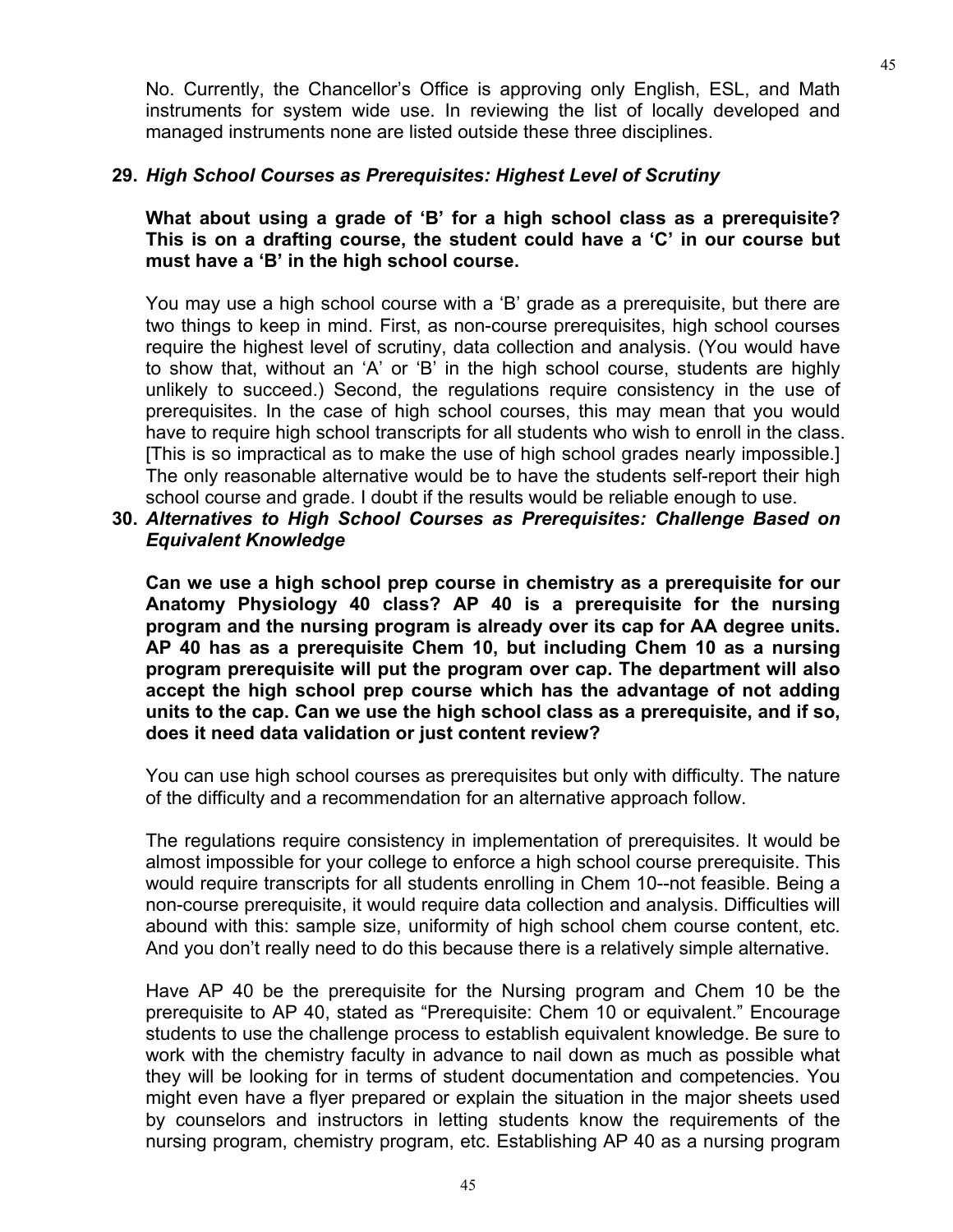prerequisite is a matter of doing a content review for the nursing course with the most anatomy and physiology content. If AP 40 is a vocational course, not transfer, then content review can be used to establish Chem 10 as a prerequisite. Otherwise, look for equivalent prerequisites at 4-year schools with similar anatomy and physiology courses. The nursing program units thus do not need to be expanded because, by taking AP 40, students will have either taken Chem 10 or its equivalent.

# **31.** *Use of "Or Equivalent" in Prerequisite Catalog Listings*

**a. For some of our vocational courses, a course prerequisite is listed with the added statement "or equivalent skills." I notice in lots of catalogs "or equivalent" is used. What happens when we start blocking at registration with the "or equivalent" statement?**

The statement "or equivalent" is merely used to emphasize that the student may use the challenge process to establish that he or she has knowledge and skills equivalent to those specified in the prerequisite. The routine is: student files the petition attaching documentation (burden of proof is on the student), a seat is held for the student, within 5 days (typically) the instructor(s) review the documentation and decide on its merits (using a documented, consistent set of standards), and the student is then either allowed to remain in the course or involuntarily dropped.

# **b. If the statement "or equivalent" is used, should that be handled by an assessment process?**

It can be handled by an assessment process, although that is a local decision. The regulations just require consistency in the decisions. IF an assessment process is used, it must follow matriculation standards: 1) if an instrument is used, it must be on the Chancellor's list or locally validated, 2) cut off scores must be locally validated, 3) the placement must be based on multiple measures not a single assessment score, 4) the college must check for disproportionate impact on historically underrepresented groups, and, if found, must institute a plan to solve that problem.

# **32.** *Advisory Skills Are Not Required in Course Outlines*

# **Do you include "advisory skills" in your course outlines as well as prerequisite skills?**

There is no requirement in the Model District Policy or Title 5 to document the advisory skills and the corresponding content review IN THE COURSE OUTLINE. In reviewing course outlines of record from many colleges, the VAST majority limit the course outline listing to prerequisites and corequisites. This is probably for the best--we have enough to do as it is and course outlines are complicated enough already!

# **33.** *Distinguishing Skills Needing Prerequisites and Advisories Using Content Review*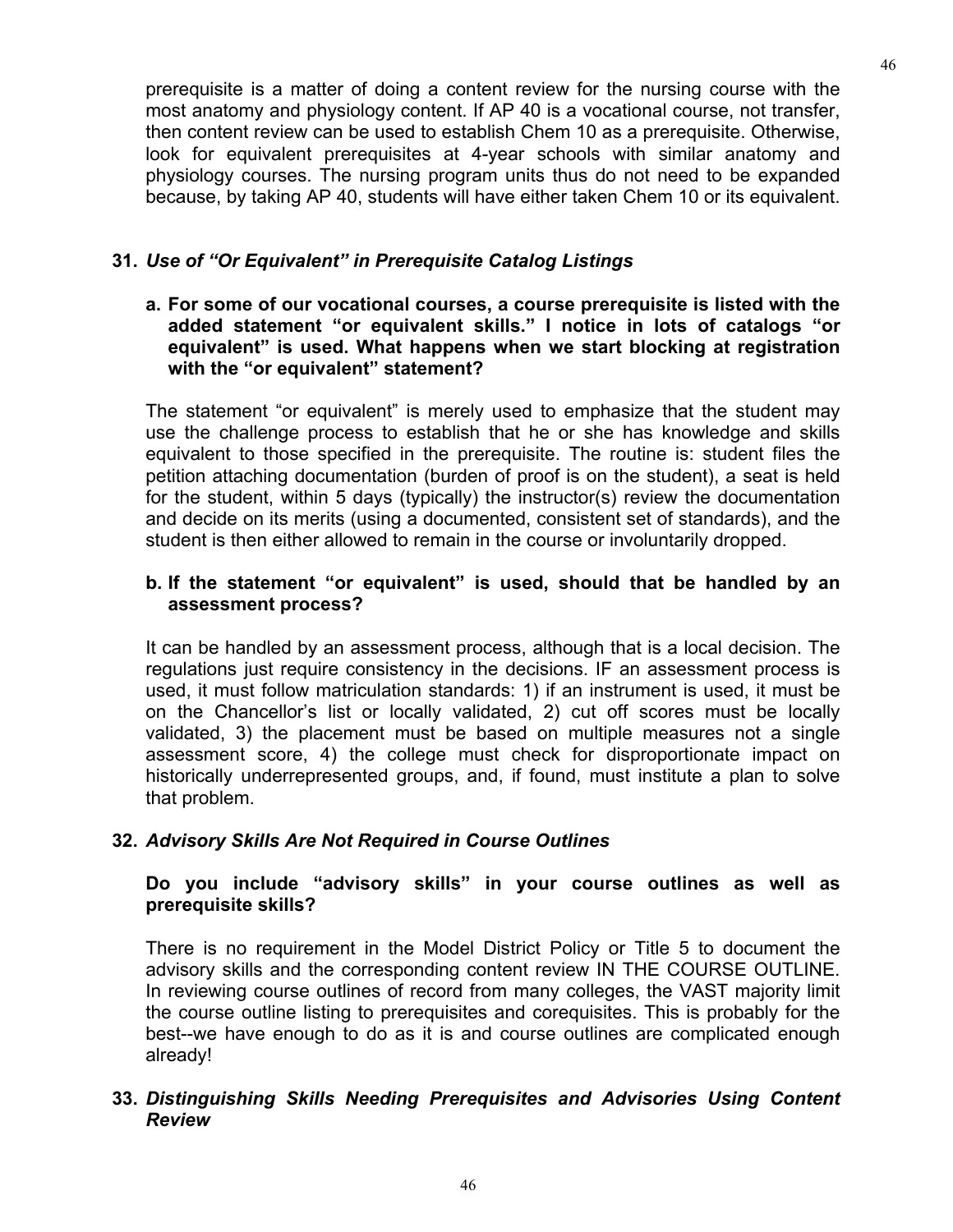**Do you require that a distinction be made on the Content Review form between the exit skills and entry skills required for a prerequisite separate from those required for an advisory if both are listed? We have a situation where the instructor is saying that the entry skills are the same for the prerequisite and advisory courses. The Content Review form lists the exit and entry skills for the prerequisite. Another Content Review form lists the exit skills for the advisory and the same entry skills as that listed for the prerequisite course. It seems to me that the entry skills should address those of the advisory on the form.**

It appears that the instructor(s) of the course identified the entry skills needed. These skills must be judged by the instructor(s) (and confirmed by the curriculum committee) as either (1) skills without which a student would not reasonably succeed in the course--thus constituting a set of prerequisite skills or (2) skills which would enhance or broaden the students' learning but are not needed for success--indicating that the skills are advisory. WHICH OF THESE CASES IS BEING RECOMMENDED BY THE INSTRUCTOR(S)? It is the LAST step in the content review process to identify HOW the students will acquire the skills--to identify a course or courses or assessment process. (Note that it is thus not possible to have both a prerequisite course and an advisory course addressing the same entry skills as your note implies.)

#### **34.** *Use of Content Review Forms*

**Should we use our existing form for corequisite and advisory content review or should a new form be created (for corequisite and advisory), i.e., a shorter form. (The form now reads corequisite and advisory course title and number matching to target course title and number.)** 

The use of forms is totally up to your curriculum committee and academic senate. Experience has shown the guiding principle to be how your discipline faculty would like to operate. Do they want specifics and structure? If so, go with forms. Do they want independence, versatility, and less paperwork? If so, just use guidelines. If you go with forms for content review, add one specifically for corequisites and make the modifications suggested above. (Comments specifically on the forms you sent are at the end of this commentary.) If you go for guidelines, just write up a description of what your curriculum committee wants to see. For example, you might require for prerequisites that the content review list the exit and entry skills with their matches, then certify that these are necessary for success and have been developed by the proper process. Your existing policy should serve as a reference to the faculty on how to do this, including the proper process for faculty to identify necessary entry skills (MDP IC3a2), the criteria for prerequisites (without them students are highly unlikely to succeed), corequisites (without skills learned in both courses students are highly unlikely to succeed in either), advisories (skills to broaden or deepen learning but not necessary for success), and health and safety (skills to prevent harm to the student or others). You could do this as well for other limitations on enrollment (blocks, honors, performance) and statutory/contractual. Forms are not always the answer!

# **35.** *Process for Discipline Faculty to Determine Need for Prerequisites,*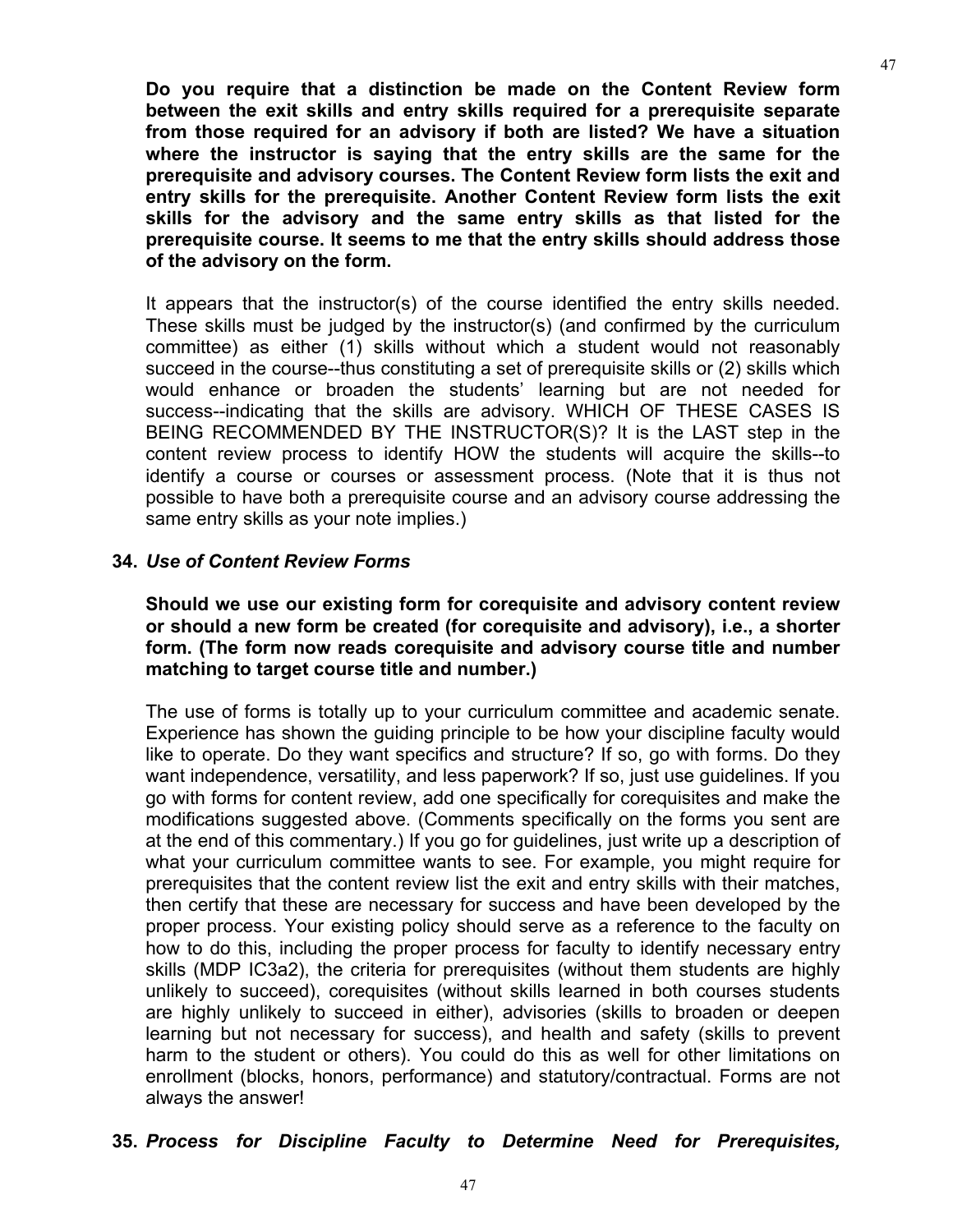#### *Corequisites, and Advisories and to Identify Courses to Meet that Need*

#### **Can you only check one type of prerequisite/level of scrutiny?**

Assuming your question to be, "Can you have more than one type of prerequisite for a course?," the answer is yes. If your question is "Can a given course be both a prerequisite and an advisory?," the answer is no. At any rate, here is a summary of the way things should be done.

When considering the establishment of a prerequisite, the discipline faculty would begin with a content review. By reviewing appropriate course materials, the faculty would identify a set of entry skills. The question then becomes, "are these skills such that, without them, students would be highly unlikely to succeed, that is, to pass?" If so, the faculty should recommend to the curriculum committee that these be prerequisite skills for the class (and list them as such in the course outline). Next the faculty would survey courses which teach these skills, identifying one or more courses (or other measures such as an assessment process) for which these skills are exit skills (student outcomes). In chemistry, for example, it is not unusual to have prerequisite skills in chemistry, math, and health and safety. If the faculty find (and the curriculum committee agrees) that the originally identified entry skills are not necessary for success, then the option still exists for the faculty (with curriculum committee agreement) to establish these skills as advisory. It would again be necessary to identify a course (or other assessment process) by which a student could acquire these skills. It may be for that chemistry class that the chemistry and health and safety skills are prerequisites but the math skills are just advisory.

Once the type of requirement (pre-, co- or advisory) is finalized as a recommendation, then there may be additional steps beyond the content review which must be taken to establish the prerequisite. If the prerequisite course is not in a sequence in the same discipline, it may be established by citing three UC or CSU equivalent prerequisite (unless the prerequisite is in math or English). If it is a math or English (or non-course) prerequisite, then data collection and analysis is required. Note that the level of scrutiny is established only after the prerequisite has been identified. Also note that once a set of skills, such as in math, have been identified as prerequisite skills, one could not say that Math X is a prerequisite and Math Y is advisory. The determination of the need for a prerequisite PRECEDES the identification of the course which teaches those prerequisite skills.

#### **36.** *Corequisite Content Review*

#### **a. How do you handle corequisites? Our Content Review form asks about exit skills and entry skills. How do you handle this?**

Corequisites are two courses whose content is so interdependent that they must be taken simultaneously. The content review process can be used, but the criterion is not JUST that without the skills in one course the student will not reasonably succeed in the other but FURTHER that skill a in course A must be learned before the student can learn skill b in course B--sort of a "back-and-forth" or "two-way" prerequisite. Course A is required for course B but also course B is required for course A.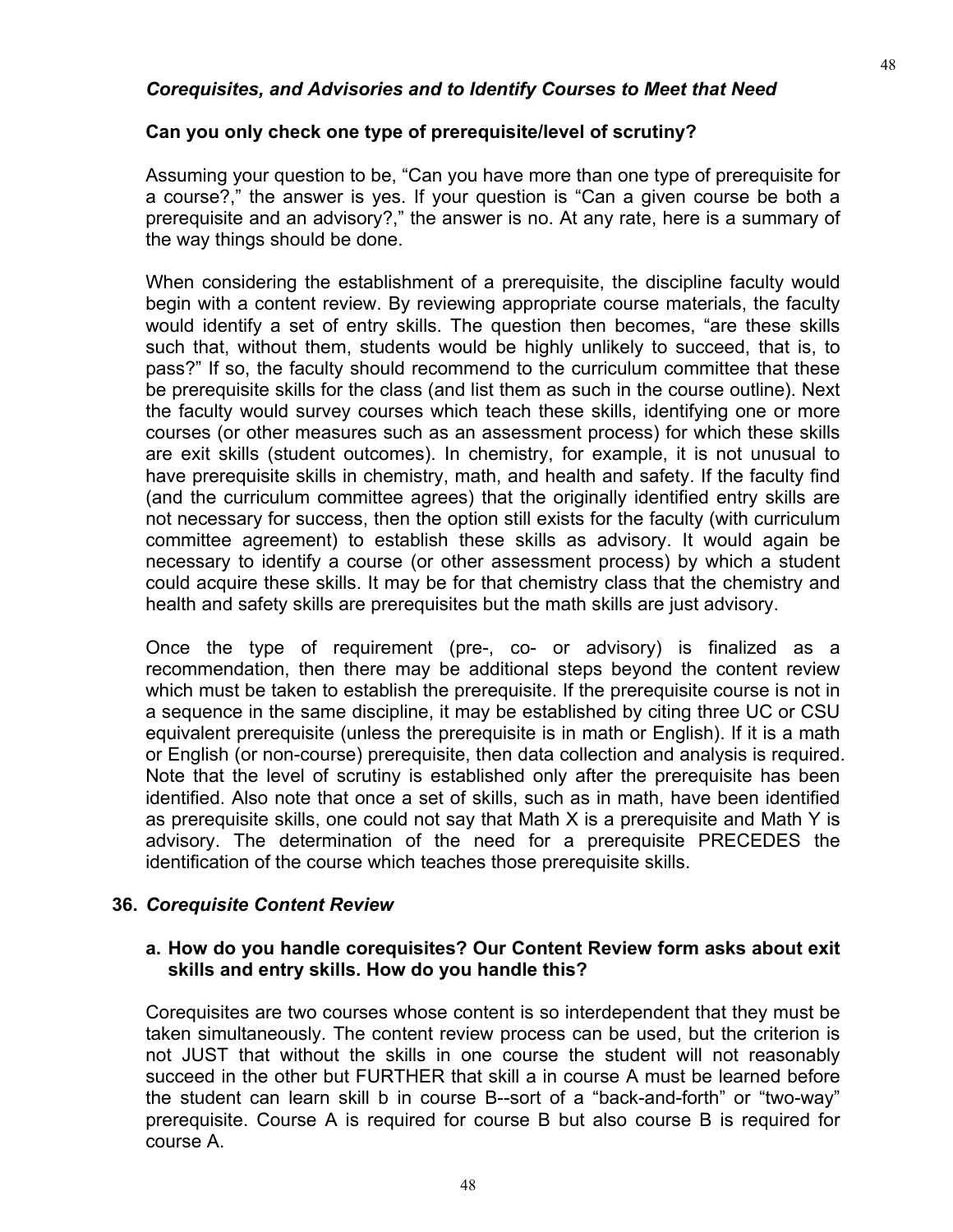It is also possible that the skills in course A are necessary for success in course B but that they may be acquired previous to OR concurrently with the course in which they are needed. This forms a "one-way" corequisite: course A may be taken before or during course B. Some lab or shop courses are this way. To take the activity course, one must have the theory course either previously or concurrently. The activity course description might read, "Corequisite: theory course A, may be taken previously."

## **b. Do we need content review with corequisites?**

Yes. The Model District Policy IC3a requires that "the prerequisite or corequisite is an appropriate and rational measure of a student's readiness to enter the course or program as demonstrated by a content review...." Title 5 §55201(b)(a) states, "At a minimum, prerequisites, corequisites, and advisories on recommended preparation shall be based on content review...."

Your form does not have a description which would apply to corequisites. To establish courses A and B as corequisites, it must be clear that there are skills and abilities that students must acquire concurrently in courses A and B or the students will be highly unlikely to succeed in both courses. On a practical note, you could use your "Prerequisite Content Review" form but ask that the skill listings be the student outcomes (exit skills) in courses A and B. Then in a form similar to your "Prerequisite Content Review Justification Worksheet" you might ask the discipline faculty to identify which of these skills are interdependent (skills without which the student would be highly unlikely to pass the other course).

By the way, this latter form seems to be a bit misleading. First, nowhere on this form or the previous one does it ask the discipline faculty to state that the proposed prerequisite skills are necessary for success or that they have used the proper review process [Model District Policy IC3a(2)]. Furthermore, it places an unnecessary emphasis on the DEGREE of match. If even ONE of the essential entry skills for course A is matched by an exit skill in course B, then there is sufficient justification for approving B as a prerequisite for A. (The matching process is of most use to discipline faculty when they are in the process of identifying the proper course which teaches the appropriate prerequisite skills.)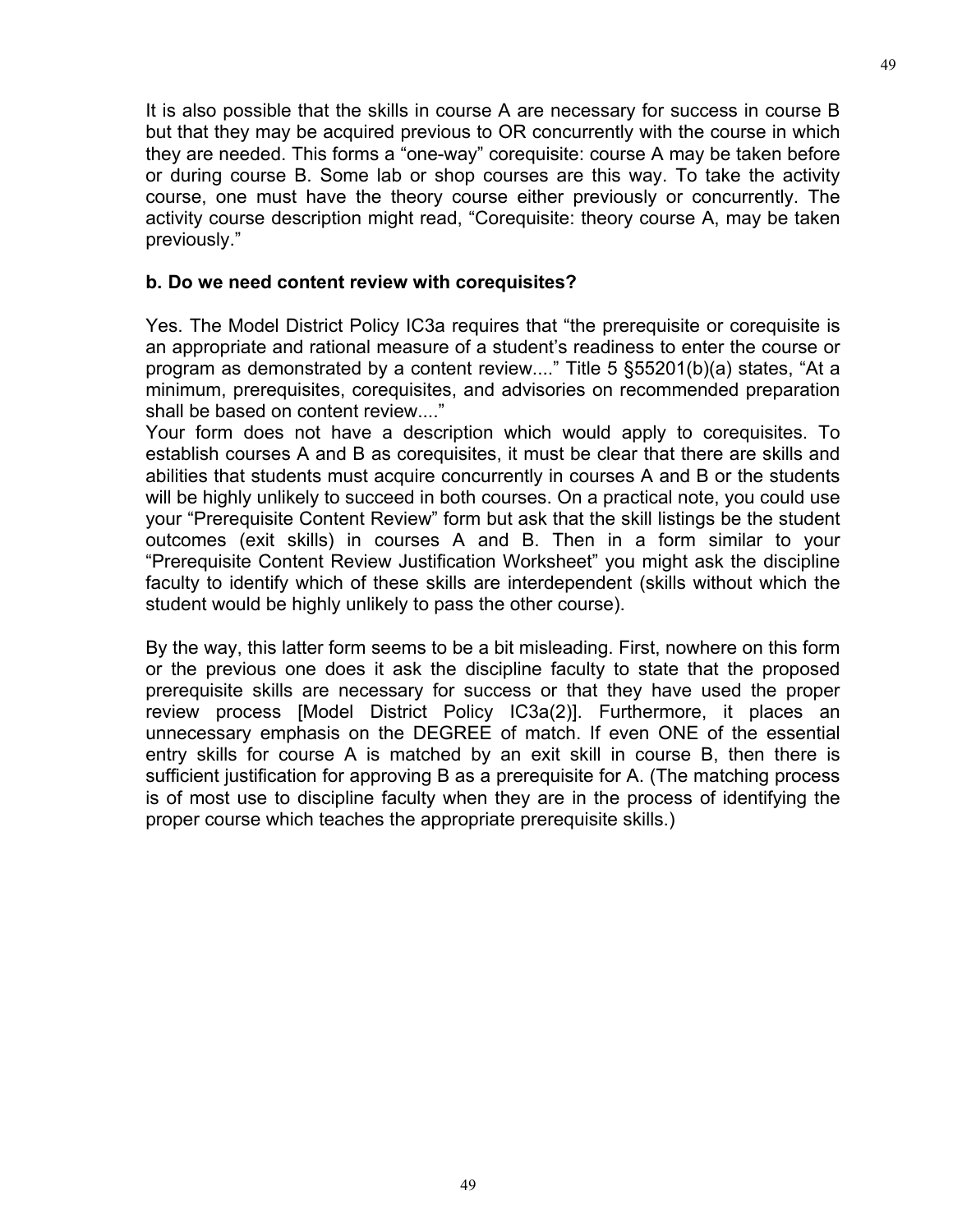#### **37.** *Corequisites for Lecture-Lab Pairings*

## **The course title Nutrition Delivery Systems 156 (lab) has a corequisite: Nutrition Delivery Systems F+CS 56 (lecture). Would sequential within disciplines be the type of corequisite checked?**

The lab and lecture courses are corequisites within the same discipline. The level of scrutiny would be a documented content review establishing that without skills taught in 156 students would be highly unlikely to succeed in 56 and that without skills taught in 56 students would be highly unlikely to succeed in 156. At a practical level, list student outcomes for both courses and identify which are essential in each course to pass the other course.

#### **38.** *Teaching Corequisite Skills Within the Target Course*

#### **Should course content have previous assignments of the corequisite or prerequisite course or advisory in the first three weeks of the course?**

Prerequisites are established on the basis that certain skills are necessary upon entry. If these skills are taught within the course itself, a prerequisite is not justified.

#### **39.** *Communication Skills Courses as Corequisites to Non-communication Skills Courses*

#### **a. Child Development 46 has a corequisite of English 21. Should the type of corequisite be a course in communication skills or considered sequential?**

From reviewing the catalog description, it is clear that English 21 is a communication skills course. The appropriate level of scrutiny is data collection and analysis.

## **b. For Child Development 10 the corequisite is English 21. Do we use the exit skills of English 20 to compare with those for CD 10?**

First of all, establishing English 21 as a corequisite to Child Development 10 requires the highest level of scrutiny: data collection and analysis. You would certainly NOT list the exit skills of English 20 for this analysis. For a corequisite, you must demonstrate (in this case with a research study based on empirical data) that, without the skills learned in English 21, students are highly unlikely to succeed in Child Development 10. Concurrently you must demonstrate that, without the skills learned in Child Development 10, students are highly unlikely to succeed in English 21. The last condition seems extremely unlikely. Follow the previously described process. BEGIN with a content review to establish what, IF ANY, communication skills are essential for students to have to be reasonably expected to pass Child Development 10. THEN find a class that teaches these communication skills at the level you need them. FINALLY do a research study to verify that they are essential.

#### **40.** *Involuntarily Dropping Students Who Are Enrolled But Do Not Meet a Prerequisite*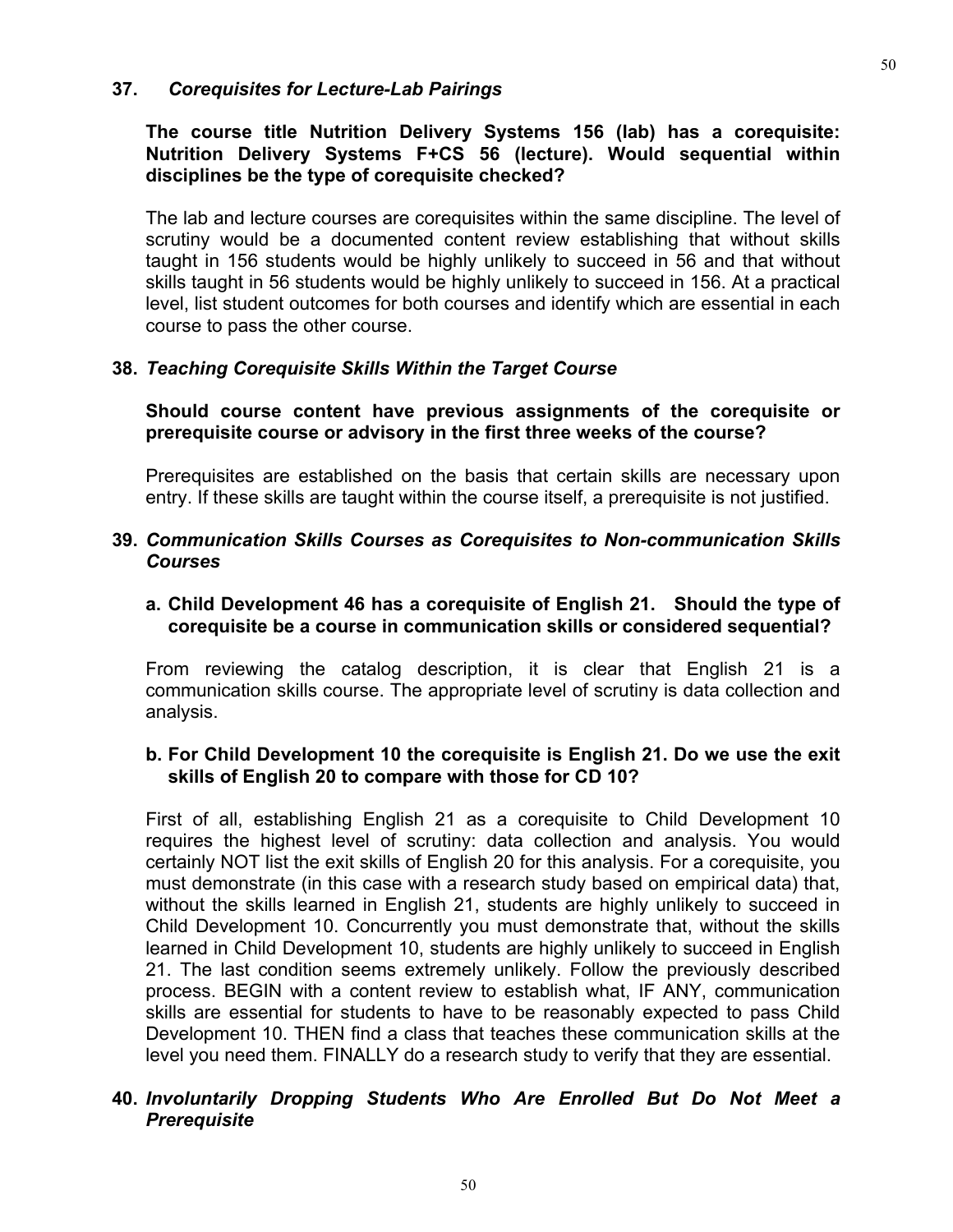**Once a student is enrolled in a class, they cannot be required to leave. I am assuming that this means that, if they become enrolled and do not meet the prerequisite, they cannot be removed. The prerequisite must be enforced PRIOR to enrollment. Is this correct?**

A student who is enrolled in a course with a valid prerequisite may be involuntarily dropped if that student does not meet the prerequisite. The most common case would be enrolling a student for the spring term at a date during the fall term when the student is taking the prerequisite class but has not yet completed it. When the fall term is done, the college could do a computer run of those who did not pass the prerequisites and then drop them from the class. Good practice would be to 1) notify currently enrolled students of this practice, 2) send a letter to those so dropped, and 3) notify the instructors in those classes so that they can know if a student in that situation shows up.

#### **41.** *Denying Students Enrollment in a Course Based on Lack of a Valid Prerequisite*

**Are validated prerequisites binding? That is, can a student be denied admission to class based upon a validated prerequisite?**

Legally established prerequisites not only are binding but they MUST be enforced by the college. Students cannot be allowed to take a course without having the prerequisite. The mechanism of enforcement is up to the college, as long as some consistently applied method is used. This could include computer blocks but the college could also use retroactive computer runs to identify ineligible students after enrollment, give students a piece of paper when they satisfy a prerequisite and then have them present this for registration, or have instructors check prerequisites on the first day of class. (This latter is discouraged because of privacy and discriminatory concerns.)

## **42.** *Prerequisite Checks for Students Added to a Class After Classes Have Begun*

#### **Students can be added to classes the first day. Does the instructor need to make a reasonable effort to assure that the student has met the prerequisite?**

Students who are added to a class during the add period after the first day of class must still be checked for prerequisites. The instructor's signature on an add card cannot substitute for a prerequisite check. No one can authorize a student to "walk by" a prerequiste. The method used to do the prerequisite check after classes have started should be the same as that used beforehand. Title 5 requires consistency in the methods used to enforce prerequistes.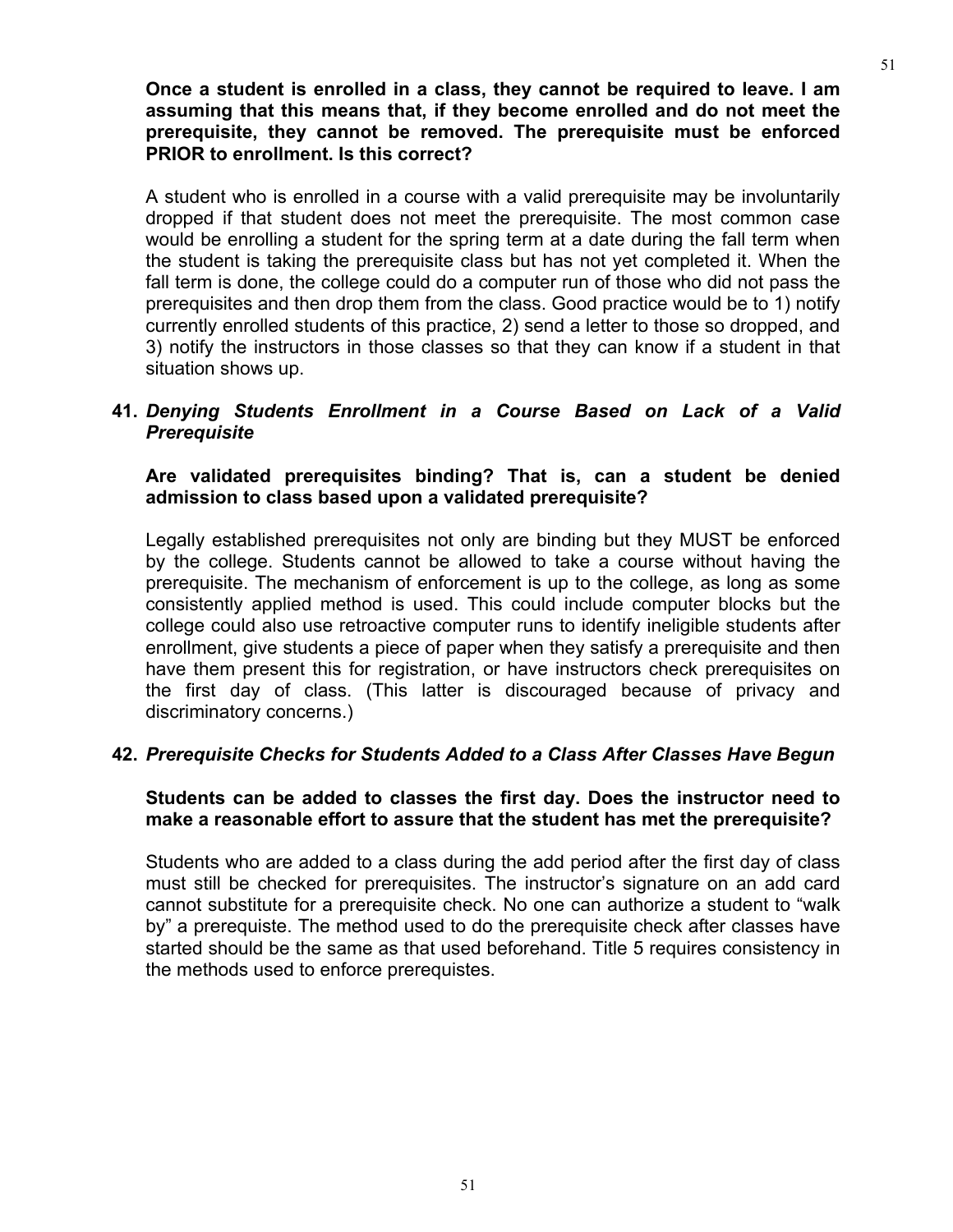#### **a. Can you have a prerequisite with a module course?**

No. Prerequisites are course-to-course. It is not permitted to have a prerequisite for a student to move from one module within a course to another module in the same course.

#### **b. Can individual modules have lecture components?**

The term "module" generally refers to packets of information learned as a whole within a course. One might organize a course into an introductory module, a module covering the next sequence of material, and so on. This internal structure of the course content is done entirely at the discretion of the instructor. There should be no reason for the curriculum committee to get involved with discussion of appropriate material to include in a given module.

#### **44.** *Review and Approval of Honors Courses*

**What is the process and criteria our curriculum committee should use in reviewing and approving honors courses (and their limitations on enrollment). We have before us specifically a general humanities course, Humanities 30H, and a language course, Arabic 1H.**

The process and criteria you should use are based on Title 5, the Model District Policy, the Curriculum Standards Handbook, and on your own local policies and procedures. In your particular district, your honors program consists of a series of separate courses, all of which are extensions of existing courses, except with an H designation (rather than specifying sections of courses as honors). Given this local procedure, the Curriculum Committee's first obligation is to assure that the course meets the standards set forth in Title 5 and the Curriculum Standards Handbook. Second, the Curriculum Committee must establish that the limitation on enrollment, i.e., the requirement that the student meet the criteria for the honors program, is justified for the course.

First, as separate courses, all the "H" courses must meet Title 5 and Curriculum Standards Handbook requirements. In your case, the only standard that might come into question is that of need. Chapter 3 of the Handbook is devoted to the "Five Approval Criteria for Courses and Programs." They are: Appropriateness to Mission, Need, Quality, Feasibility, and Compliance.

## 3.2 Need

 There is a demonstrable need for a course or program that meets the stated goals and objectives, at this time, and in the region the college proposes to serve with the program.

In other words, the course outline of record for the honors course must establish that there is a unique role that this course plays in the curriculum--one that no other currently approved course can meet. The honors course should be able to demonstrate this need by having student outcomes and course content which are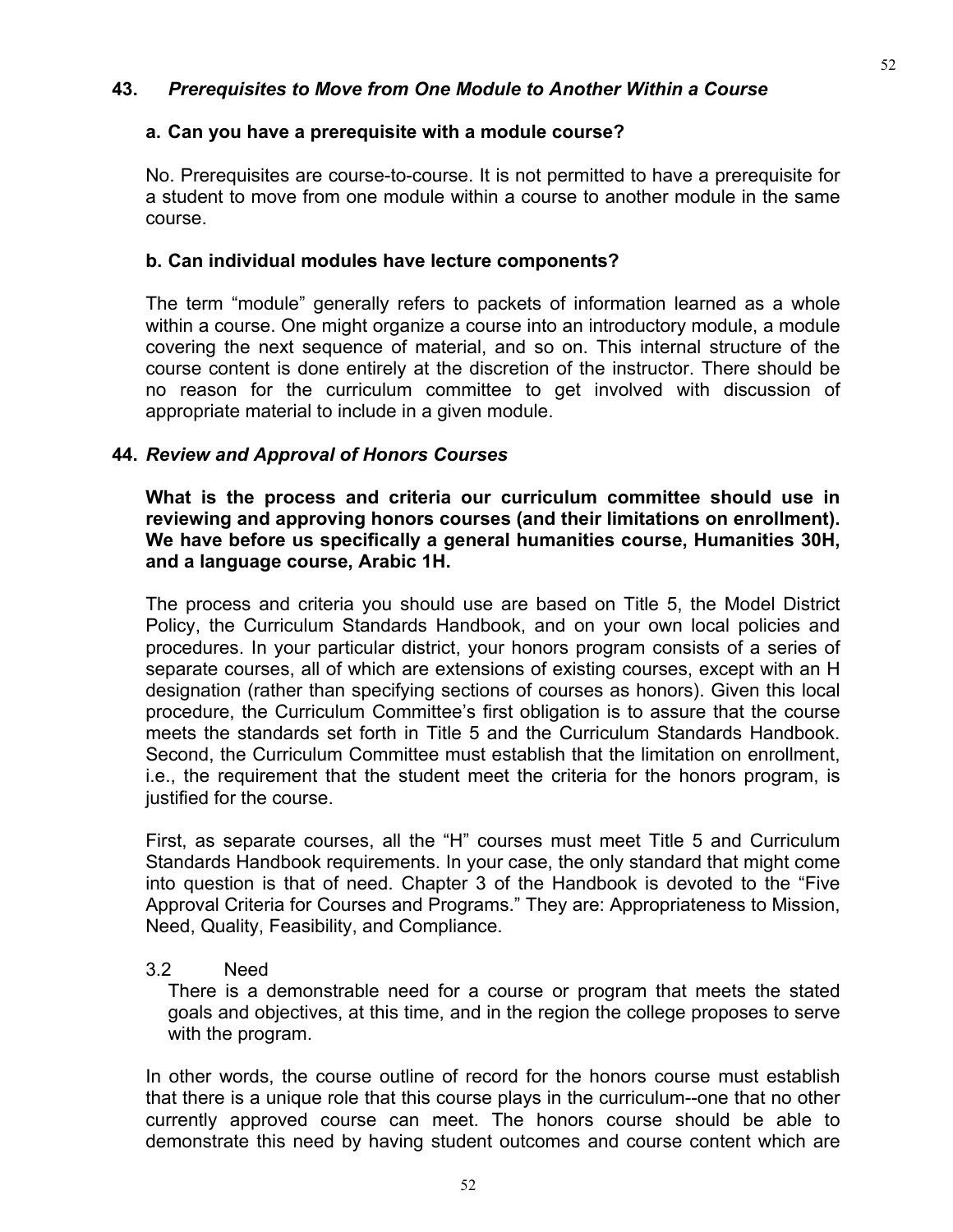much deeper and broader than the corresponding non-honors course. The methods of instruction and evaluation as well as the assignments and texts should support this enhanced content. It would not be sufficient just to submit the course outline of Humanities 30H as identical to that of Humanities 30 with only an attachment stating that the course will be more extensive. The new course outline must actually DEMONSTRATE that uniqueness in order to establish the need in the curriculum for such an advanced honors course.

Really, this statement is true for all courses you review. If you cannot identify a unique role that a submitted course can play, such a course should not be approved.

In very practical terms, the department should include justification for the demand for the course. Because you will be limiting enrollment in the courses to only those in the honors program, are there indeed enough students to fill an entire section of Humanities 30H and of Arabic 1H? The criterion of need in the Curriculum Standards Handbook means that the Curriculum Committee should receive such evidence from the department before approving the course. This is especially significant in your honors system because, if you do not approve the course, students may still take the non-honors course to meet all degree and certificate requirements.

Regarding the second point, the approval of the honors status of the course should be established by Curriculum Committee review, as recommended by the Model District Policy:

#### IIC. Limitations on Enrollment

 The types of limitation on enrollment specified below may only be established through the curriculum review process by the discipline or department faculty and the *curriculum committee* specified above including the requirement to review them again at least every six years, for example, as part of program review.

It is important to point out here that status as an honors course is NOT a prerequisite for the course but rather a limitation on enrollment and is thus subject to Title 5 Section 58106 rather than the regulations on prerequisites.

## 58106 Limitations on Enrollment

 In order to be claimed for purposes of state apportionment, all courses shall be open to enrollment by any student who has been admitted to the college, provided that enrollment in specific courses or programs may be limited as follows:

- (a) Enrollment may be limited to students meeting prerequisites and corequisites established pursuant to Sections 55200-55202 of this Division.
- (b) Enrollment may be limited due to health and safety considerations, facility limitations, faculty workload, the availability of qualified instructors, funding limitations, the constraints of regional planning, or legal requirements imposed by statutes, regulations, or contracts. *The governing board shall adopt policies identifying any such limitations and requiring fair and equitable procedures for determining who may enroll in*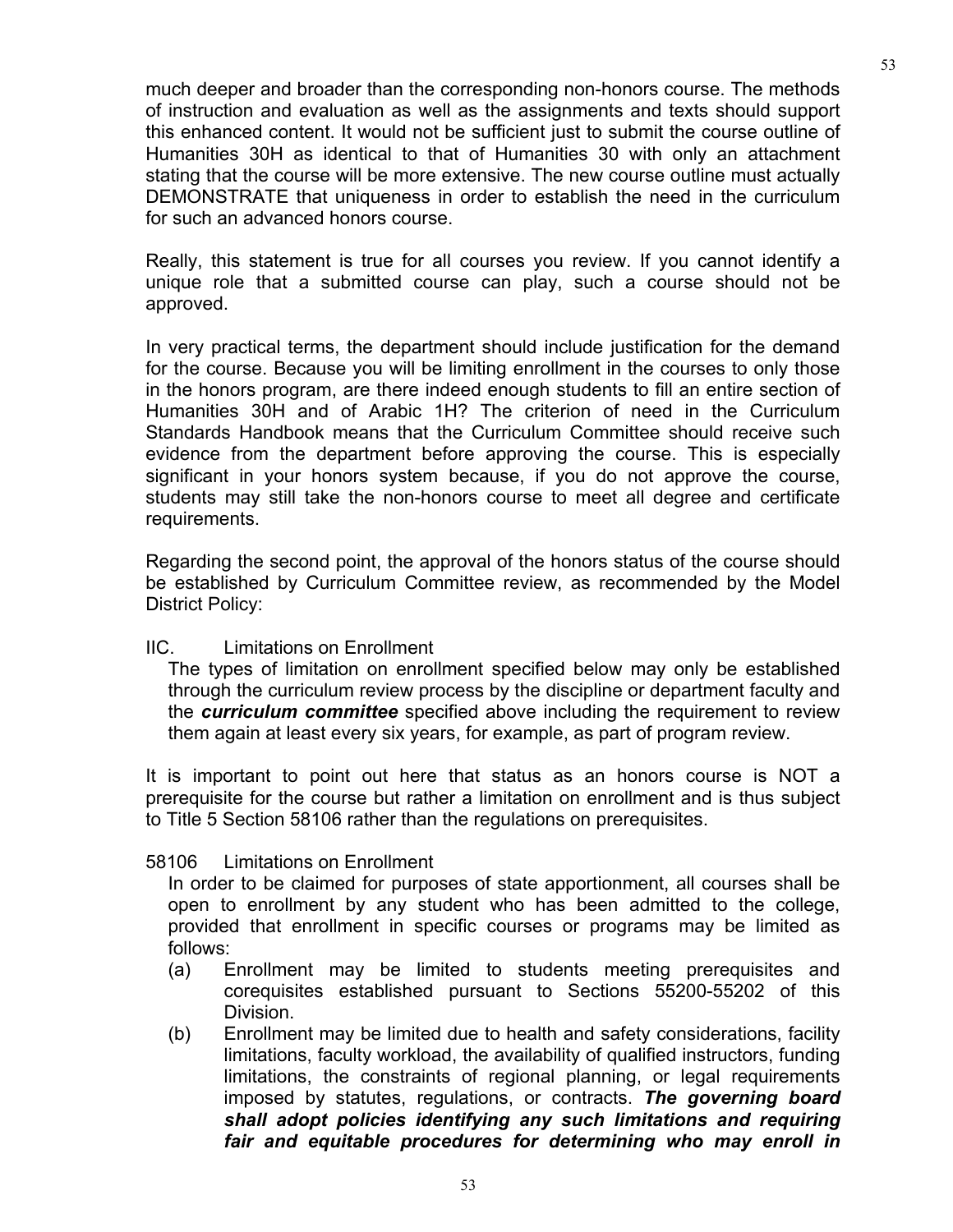*affected courses or programs.* Such procedures shall be consistent with one or more of the following approaches:

 (3) in the case of intercollegiate competition, *honors courses*, or public performance courses, allocating available seats to those students judged most qualified

Thus your Board of Trustees, in establishing the honors program through its board policies, has enabled the college to limit enrollment in specified courses. It might be advantageous for the Curriculum Committee to review this board policy because, as you can see from §58106, this policy is a requirement before the college can impose this limitation on enrollment. Once established, the college can limit enrollment in the honors courses to those students who are in the honors program. (Typically, this is done by block enrolling the honors students and then closing the section.) It is important that the college provide full disclosure to students regarding this limitation. I would recommend that the catalog and schedule carry a statement such as "enrollment limited to students in the honors program; see page XXX." The statement in your catalog seems adequate and is reproduced below.

ADMISSIONS TO THE HONORS/TRANSFER PROGRAM

Requirements:

- 1. Completing an application for admissions.
- 2. Securing approval from the Director, Honors Program.
- 3. Presenting official transcript from high schools showing a 3.0 GPA OR a 3.0 GPA in 15 units of transferrable college courses.
- 4. Establishing eligibility for English 101 OR completing English 25 with a grade of "C" or better.

 CONTACT: B. Gwen Hill, Director Honors Program; Hector Aguilar, Honors **Counselor** 

PLEASE NOTE: All four steps must be completed before admission to the

program.

To begin with, your catalog description should refer to "enrollment in" the program, not "admission to" the program. Students are *admitted* to the college and *enroll* in its courses and program.

The nature of the specific criteria for honors courses or sections are recommended in the Model District Policy which your district adopted to meet the conditions of Section 8 of the Matriculation Standards. These criteria are:

## II.C.2 Honors Courses

 A limitation on enrollment for an honors course or an honors section of a course may be established if, in addition to the review by the faculty in discipline or department and by the curriculum committee as provided above, *there is another sections or another course or courses at the college which satisfy the same requirements*. If the limitation is for an honors course and not only for an honors section, the college must also *include in the course outline of record a list of each certificate or associate degree requirement that the course meets* and of the other course or courses which meet the same associate degree or certificate requirement.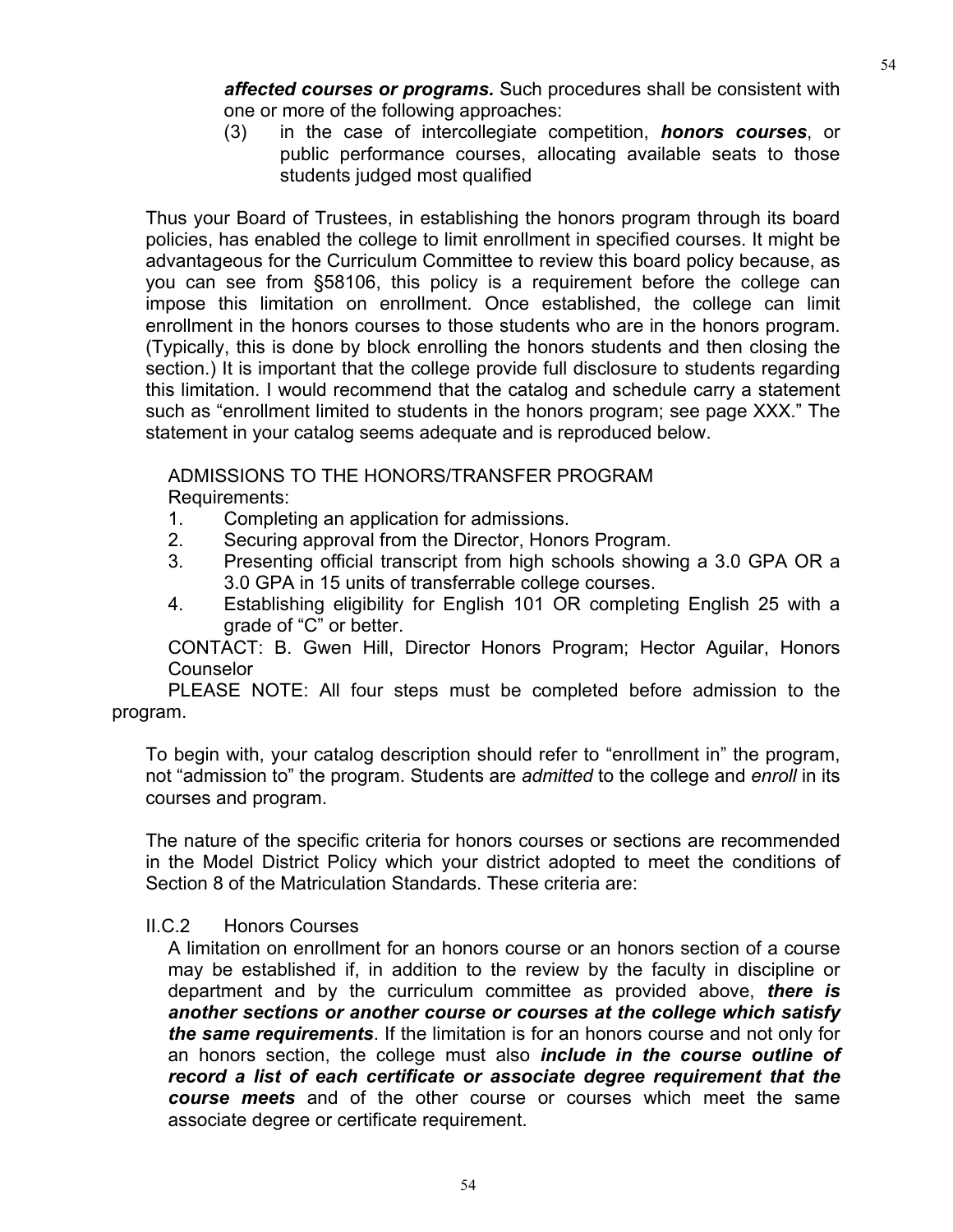Your college meets the first requirement by virtue of having a non-honors course for every honors course, e.g., Humanities 30 and Humanities 30H. Be sure that sections of the non-honors course are offered whenever the corresponding honors course is offered in a given semester. Rather than the extensive list of degrees and certificates called for in the second requirement, your situation lends itself to a statement in the course outline such as "The degree and certificate requirements met by Humanities 30H are also met by taking Humanities 30." I would suggest that your Curriculum Committee take separate action, as reflected by two different motions in your minutes, the first to approve the course and the second to approve the limitation on enrollment.

A brief summary of the forgoing might be of help.

Honors courses must follow the complete curriculum review process and meet the standards for a degree applicable credit course as specified in Title 5 and the Curriculum Standards Handbook. Particularly the criteria of need must be met by assuring that the honors course has a unique and necessary role in the curriculum and has sufficient enrollment demand. Curriculum committee review of the course outline must establish that the content and outcomes are enhanced as well as the methods of instruction, evaluation, assignments, and texts.

Be sure that the board policy on the honors program is in place and being followed. Assure full disclosure by including in the catalog and schedule listings a statement for each honors course and section such as "enrollment limited to students in the honors program; see page XXX." Your honors program description is adequate for the "page XXX" disclosure. Provide for curriculum committee review of the honors status of the course based on the criteria that 1) the corresponding non-honors course is approved and offered whenever the honors course is offered and 2) a statement to the effect that the non-honors course meets degree/certificate requirements is included in the course outline.

#### **45.** *Performance Auditions as Limitations on Enrollment*

**In our P.E. course (Ballet) the ultimate goal is to participate in the class and at the end the students will do a performance. May we use an audition for placement in the course content and would it not be in violation of limitations on enrollment?**

This question can be answered in two ways. First, the assumption will be that successful completion of the course requires participation in a performance and thus requires skills which can best be established by audition. Second, the assumption will be that participation in a performance is only one of several ways that a student can demonstrate successful acquisition of skills necessary to pass the class.

Limitations on enrollment through successful completion of an audition are allowed if 1) there are other courses which a student can take to meet degree and certificate requirements, 2) that the course outline includes a list both of the degrees and certificates for which the performance course is a requirement and of the other courses which meet that requirement, and 3) the limitation is reviewed for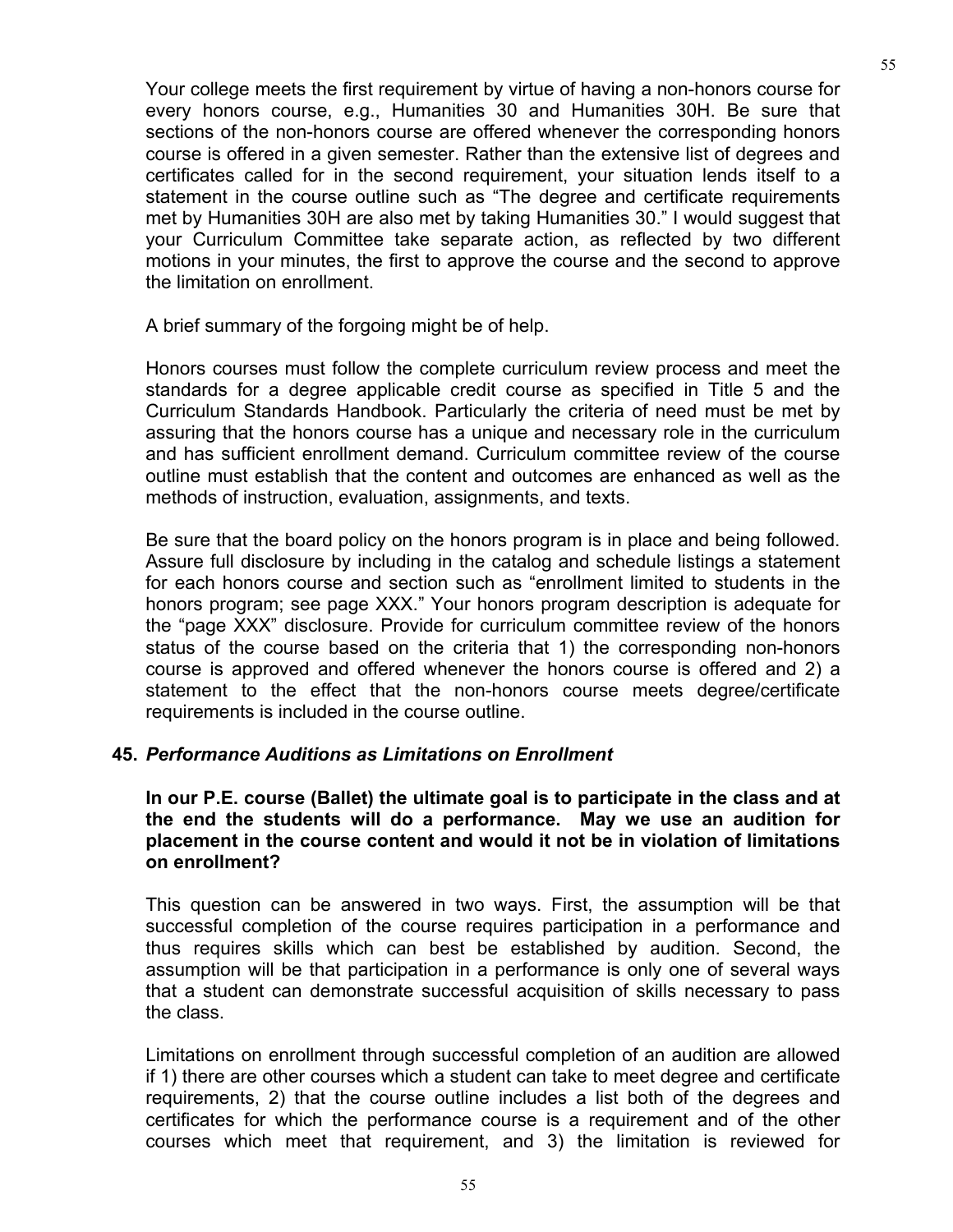disproportionate impact [Model District Policy IIC1 and Title 5 §58106(b)(3)]. Note that according to §58106(b) the Board of Trustees must establish policies to this effect. This would be the direction to take if the P.E. faculty felt that the student outcomes for the class were so closely tied to the actual performance skills of ballet that the only reasonable assessment of a student's successful completion of the course would be active participation as a performer in a publicly staged ballet.

In the second case, an audition would not be required to enter the course. Students of all levels of skills and abilities would enroll in the course and be taught ballet. However, it is still possible to use an audition-type evaluation WITHIN the course to determine which role a student would perform in the ballet. Indeed, it may even be the case that some students do not perform in the ballet at all. In this case the ballet performance simply serves as one of several ways in which a student may demonstrate (and the instructor may evaluate) the skills and abilities required for successful completion of the course. Those in the ballet would be evaluated on their performance on stage in the ballet while others might be evaluated on their skills demonstrated in an exercise viewed only by the instructor. The course outline of record, in the section on methods of student evaluation, should spell out these various methods appropriately.

## **46.** *Criteria for Selecting a Course as an Honors Course*

## **For honors courses, do you know who makes a course an honors class? (Or is it that we merely have to find another section or another course or courses at the college which satisfies the same requirements?)**

Honors courses are those which meet locally established criteria. Title 5 §58106 requires that the "governing board shall adopt policies identifying any such limitations and requiring fair and equitable procedures for determining who may enroll in affected courses or programs. Such procedures shall be consistent with..., in the case of...honors courses,...allocating available seats to those students judged most qualified...."

Your district has an honors program, which I assume is authorized in board policy, and identifies the following limitations (as they appear in your catalog):

## ADMISSIONS TO THE HONORS/TRANSFER PROGRAM Requirements:

- 1. Completing an application for admissions.
- 2. Securing approval from the Director, Honors Program.
- 3. Presenting official transcript from high schools showing a 3.0 GPA OR a 3.0 GPA in 15 units of transferrable college courses.
- 4. Establishing eligibility for English 101 OR completing English 25 with a grade of "C" or better.

 CONTACT: B. (Gwen Hill, Director Honors Program; Hector Aguilar, Honors **Counselor** 

 PLEASE NOTE: All four steps must be completed before admission to the program.

To begin with, your catalog description should refer to "enrollment in" the program,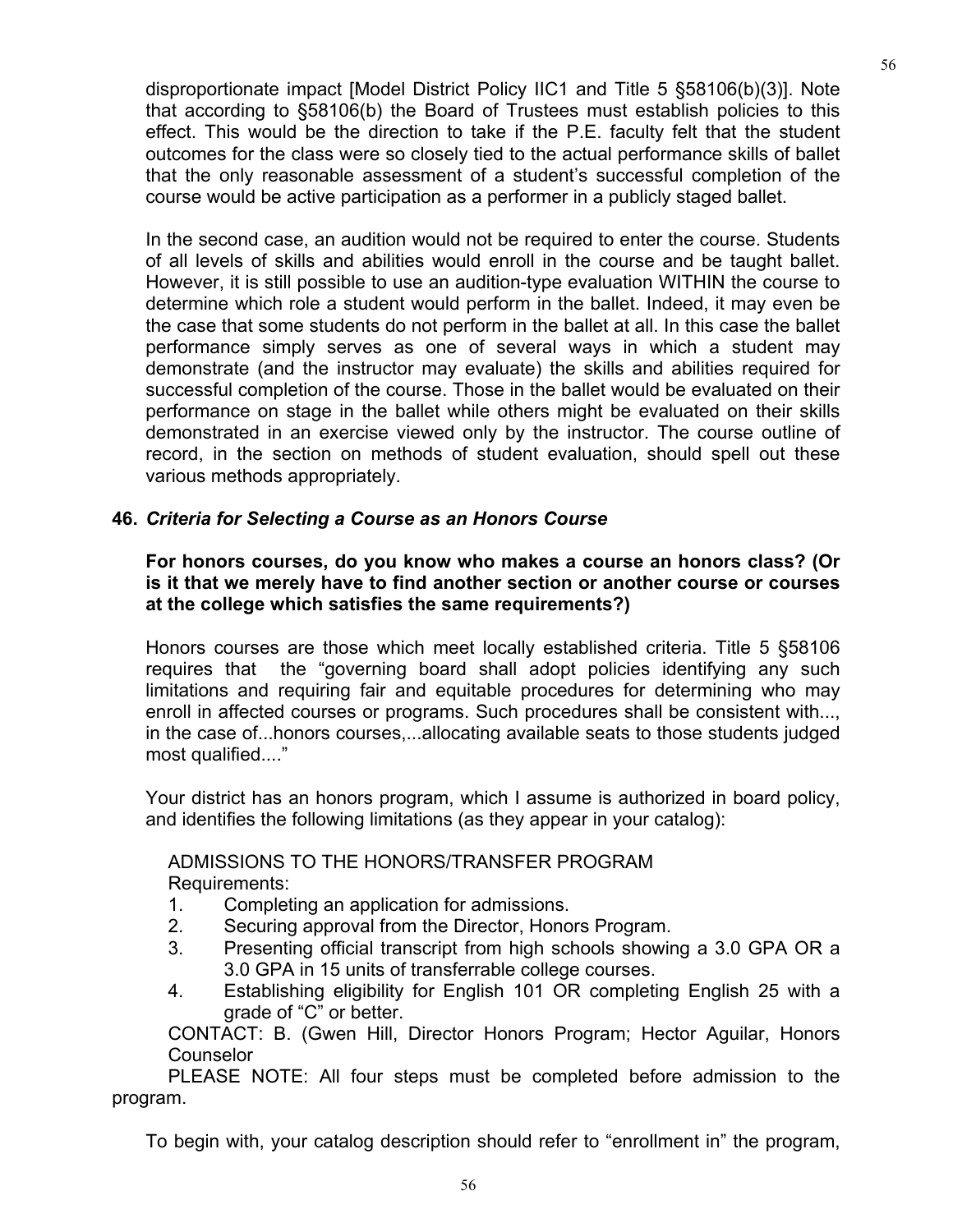not "admission to" the program. Students are *admitted* to the college and *enroll* in its courses and program.

As to WHO determines that a course is an honors course, it is done by a "review by the faculty in the discipline or department and by the curriculum committee" [Model District Policy IIC2]. If there seems to be an issue about the level or rigor of a course in order for that course to be an honors course, you should adopt a local policy on the matter. Because this is an academic and professional matter, you must discuss this with the academic senate. A reasonable outcome would be for the senate to create a subcommittee of the curriculum committee to develop the policy. The membership might reasonably be drawn from those teaching honors courses, those counseling honors students, and faculty on the curriculum committee. After the recommendation is developed by the subcommittee and reviewed by the curriculum committee, it would then be submitted for action to the senate and become the authorized criteria by which the discipline faculty and the curriculum committee determine that a course should be an honors course.

Beyond that, as you mention, when an honors course is established, there must always be courses available to students which also meet any degree or certificate requirements of which the honors course is a part.

## **47.** *Performance Auditions: Prerequisites or Limitations on Enrollment?*

**For our Music 781 (Studio, Jazz Band) can the prerequisite read, "Audition at first class meeting" or "Confirmation of enrollment subject to audition?" If an audition is a prerequisite, would we consider other Limitations on Enrollment, would we have to do content review, and must the college researcher consider disproportionate impact?**

The catalog and schedule of classes description would, indeed, read, "enrollment subject to audition, see page XXX" and the cited page would describe the audition process. The audition must be done BEFORE the student is enrolled. (Although not recommended, one COULD give the first day of class as the audition date and time and then enroll students who passed the audition on the spot by giving them signed add cards.)

This is a limitation on enrollment, not a prerequisite. No content review is required. You must assure that any degree or certificate requirements which the audition course meets can also be met by another course or courses. You must list such degree and certificate requirements and the other courses in the course outline. And you must review the course within six years for disproportionate impact. (These last three requirements are in the Model District Policy IIC1, which I assume you have adopted, but they are not in Title 5.)

## **48.** *Performance Courses Which Do Not Meet Degree or Certificate Requirements*

#### **For this performance course, must the course be to meet a degree or certificate requirement in order to complete this section?**

No. If a performance course does not meet any degree or certificate requirements, no notation is required in the course outline. The only requirements are to establish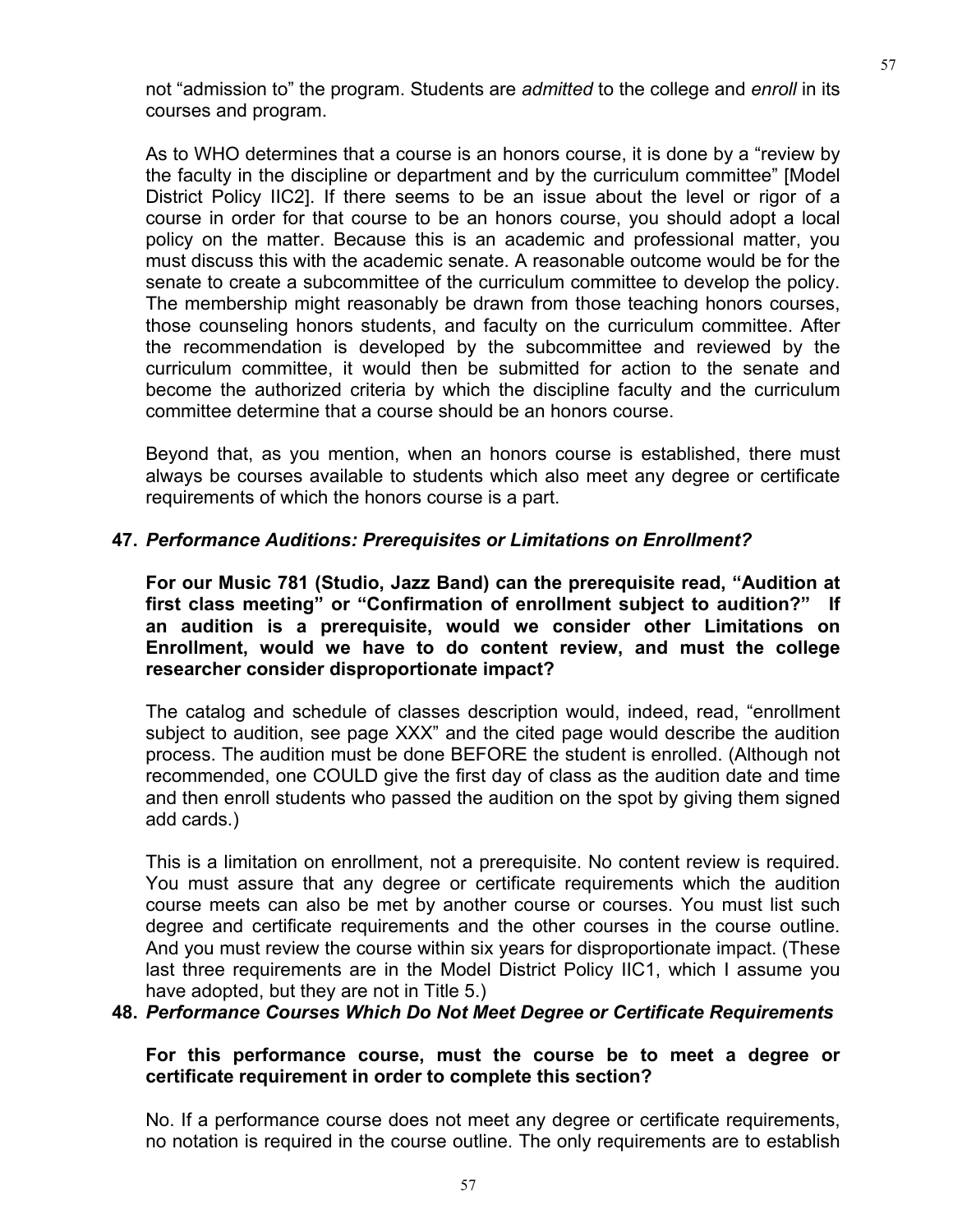the limitation by board policy according to §58106 and to do a review for disproportionate impact.

## **49.** *Distribution of Information Regarding a Performance Audition*

## **If an audition is a prerequisite for a music course, should the type of audition be included? (Should it state briefly what the audition will consist of in order to meet this prerequisite?)**

Yes, the type of audition and of what it will consist should be provided to students. (Remember, this is a limitation on enrollment, not a prerequisite.) From Title 5 §58106(b), your board policy must specify "fair and equitable procedures for determining who may enroll in affected courses or programs." This means that you should have a definite audition process, fully disclosed to students (by publication in the catalog and schedule of classes), and employing selection criteria which are "fair and equitable."

## **50.** *Other Types of Limitations on Enrollment such as Faculty Workload and Facility Limitations*

## **The other limitations on enrollment have nothing to do with class size limitations. Please elaborate briefly.**

Title 5 §58106 covers all types of limitations on enrollment. §58106(b) covers a variety of things including facility limitations and faculty workload (both of which affect class size) and performance courses. So when your college sets a class size and enforces it by not letting more students enroll, it is using a "limitation on enrollment" under §58106. When setting a class size limitation, the governing board must identify one of the rationales listed in this Title 5 section. In a similar manner, when your college allows only students who pass a jazz band audition to enroll in Music 781, it is using a "limitation on enrollment" under §58106.

## **51.** *Definition of Limitations on Enrollment*

## **Define Limitations on Enrollment.**

Read Title 5 §58106 thoroughly. The opening line is particularly significant. "In order to be claimed for purposes of state apportionment, all courses shall be open to enrollment by any student who has been admitted to the college, provided that enrollment in specific courses or programs may be limited as follows:" Thereafter follows a sequence of such limitations with the requirements for meeting each of them (prerequisites, faculty workload, honors courses, students on probation, etc.). In other words, once these provisions have been followed, the college can allow only students up to a set number in each class, allow only honors students to enroll in honors classes, allow only students who meet health and safety requirements to enroll in clinical nursing courses, allow only students who pass an audition to enroll in jazz band, etc.

## **52.** *Role of CAN Numbers in Determining Three Equivalent UC/CSU Prerequsites*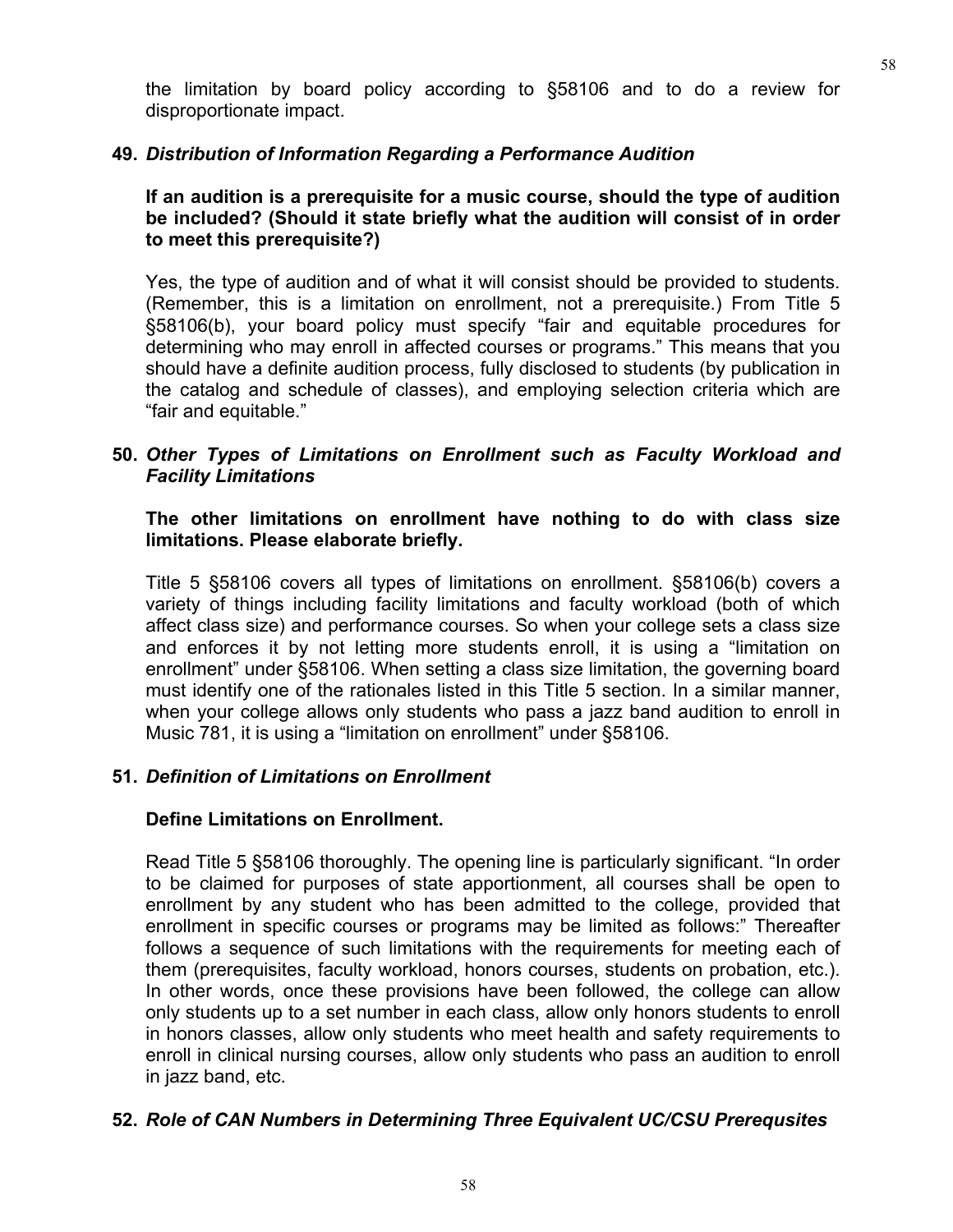#### **We have a CAN book, but not all courses are CAN. Can we submit photocopies of three UC or CS catalogs?**

The CAN status of a course has nothing to do with the level of scrutiny that calls for equivalent prerequisites at three or more UC or CSU campuses. CAN designations do not assure that prerequisites are equivalent. Only catalog descriptions can do that, so submit photocopies!

# **53.** *Health and Safety: Prerequisite versus Limitation on Enrollment Imposed by Law or Regulation*

#### **If a prerequisite for a course is imposed by law or contract, can you also check sequential and health and safety? Is the TB skin test, etc. considered a prerequisite?**

Enrollment may be limited by health and safety considerations or legal requirements imposed by statutes, regulations, or contracts, Title 5 §58106. The board must recognize this in policy and establish fair and equitable procedures for implementation. Skills or knowledge necessary to prevent a hazard to the student or others may be established as a health and safety prerequisite, Title 5 §55201(c)(4). The board must either cite statute or regulation (not contract language), or accept the content review which establishes such a prerequisite. (See the Model District Policy IIA1f.) The requirement of a TB skin test could be established as a limitation on enrollment or as a prerequisite, depending on the source and justification for the requirement.

## **54***. Program Prerequisites: Courses, GPA, and Interview Point Systems*

**Our nursing program has prerequisites of 1) anatomy, physiology and chemistry courses, 2) an overall GPA of 2.5 or better in all degree-applicable credit courses taken, and 3) an interview process to assess general knowledge and experience in the field. This results in a point total for each applicant which determines who is admitted to the program. How should this process be changed to comply with the current regulations? Please address methods for small programs such as ours.**

- 1) Course prerequisites for a program are established by applying the appropriate level of scrutiny to at least one course in the program. For vocational courses such as nursing the scrutiny would be a documented content review [Title 5 §55201(b)(1) and Model District Policy II.A.1.b.]. Your college should have an adopted content review process for you to follow.
- 2) The use of an overall GPA of 2.5 or more is a non-course prerequisite which requires data collection and analysis [Model District Policy II.A.g.]. You must show, using "sound research practices" [Title 5 §55201(a)(1)], that students are "highly unlikely to receive a satisfactory grade in the course (or at least one course in the program)" [Title 5 §55201(c)(2)] without an entering GPA of 2.5 or more. Your college should have an adopted research process for establishing such prerequisites. An example process is given as #23 in *Matriculation Evaluation: Phase III Local Research Options* (June 1992). Factors to consider are total sample size (typically 100 or more), sample size of students without the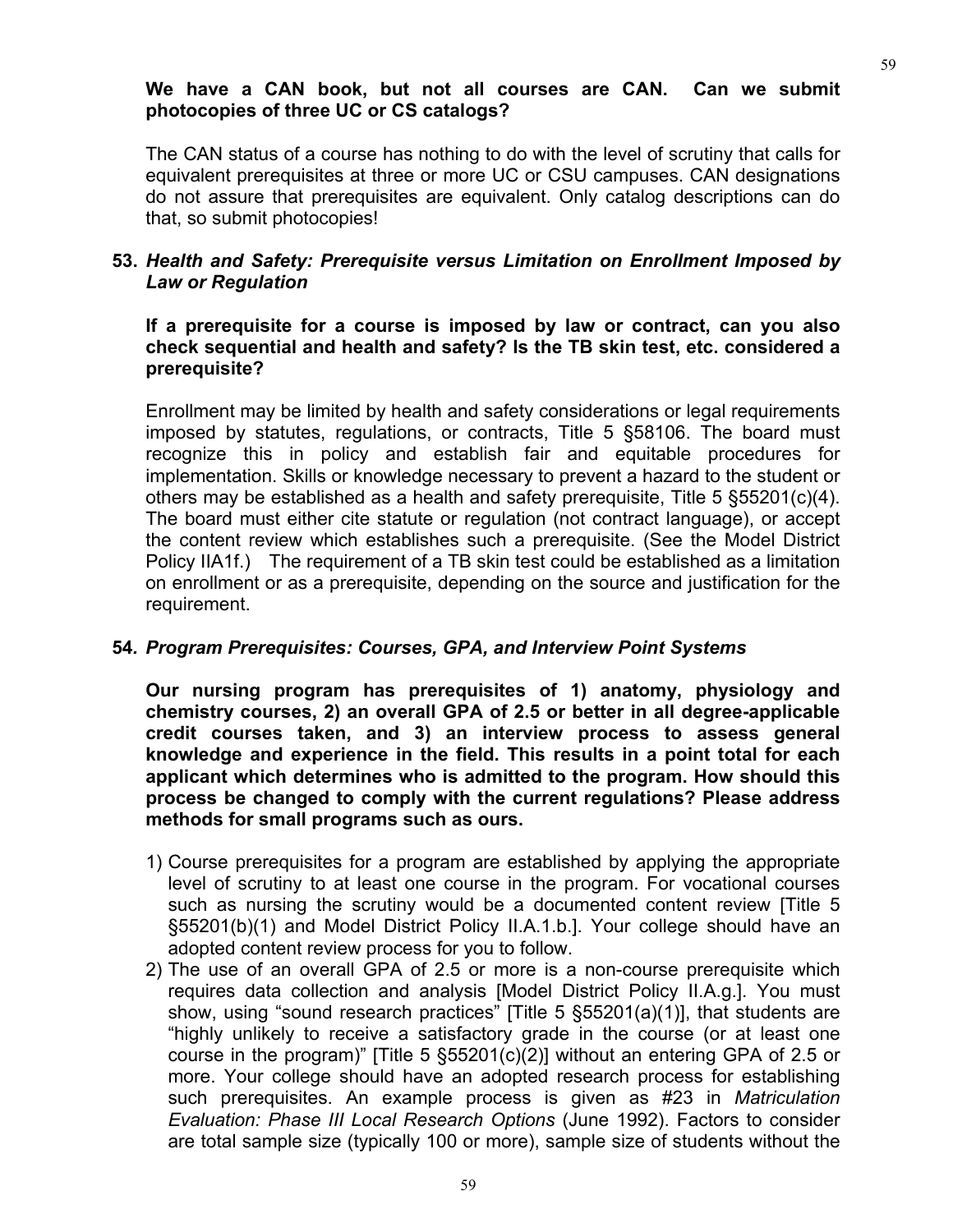prerequisite (typically 20 or more), the degree of correlation between having the prerequisite and succeeding in the course (such as  $r \ll 0.35$ ) and a low ratio of "wrong" predications to "right" predications (such as right/wrong  $\mathcal{A}$  2:1, see chart).

prerequisite?

Success = 1) grade of 'C' or better, 2) instructor's assessment of student's readiness, or 3) student self-assessment of readiness [Model District Policy II.a.1.g(2)]

|                |     | <b>YES</b> | NΟ    |
|----------------|-----|------------|-------|
| <b>SUCCESS</b> | YES | right      | wrong |
|                | NΟ  | wrong      | right |

- 3) An interview process presents many challenges to establish as a prerequisite. Being a non-course prerequisite, it must be verified using data collection and analysis [Model District Policy II.A.g.]. In general, this means that retaining the interview and point system as a program prerequisite is not practical. You can, however, continue to require students to fill out an application and even conduct interviews. The purpose would be to gather information to assist students in succeeding in the program once enrolled (such as assigning a mentor) rather than as a prerequisite. By the way, students are "enrolled in the program and "admitted" to the college. There can be no separate admission process for a program [Title 5 §58106].
- 4) In place of "admitting" (enrolling) students on the basis of a point system, do the following. First, identify the pool of qualified applicants, that is, those which have the prerequisites. In your cases this would be a 'C' or better in anatomy, physiology, and chemistry plus an overall GPA of 2.5 or better. Second, use a non-evaluative process to determine who among those in the pool may enroll in the program [Title 5 §58106]. Examples include a waiting list, first-come-first-served (as in general college courses) and a lottery.
- 5) Small programs present special challenges to the research step in establishing prerequisites. The small sample sizes make many standard research methods problematic. Remember, though, that the methods are up to you--as long as they constitute accepted practice. Here are some ideas.
	- $\Diamond$  Do a "look back" study over the last few years. You will be surprised how many students have enrolled in the program without your stated prerequisites.
	- $\bullet$  Consider raising the GPA requirement above 2.5 to perhaps 2.75. Do this by studying the performance of those below 2.75, a larger target population for the study. Do they succeed considerably less than those above 2.75 (i.e., r  $\infty$  0.35 and right/wrong  $\infty$  2:1)?
	- **EXECT** Be sure to do the Pearson r correlation with individual GPAs correlated with individual course grades rather than above/below 2.75 GPA correlated with success/non-success. Increasing the spread of the data generally increases the correlation.
	- $\Diamond$  Consider limiting the GPA requirement to those courses which you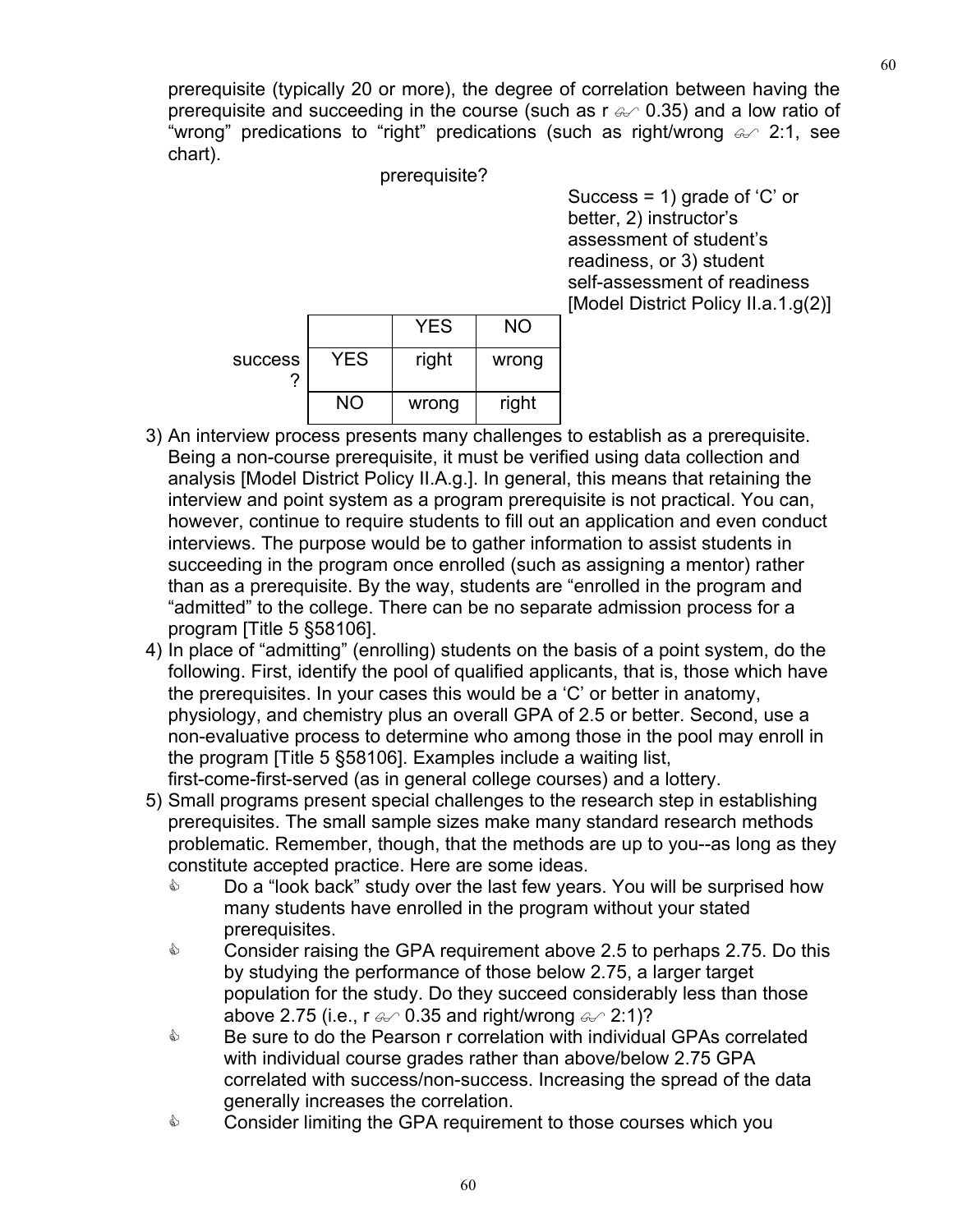61

anticipate have the most impact on performance (e.g., science, math, English). The correlation may be higher.

- $\Diamond$  Rather than comparing the impact of a prerequisite on a single course, group all those who have done poorly in program courses as the "non-success" group. (Remember, the regulations say "satisfactory grade in...AT LEAST one course in the program....") Increasing the sample size of this sub-group will often allow the r value and right/wrong ratio to have more statistically reliable meaning.
- $\Diamond$  Evaluate students who drop as "non-success" if, in the opinion of the instructor, the students were not well prepared. This can be applied to both 'W' and 'NG' drops. Increasing the size of the "non-success" group will make the correlation more meaningful.
- $\Diamond$  Consider a multi-variable analysis. A series of single factors may each be marginally correlated to success, but in combination may provide a good prediction. Consult your researcher for a regression study to optimize weighting factors among the variables.

## **55.** *Program Prerequisites: Health and Safety*

#### **Our nursing faculty are concerned that removing our applicant screening process may result in students in clinical situations who cannot follow instructions well enough to protect patient health--and even their own and that of their coworkers. How can we solve this problem?**

The use of health and safety prerequisites are intended to protect the safety of the students and those around them. Establishing such a prerequisite may be accomplished with a documented content review (not research) [Title 5 §55201(c)(4) and Model District Policy II.A.1.f]. Begin by examining course materials (such as dosage calculations and written and oral instructions given by a physician or supervising nurse). Make a list of skills without which the students would create a hazard to themselves or others. Come to consensus on these skills and list them in the course outline. Then identify how a student would acquire those skills and how the college would determine that the student possesses them. A word of caution is appropriate here. Many times a safe environment requires sound communication and/or computational skills and you may consider instituting an English or math course as a prerequisite. This alternative must be justified by data collection and analysis, not via health and safety [Title 5 §55201(e) and Model District Policy II.A.1.c].

Two common practices are illustrated as follows. First, students may be advised to be appropriately prepared in English and math by using the appropriate courses as advisories for recommended preparation. This takes only a basic content review. Prior to taking the clinical course (or prior to enrolling in the program) students may be assessed for health and safety skills. An appropriate assessment process might be to give students written instructions as they would receive in a clinical situation. A score on an objective test given to cover this written material is validated for appropriate cut-off score. To meet the multiple measure requirement, the student could be given oral clinical-based instructions and then quizzed aloud--following structured protocols. A catalog description might be, "Recommended: English 1A and Math 100. Prerequisite: health and safety skills demonstrated through